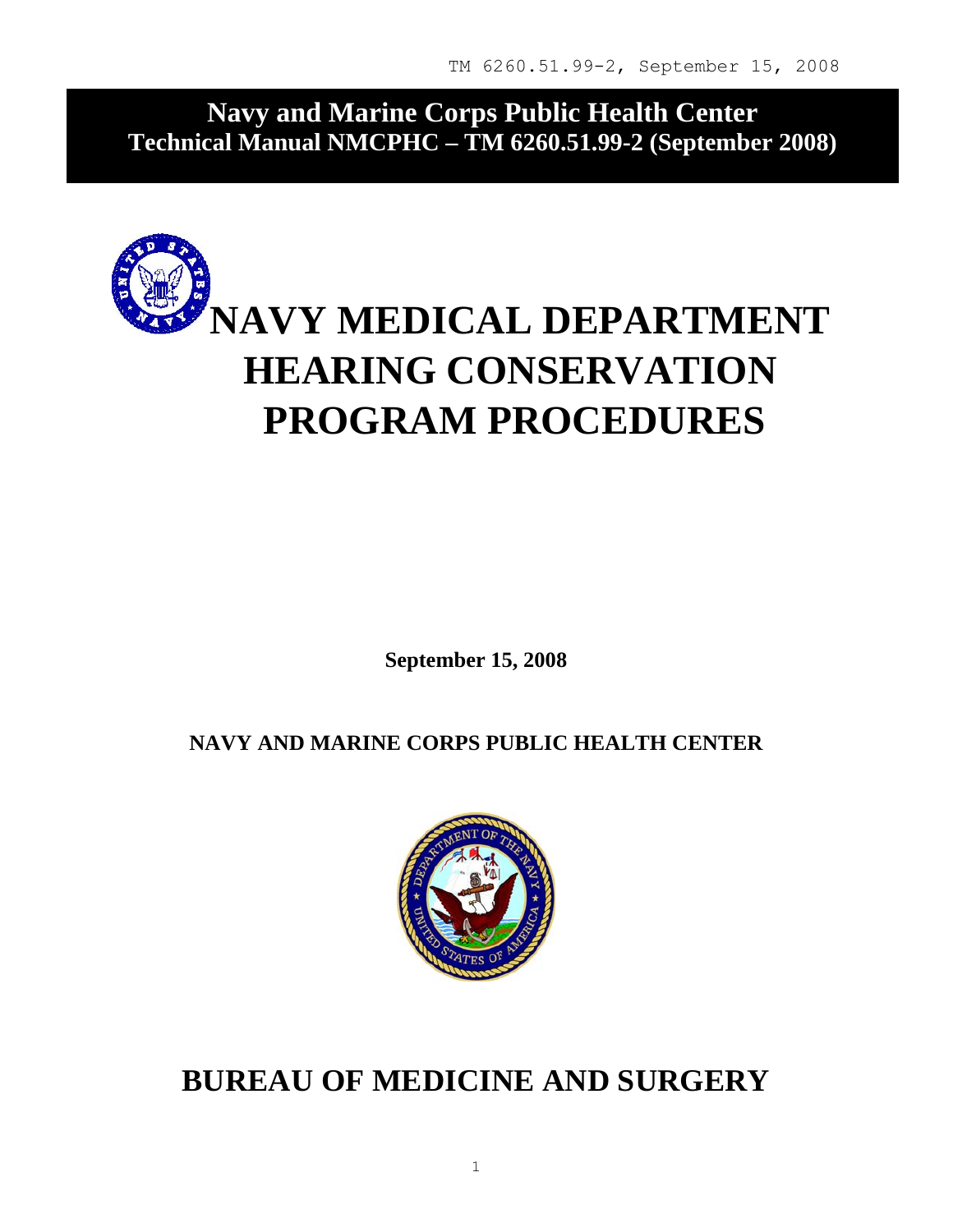#### **FOREWORD**

Noise-induced hearing loss is among the most prevalent occupational health hazards in the military. Significant monetary compensation is expended for auditory disability. Hearing loss negatively affects job performance, productivity, efficiency and operational readiness. Auditory fitness for duty is crucial for maintaining an effective work force, a safe work environment, and employee quality of life. To mitigate the effects of hazardous noise on military and civilian employees, a Hearing Conservation Program was instituted.

Commands are responsible for implementing and administering the Hearing Conservation procedures within their organization, and for ensuring their administrative issuances meet the criteria of this instruction to the maximum extent possible. Implementing directives shall not duplicate this instruction, but may provide further guidance where options have been indicated.

References (a) through (e) indicated on page 4 establish the basic requirements for the Navy Hearing Conservation Program (HCP). This Technical Manual provides guidance for implementation of those portions of the Navy HCP for which the Medical Department is responsible and supplements references (b) and (c).

W. R. STOVER

Distribution: (NAVMCPUBHLTHCENINST 5215.2S) List XI XII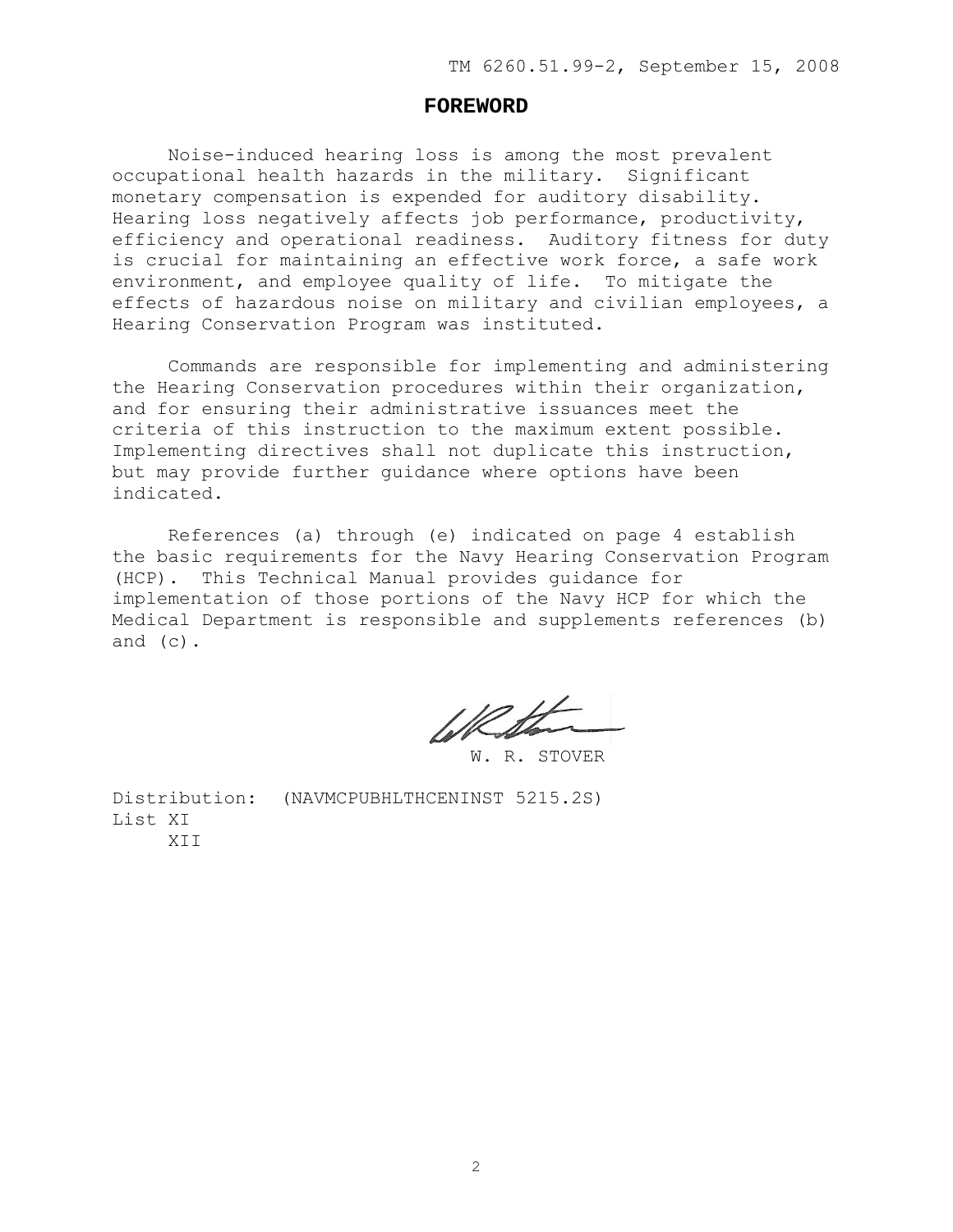| <b>TABLE OF CONTENTS</b>                                                                           | Page                    |
|----------------------------------------------------------------------------------------------------|-------------------------|
| Foreword                                                                                           | 2                       |
| <b>Table of Content</b>                                                                            | $\overline{\mathbf{3}}$ |
| <b>References</b>                                                                                  | $\overline{\mathbf{4}}$ |
| <b>Chapter 1 – Navy Medical Department Hearing Conservation Program Procedures</b>                 | 5                       |
| <b>C1.1. Program Elements</b>                                                                      | 5                       |
| <b>C1.2. Noise Measurements and Exposure Analyses</b>                                              | 5                       |
| C1.3. Audiometry                                                                                   | 11                      |
| <b>C1.4. Hearing Protective Devices (HPDs)</b>                                                     | 17                      |
| C1.5. Education                                                                                    | 20                      |
| <b>C1.6. Record Keeping Requirements</b>                                                           | 21                      |
| <b>C1.7. Program Performance Evaluation</b>                                                        | 23                      |
| <b>Appendices</b>                                                                                  | 25                      |
| <b>Appendix A: Audiometric Test Booth Certification</b>                                            | 25                      |
| <b>Appendix B: Field Guide to Audiometric Test Booth Certification</b>                             | 26                      |
| Appendix C: Maintenance and Documentation of Hearing Conservation<br><b>Technician Proficiency</b> | 31                      |
| <b>Appendix D: Sample Letter for Written Referral Guidelines</b>                                   | 35                      |
| <b>Appendix E: Sample Letter for Notification of STS</b>                                           | 37                      |
| <b>Appendix F: Positive and Negative Features of Some Hearing Protective Devices</b>               | 39                      |
| <b>Appendix G: Audiometric Fitness for Duty</b>                                                    | 41                      |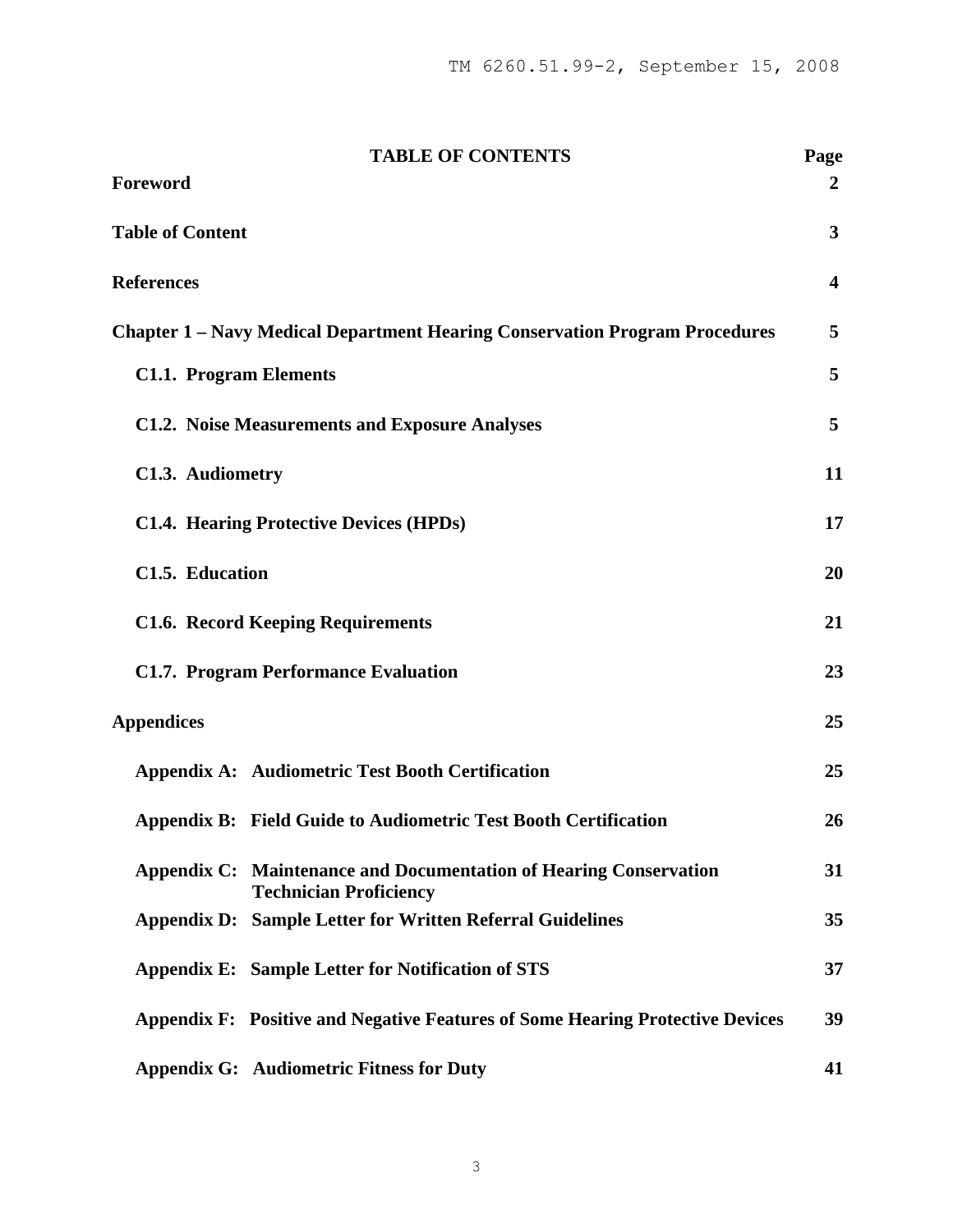## **REFERENCES**

(a) DODINST 6055.12 "DOD Hearing Conservation Program," March 5, 2004.

(b) OPNAVINST 5100.23 (Series) "Navy Occupational Safety and Health (NAVOSH) Program Manual."

(c) OPNAVINST 5100.19 (Series) "Navy Occupational Safety and Health (NAVOSH) Program Manual for Forces Afloat."

(d) NAVENVIRHLTHCEN Technical Manual, NEHC-TM 91-2, "Industrial Hygiene Field Operations Manual."

(e) NAVMED P-5132 "Equipment Management Manual," January 3, 2008.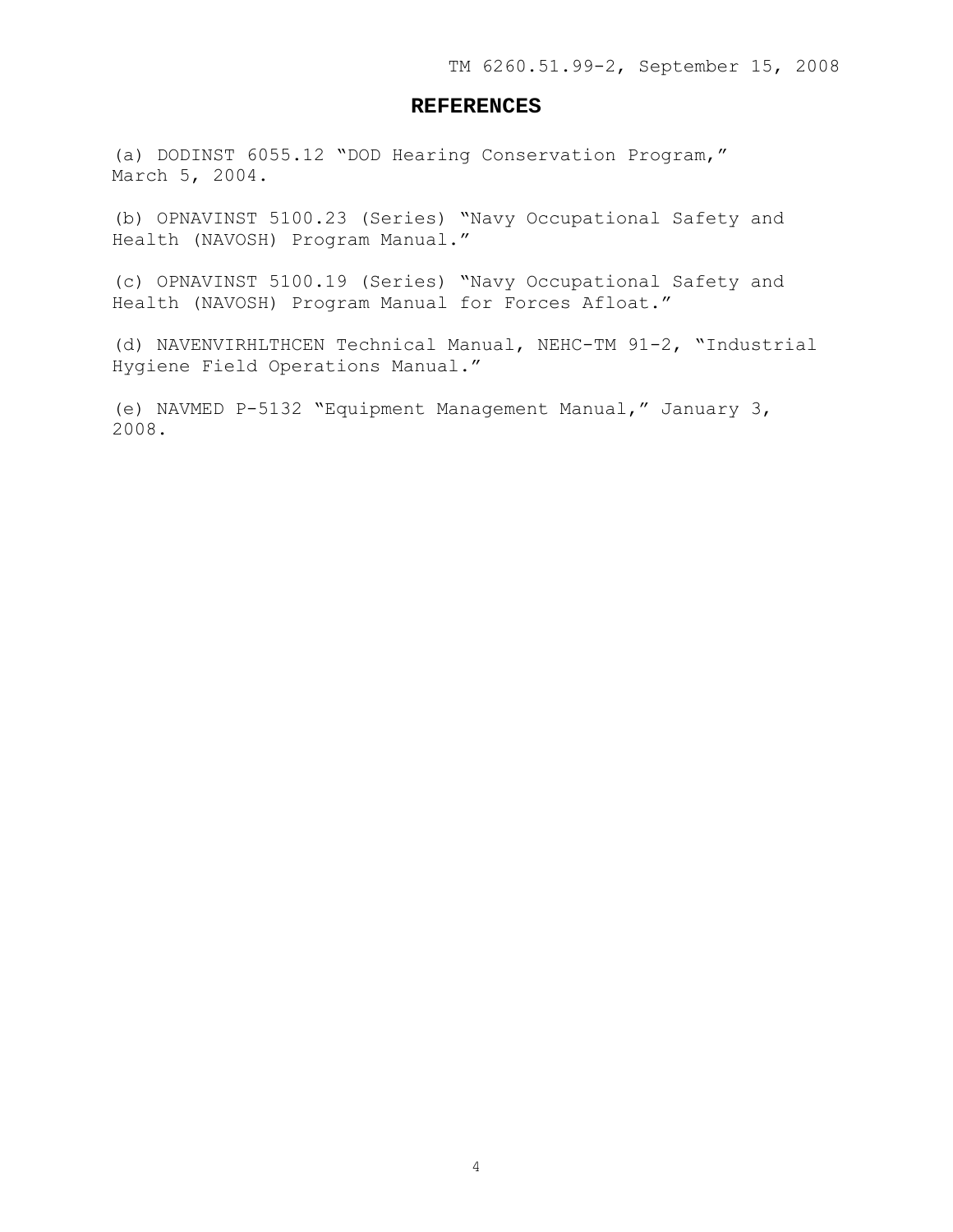## **CHAPTER 1 NAVY MEDICAL DEPARTMENT HEARING CONSERVATION PROGRAM PROCEDURES**

C1.1. Program Elements. A successful HCP requires cooperation and collaboration between the Commanders, Safety Officers and Supervisors of noise hazardous areas and the Medical Department. All share in the responsibilities for HCP implementation, and success in hearing loss prevention. The Navy Hearing Conservation Program consists of the following elements:

**Noise Measurement**: Noise measurement and exposure analysis to identify noise hazardous areas or sources and the personnel exposed;

**Engineering Control**: Engineering control of noise levels to reduce the potential hazard to the maximum extent feasible;

**Hearing Testing**: Periodic hearing testing of all personnel at risk to monitor the effectiveness of the program, and enable timely audiologic and medical evaluation of those personnel who demonstrate significant hearing loss or threshold shift;

**Hearing Protective Devices**: Recommendations for use of hearing protective devices as an interim measure pending effective engineering controls;

**Education**: Education regarding potentially noise hazardous areas and sources, use and care of hearing protective devices, the effects of noise on hearing, and the command's HCP.

C1.2. Noise Measurement and Exposure Analyses. For use in the HCP, noise measurements must be taken by an industrial hygienist, audiologist, safety specialist, exposure monitor, or others who have received appropriate training such as the Exposure Monitoring course or other training approved by the Navy and Marine Corps Public Health Center (NMCPHC).

 C1.2.1. Instruments. Sound level meters (SLM) and noise dosimeters are used to assess an individual's exposure to noise. Octave band analyzers (OBA) are used to identify the frequencies at which the noise is generated and are mainly used to aid in selecting engineering controls and in the certification of audiometric booths. Detailed information on Sound Level Meters, Dosimeters, Octave Band Analyzers, and procedures for conducting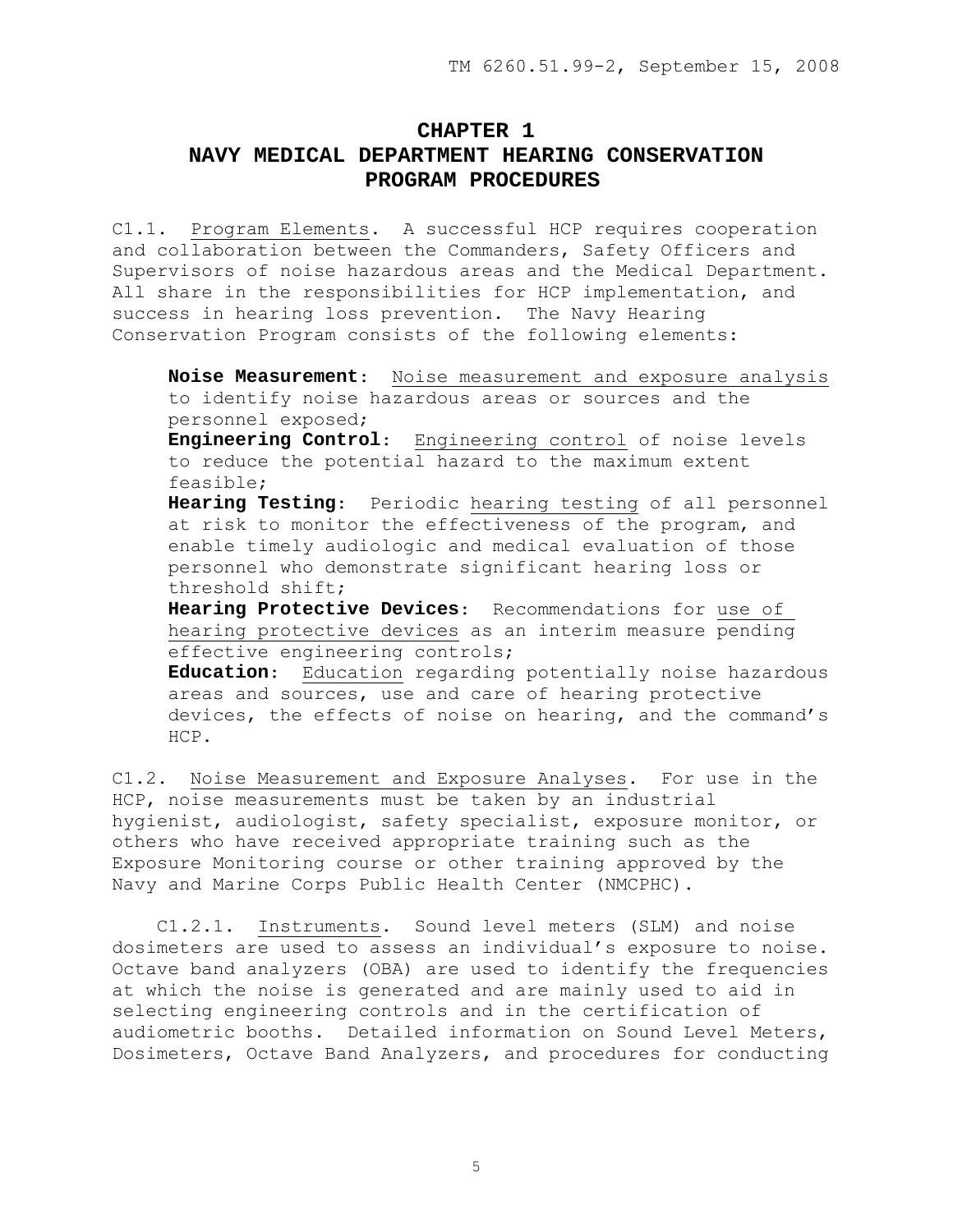Noise Surveys may be found in Chapter 5 of the Industrial Hygiene Field Operations Manual, reference (d). This information may be found at the following website: http://www-nmcphc.med.navy.mil/ih/ihfom.htm.

 C1.2.2. Noise Measurement Records. All noise measurements and pertinent information are documented on NEHC 5100/17, "Industrial Hygiene Noise Survey Form" or NEHC 5100/18 "Industrial Hygiene Noise Dosimetry form" or an equivalent computer generated form. For noise dosimetery, the eight hours time weighted average (TWA) with a 3 dB exchange rate must be recorded. For sound pressure level (SPL) readings, the real time SPL readings in dB(A) must be recorded; also record dBC levels if possible. Noise exposure data and analysis must be provided to the individual, the command, and the activity providing medical surveillance.

 C1.2.3. Noise Surveys. Initial and periodic noise surveys must be conducted in accordance with the most recent version of reference (d). Personnel working in potentially hazardous noise areas will be identified by their parent activity and their names placed on a roster for inclusion in the HCP. This program will include hearing protector fitting, education, and audiometric monitoring.

 C1.2.4. Identification of Personnel at Risk. An 8-hour TWA exposure level with a 3 dB exchange rate will be determined for all military and civilian employees routinely working in hazardous noise areas, as required by reference (a). This may be accomplished by representative sampling of similarly exposed groups (SEG). These measurements are made at least initially and within 30 days after notification of any significant change in operations. While it is the responsibility of the Medical Department Industrial Hygiene Office to identify noise hazardous areas and equipment within a command, it is the command's responsibility to determine which personnel are employed in those noise hazards and ensure their enrollment in the HCP.

 C1.2.4.1. In the absence of dosimetric evidence and/or professional assessment to the contrary, personnel exposed to sound levels of 85 dB(A) or above, eight hours TWA or 140 dB peak sound pressure level (SPL) for impact or impulse noise will be considered at risk and identified on the command's roster for inclusion in the HCP. As a rule of thumb, routinely may be defined as when the TWA exceeds 84 dB(A) on average more than 2 days in any month. Individuals who exceed these criteria should be considered at risk.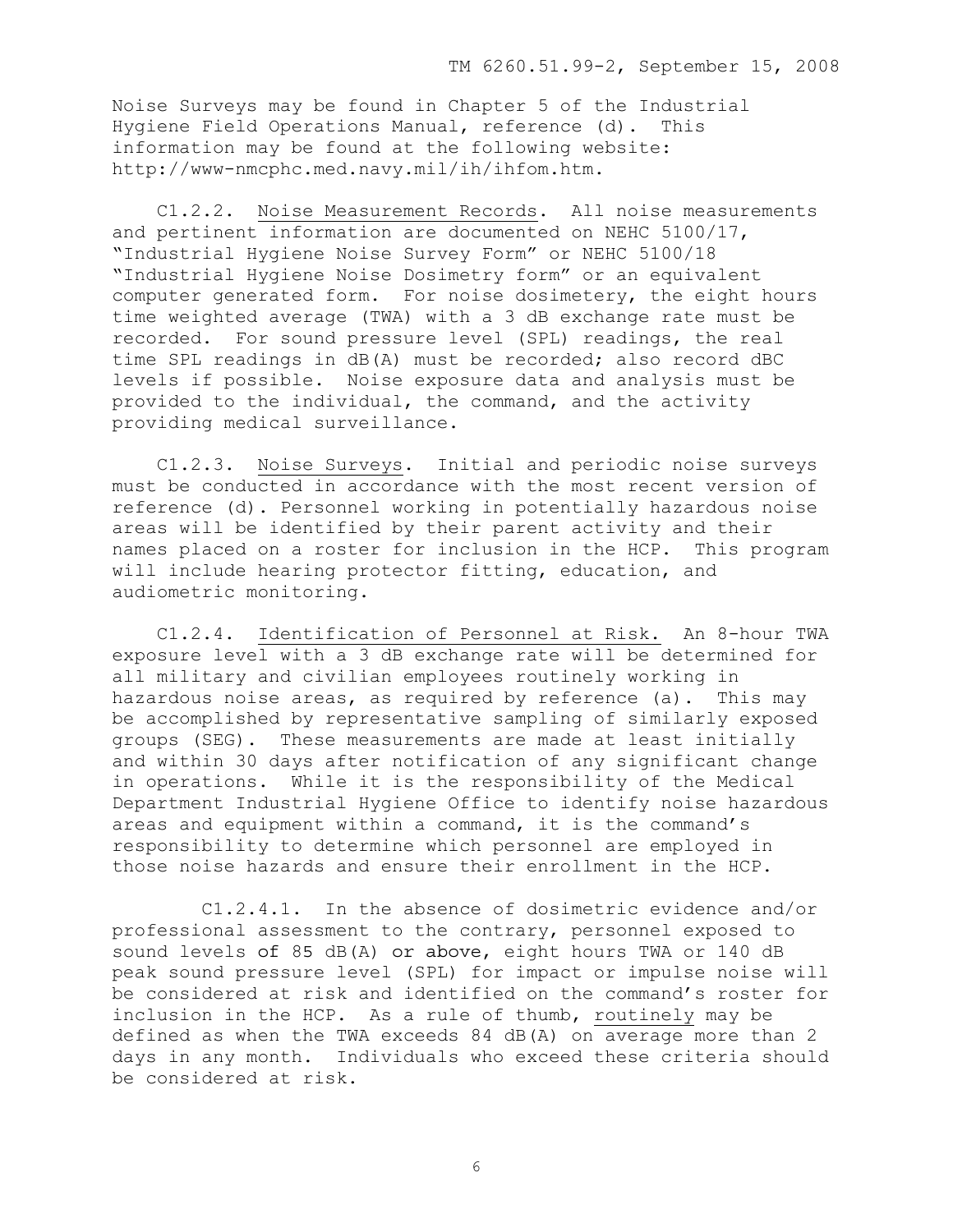C1.2.4.2. Non-enrollment of personnel requires consultation with an industrial hygienist, operational audiologist, or occupational medicine physician, who will need to know the noise levels as determined by sound level survey, the approximate frequency and duration of the individual's exposure, and pertinent audiometric history, i.e. is there any evidence of a noise induced hearing loss? The consultant will either make a professional judgment or arrange for further evaluation. Consultation may be informal (example, e-mail) as long as there is a written record available. Individuals should not be enrolled if there is clear evidence that they are not at risk.

 C1.2.4.3. Additionally, risk assessment codes (RACs) will be assigned and the type of control measures used will be identified for all potentially hazardous noise areas and operations, in accordance with reference (b). A current inventory of all potentially noise hazardous areas and operations will be maintained. This is typically provided in the baseline industrial hygiene survey, which should be updated by an industrial hygienist upon notification of significant changes in operation or equipment.

 C1.2.4.4. Questions regarding the health effects of unusual noise exposures should be directed to NMCPHC. Such exposures may include, but are not limited to, the following:

- Greater than 16 hours continuous or intermittent exposure per day;

- Intense low frequency noise, that is, when the difference between the C-weighted and A-weighted values is greater than 15 dB;

- High intensity noise above 140 dB(A) sound pressure level;

- Impulse/impact noise above 165 dB peak sound pressure level;

- Alteration or other change in facility.

**Exceptions**. Although hearing conservation measures are required when noise levels are 85 dB(A) or above, the implementation of all available measures of the program may not be necessary in every case. For example:

Visitors to a hazardous noise area are required to wear hearing protection, but are not required to have their hearing tested or be included on a roster of noise exposed personnel. There may also be unique situations where sound levels rise unpredictably above 85 dB(A) for short durations so the wearing of hearing protective devices may be judged impractical or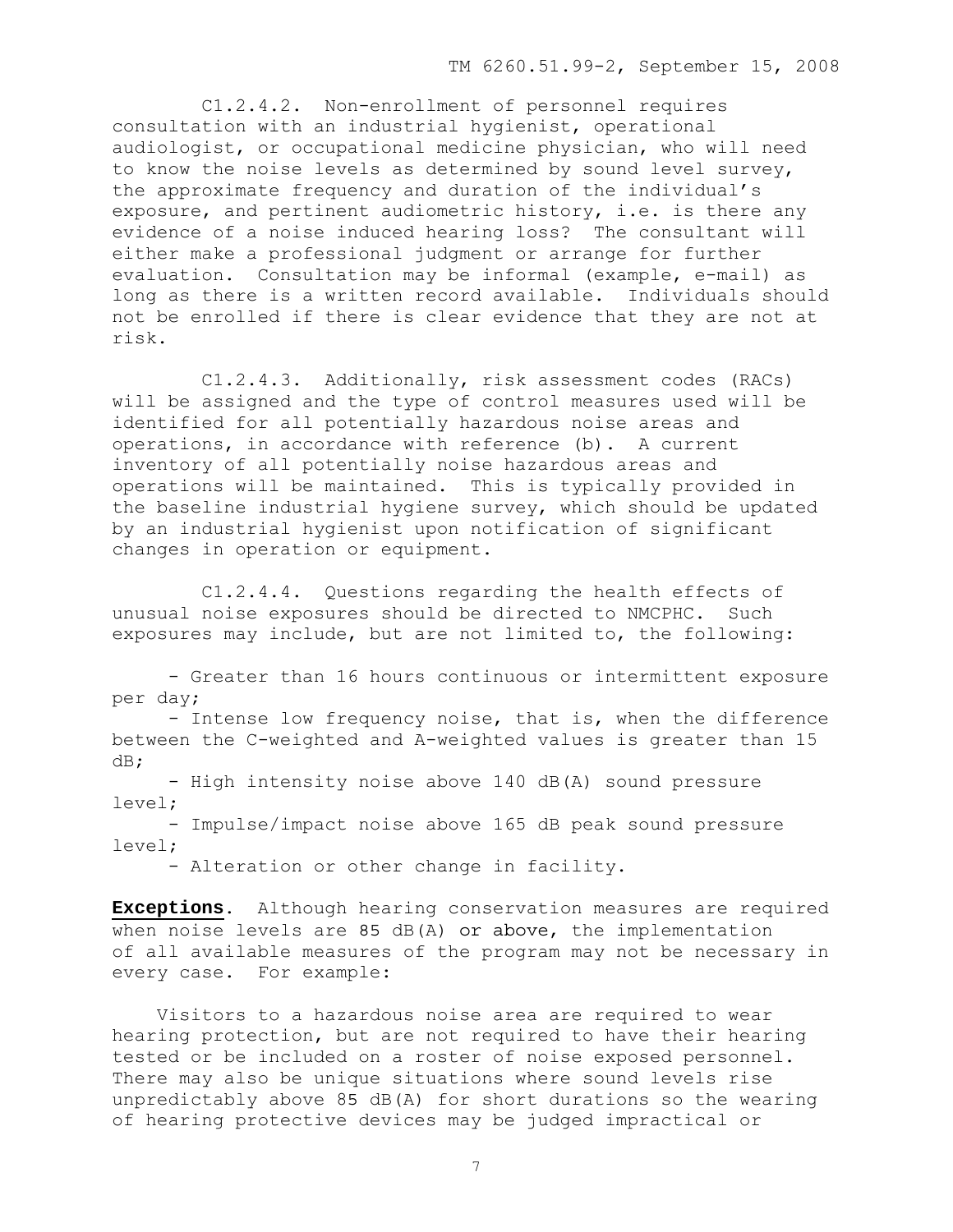TM 6260.51.99-2, September 15, 2008 unnecessary. Decisions to waive the use of hearing protective devices must not be made arbitrarily. An audiologist, industrial hygienist, or other qualified professional should render such professional judgments using approved instrumentation and considering all relevant factors.

 C1.2.5. Engineering Controls. As noise hazards are identified and evaluated, every effort must be made to eliminate or reduce them. Industrial Hygienists, command leaders, Facilities Managers and Safety Managers will collaborate on appropriate engineering controls and apply processes for reducing or eliminating the noise, if at all possible.

 C1.2.6. Hearing Testing. All personnel enrolled in the HCP are required to have an annual hearing test. The Medical Department is responsible for the provision of hearing tests. The individual's Command Safety Officer is responsible for ensuring that noise exposed individuals report for all annual and required follow-up hearing tests, to include diagnostic audiology evaluations.

## C1.2.6.1. Audiometric Equipment Requirements.

 C1.2.6.1.1. Audiometric test chambers used for reference and monitoring audiometry will be certified annually with a Type 1 Octave Band Analyzer (OBA) meter meeting the requirements of the most recent version of ANSI S1.11. Recertification is also required when a chamber, including Mobile Hearing Conservation and Testing Vans (MOHCAT), is relocated and whenever there is a significant change in ambient noise levels that could affect hearing testing. Maximum permissible ambient noise levels in clinical booths are identified in ANSI S3.1-1999. A field guide to audiometric booth certification for both clinical and medical surveillance purposes is provided as Appendix B. Certification is performed by an industrial hygienist, audiologist, or others meeting guidelines established by NMCPHC. A sample booth certification form for medical surveillance is provided as Appendix A. Interior sound levels for HCP booths cannot exceed the following octave band SPLs identified by reference (a):

| $-27 dB$ |
|----------|
| $29$ dB  |
| - 34 dB  |
| - 39 dB  |
| - 41 dB  |
|          |

 C1.2.6.1.2. Preventive and minor maintenance of audiometers which does not affect calibration is accomplished by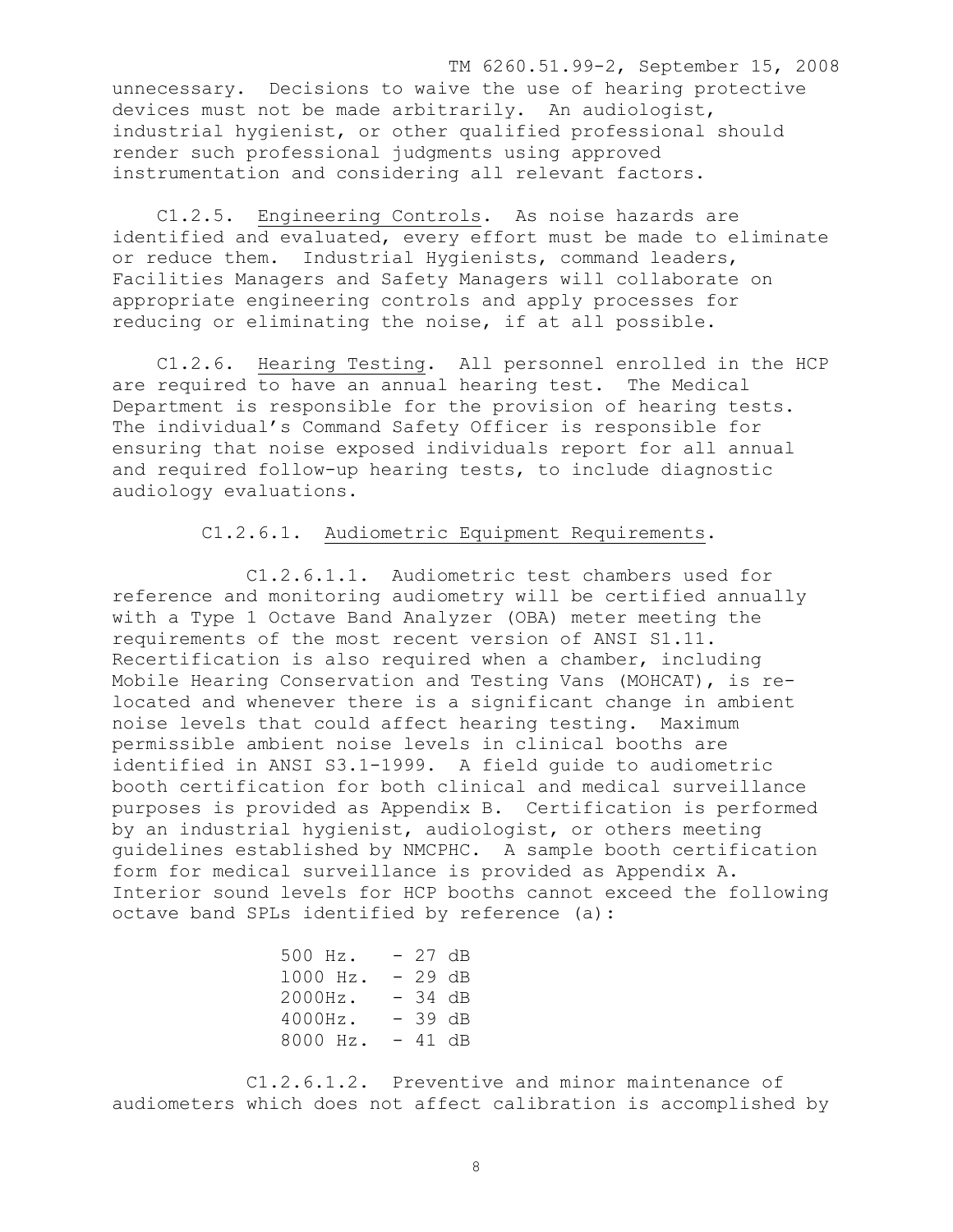TM 6260.51.99-2, September 15, 2008

the local medical equipment maintenance and repair facility in accordance with reference (e). A local pool of audiometers for loan may be maintained for branch clinics and fleet activities, where necessary, to be used for exchanging defective units which cannot be repaired locally. The local HCP Manager will control this pool. Guidance concerning the pool or for assistance with audiometer repair, calibration, or loan may be obtained by contacting the audiometer calibration and repair staff at the NMCPHC.

 C1.2.6.1.3. All active duty hearing conservation test sites must use a microprocessor audiometer with the most recent version of the Defense Occupational and Environmental Health Readiness System – Hearing Conservation (DOEHRS-HC) software for all hearing conservation testing. The most current version may be obtained by contacting the Military Health System (MHS) helpdesk at 1-800-600-9332 or e-mail: help@mhshelpdesk.com. Software maintenance patches must also be uploaded on a monthly basis. These patches are located at the DOEHRS-HC Data Repository (DR) website at: (https://doehrswww.apgea.army.mil/doehrsdr). After logging onto the website, HC Patches are found under the DOEHRS-HC menu. Follow the instructions for downloading the patch.

 C1.2.6.1.4. An exception to using microprocessorbased DOEHRS-HC audiometry includes patients who require manual audiometry (tinnitus patients, hard-to-test patients, and referrals to the Audiologist). In this instance, the manual audiometer test results will be manually entered into the DOEHRS-HC software and uploaded to the DOEHRS-HC DR to ensure the central data repository remains current on all hearing conservation test results. It is recommended that each audiologist have the DOEHRS-HC software loaded onto their desktop to allow entering of re-established baseline audiograms.

 C1.2.6.1.5. Problems with DOEHRS-HC software must be reported to the MHS Help Desk (contact information provided above). Emails should include a brief, but detailed description of the problem including screen captures (if possible), error messages, the software version being used, and user and facility contact information.

 C1.2.6.1.6. Audiometers will be calibrated by physical methods at least annually for compliance with the most recent version of ANSI Standard S3.6-1996, "Specifications for Audiometers." Calibration and repairs affecting calibration is available from NMCPHC at no cost for all DOEHRS-HC microprocessor audiometers used in the HCP. For remote activities, or for activities where local calibration is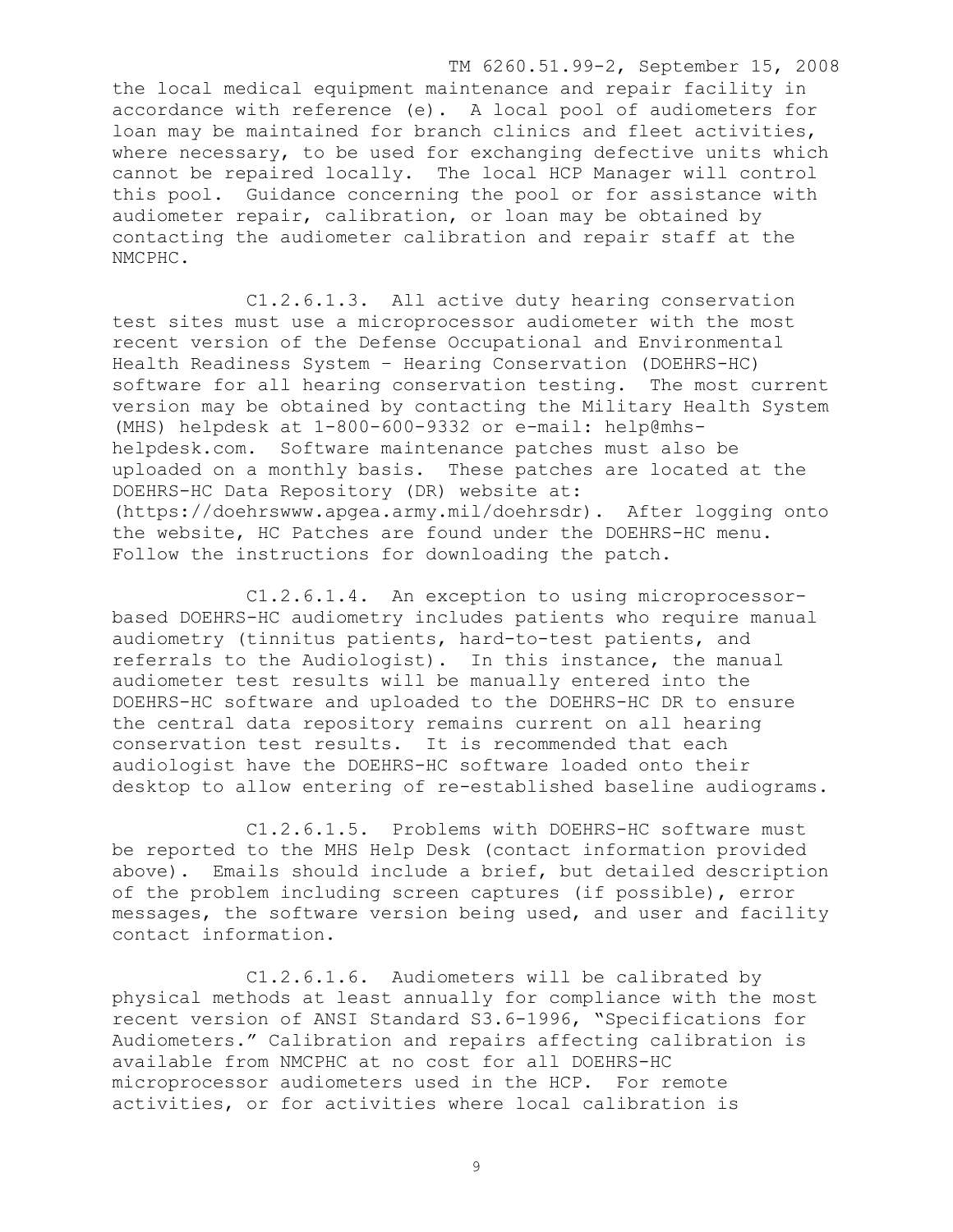TM 6260.51.99-2, September 15, 2008 preferred or necessary, the cost will be borne by the testing facility. Guidance is available from NMCPHC, please consult reference (e). The calibration of clinical or diagnostic audiometers used in otolaryngology or audiology clinics are not part of the NMCPHC service. Requirements for these are found in ANSI S3.6-1996.

 C1.2.6.2. Daily Listening and Biological Calibration Checks.

 C1.2.6.2.1. A listening check will be performed every day the equipment is used and may be logged on a local form.

 C1.2.6.2.2. A biological calibration check is performed each day the equipment is used. Results are electronically recorded on a DD Form 2217. Reserve sites and other locations not using the DOEHRS system may use hard copy DD2217 forms. Biologic calibrations must be available for review (upon request) for up to five years. An electro acoustic device or normal hearing listener with pre-recorded baseline thresholds may be used to complete the biologic calibration check. If the daily biological test results differ from the baseline audiogram by more than  $+/-$  5dB at 500 - 4000 Hz, or more than +/- 10 dB at 6000 Hz, a second normal "listener" (human or bio-acoustic simulator) with a reference on file must be tested and results compared against recorded reference hearing values for that listener. Removal from service and recalibration of the audiometer is necessary if the second listener's biological test result also fails calibration.

C1.2.6.3. Provider Credentials.

 C1.2.6.3.1. Supervision. Audiometric testing will be supervised by an audiologist, otolaryngologist, occupational medicine physician, or other qualified physicians who, by training or experience, have the knowledge to manage hearing loss cases.

 C1.2.6.3.2. Technician Certification/Recertification. Audiometric testing will be performed by technicians certified in occupational hearing conservation. Successful completion of a Hearing Conservation Certification Course authorized/approved by the NMCPHC is required for certification. This training is usually provided by a military or civil service audiologist who is a Certified Course Director with the Council for Accreditation in Occupational Hearing Conservation (CAOHC). See http://www-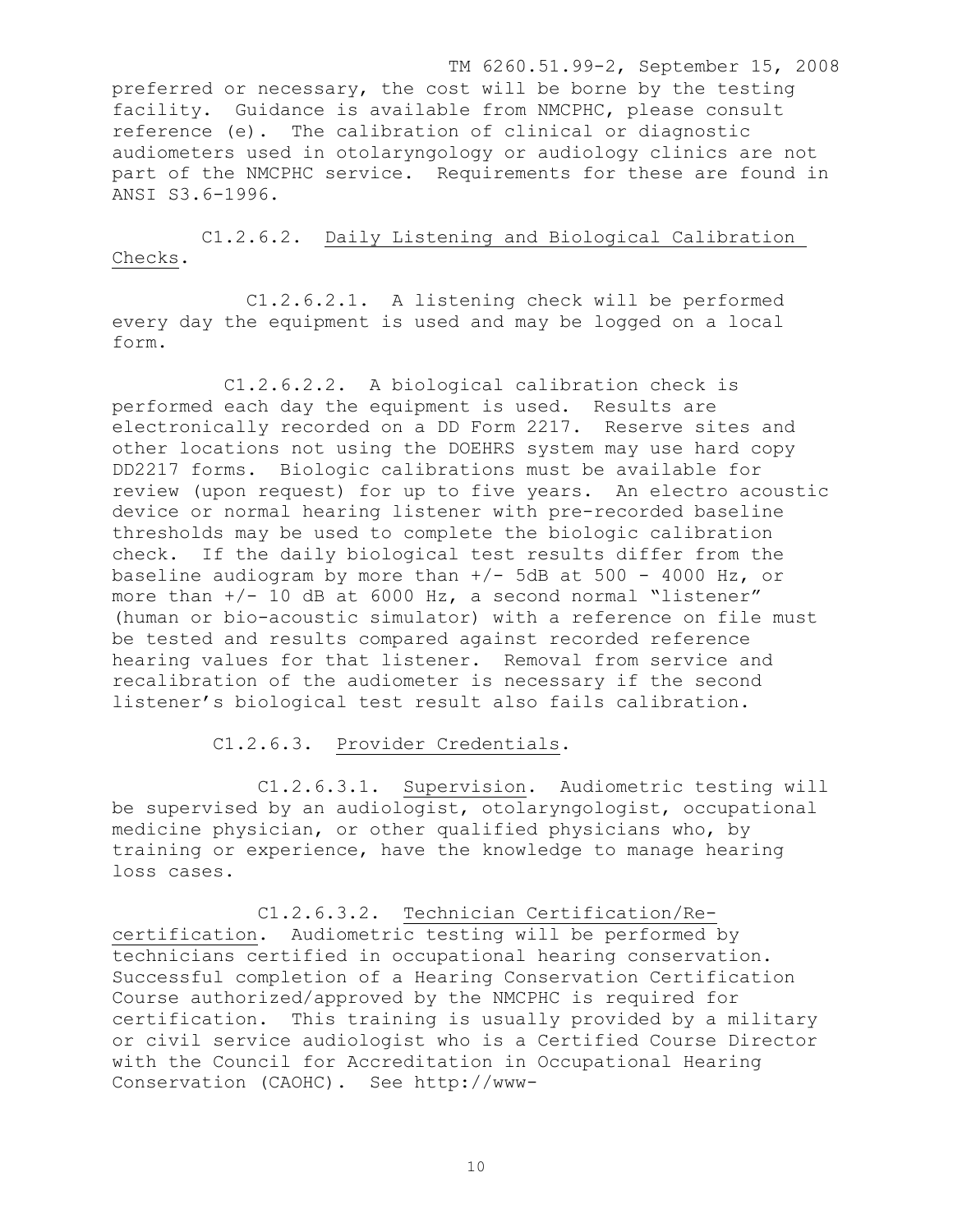TM 6260.51.99-2, September 15, 2008 nmcphc.med.navy.mil/occmed/AUDIOTNG.HTM to view lists and contact information concerning certified Navy courses.

 C1.2.6.3.3. Equivalent training sponsored by other military services may be utilized with prior permission/coordination from NMCPHC. Recertification training is necessary every five years. An annual technician competency must be annotated and maintained in the individual's training file. Certification may be extended for up to 60 days with the concurrence of the audiologist or physician supervising their testing. Guidance concerning maintenance on documentation of technician proficiency is provided in Appendix C.

C1.3. Audiometry. The Medical Department is responsible for provision of audiometric testing for personnel enrolled in the HCP. Hearing tests will consist of pure tone, air conduction hearing threshold measurements at test frequencies of 500, 1000, 2000, 3000, 4000, and 6000 Hz. Each ear will be tested separately. Commands receiving this support must provide denominator/enrolment data, UIC data and program specifics to the Regional Audiologist or HCP Manager to ensure effective HCP management and success.

 C1.3.1. Reference Hearing Tests. The reference hearing test will not be obtained unless the individual has been free from exposure to noise above 80 dB(A) for at least 14 hours. **THIS REQUIREMENT MAY NOT BE MET BY WEARING HEARING PROTECTIVE DEVICES. THIS NOISE FREE REQUIREMENT INCLUDES EXPOSURE TO NOISE FROM NON-OCCUPATIONAL SOURCES**.

 C1.3.1.1. The results of any reference-hearing test are recorded on DD 2215. The original reference audiogram form, as well as all subsequent audiograms, will be retained permanently in the individual's health record. Three types of reference audiograms are used in the HCP:

 C1.3.1.2. An original reference (baseline) audiogram is administered prior to initial work assignment in occupational noise exposure. This test remains the baseline as long as the employee maintains Federal service. If there is a break in service or reassignment away from hazardous noise, the employee receives a termination audiogram and a new reference upon reemployment or reassignment. An original reference (Baseline) audiogram is performed prior to hazardous noise exposure while in Federal employment and follows as the Baseline as long as there is no break in service. In the case of civilians transferring between major command and components (e.g., worker employed by the Army transfers to Navy employment) the baseline remains the same.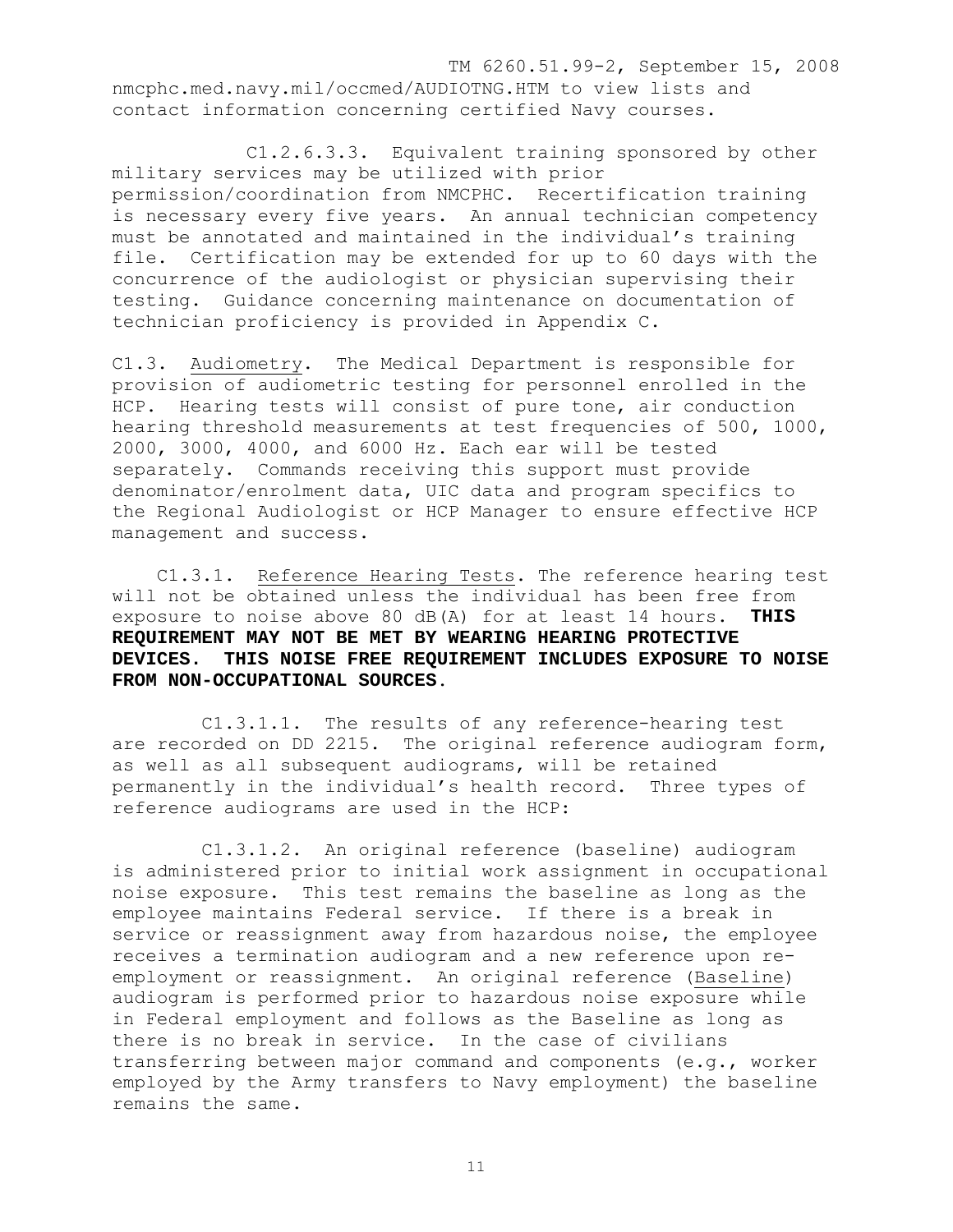C1.3.1.3. In some instances, a reference audiogram is administered after exposure to hazardous noise, such as when the original reference audiogram was lost, or was never established.

 C1.3.1.4. A Re-established Reference audiogram is administered as the result of a follow-up program.

 C1.3.1.4.1. Monitoring Hearing Tests. Monitoring hearing tests are used to detect incremental changes in hearing and identify potential problems before the individual experiences hearing loss that interferes with verbal communications. Detection is made by comparing the most current monitoring audiogram with the reference audiogram to determine significant changes in hearing. The annual monitoring hearing test may be conducted at any time during the work shift. The results are recorded on a DD 2216 and retained permanently in the individual's health record. When a retest is required due to a significant change in hearing, it is important that the individual be evaluated in a timely manner. The DD 2216 monitoring sequence should be completed within two weeks, and cannot exceed 30 days to be considered valid. If follow-up testing is not obtained within 30 days, the sequence starts over.

NOTE: Personnel to be monitored should be instructed to bring their personal hearing protectors to the test site in order to verify fit and effectiveness.

 C1.3.1.4.2. Termination Hearing Tests. All military personnel will receive a hearing test upon termination of Navy service regardless of assignment or exposure to hazardous noise. Civilian personnel who have been routinely exposed to hazardous noise and were enrolled in the HCP will receive a hearing test within 30 days preceding termination of employment. If civilian personnel decline a separation/termination audiogram then they will sign a statement indicating their refusal. Additionally, all civilian personnel who no longer require inclusion in the HCP due to removal from hazardous noise duties will have a hearing test to document auditory status at the time of reassignment. Results of termination/removal hearing tests are recorded on DD 2216 forms.

 C1.3.1.4.3. Significant Threshold Shifts (STS). An STS is defined as a change in hearing threshold relative to the current reference audiogram of an average of 10 dB or more at 2000, 3000, and 4000 Hz, in either ear. A change of 15 dB or greater in either ear at any test frequency from 1000 to 4000 Hz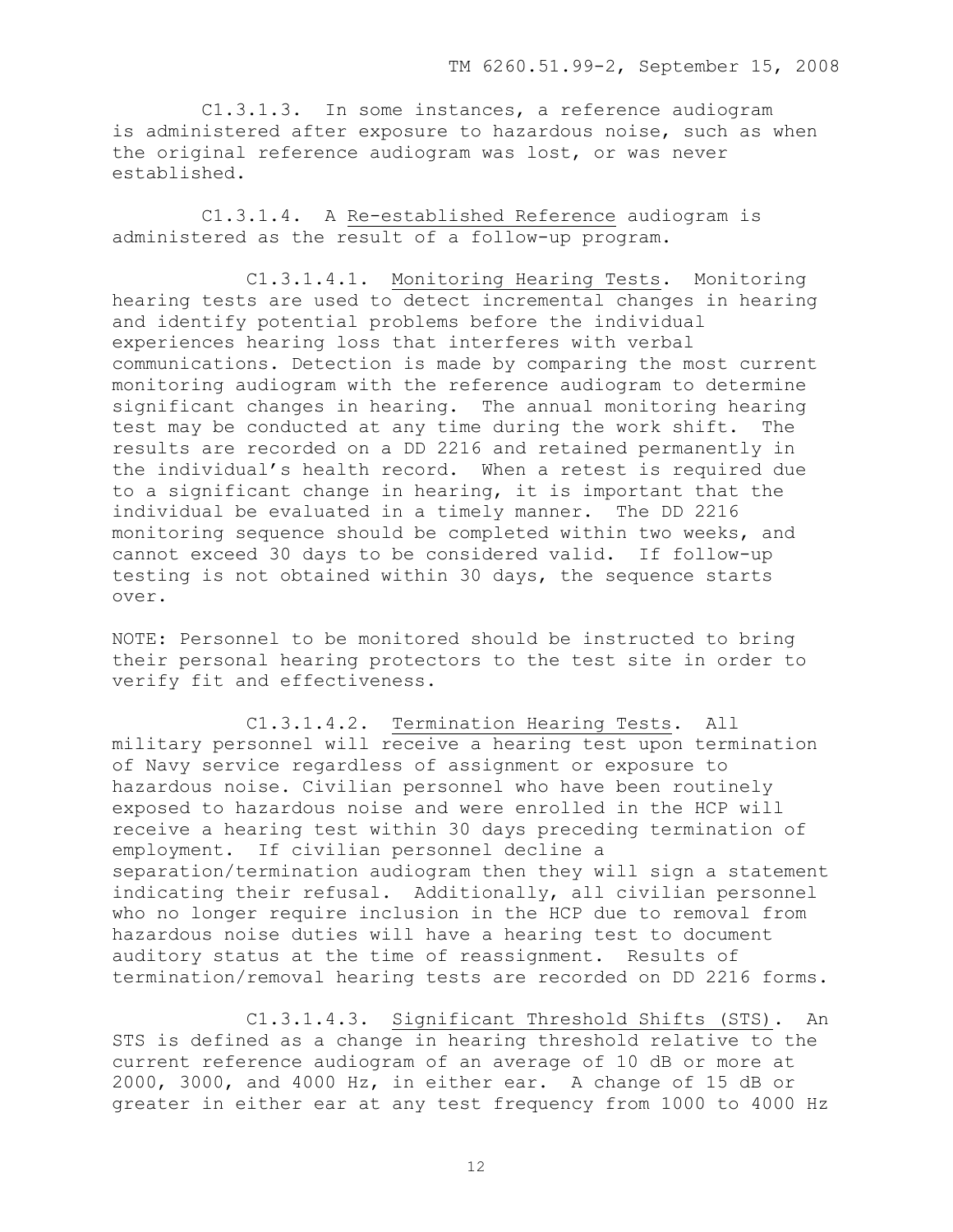TM 6260.51.99-2, September 15, 2008 will be considered an early warning of potential future STS, requiring verbal counseling and assurance of appropriate hearing protection for the individual. The STS may be either positive (poorer hearing) or negative (better hearing). Action should be taken as follows:

 C1.3.1.4.3.1. If the STS is negative, that is, the hearing levels of the monitoring audiogram are better than the reference audiogram, then either the reference audiogram or the monitoring audiogram may be in error. In order to determine which is the case, a retest should be conducted on the same day if possible. Based upon the results of this retest, the following action will be taken:

 C1.3.1.4.3.2. If the results of the retest (followup 1) are not significantly different from the reference audiogram (meaning no STS is present); it is assumed that the annual monitoring audiogram was in error. No further testing is required. The individual should be counseled on the test results and return in 12 months for the next annual test (if enrolled in the HCP).

 C1.3.1.4.3.3. If the results of the retest remain significantly improved from the reference audiogram, it is assumed that the reference audiogram is in error. Establish the retest as the new Reestablished Reference audiogram, category 3 on DD 2215. No consult is needed.

 C1.3.1.4.3.4. If the STS is positive, that is, the hearing levels of the monitoring audiogram are poorer than the reference audiogram, a 14-hour noise-free follow-up test must be administered on a subsequent day to determine if the decrease in hearing is permanent. The supervisor should be notified of the date, time, and reason for the follow-up test(s).

 C1.3.1.4.3.5. If the results of this first followup test do not indicate an STS, no additional follow-up testing is required and the individual may be counseled and returned to annual monitoring.

 C1.3.1.4.3.6. If positive STS persists on the first follow-up and if frequencies below 3000 Hz are involved, then it is efficient and necessary to rule out an obvious conductive (mechanical) or medically significant basis for the shift before proceeding to the second follow-up. The preferred method to rule out conductive hearing loss is through otoscopy and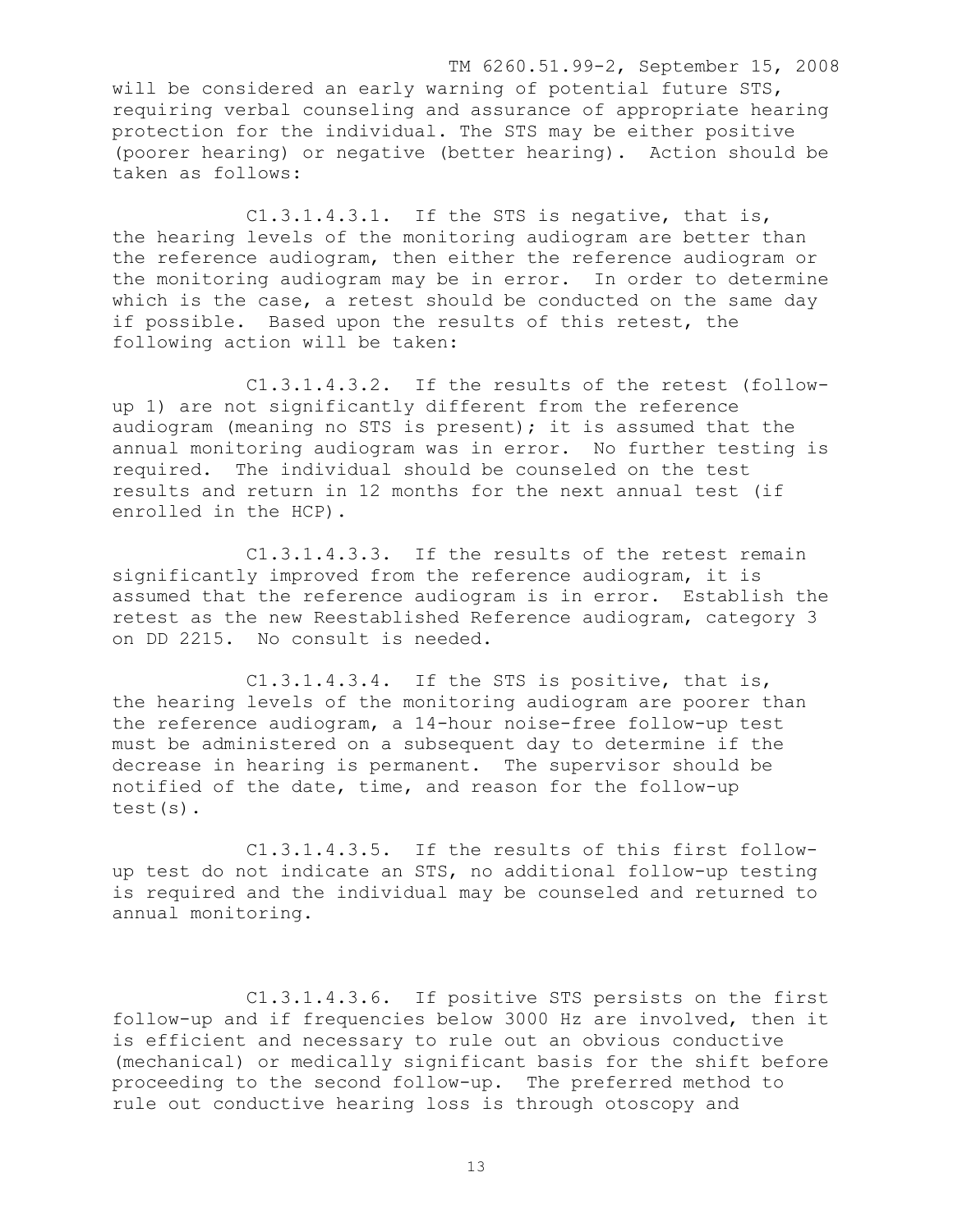TM 6260.51.99-2, September 15, 2008

technician-administered screening tympanometry. Normal otoscopy, in conjunction with a normal tympanogram, is a quick and accurate indication that the threshold shift was not the result of an acute medical condition. A health record SF600 entry is made to document the tympanometric and otoscopic findings. A copy of the tympanogram printout (if provided) should be attached/scanned to the SF600. If the tympanogram is abnormal, then evaluation by a health care provider (medical officer, nurse practitioner, physician's assistant, or independent duty corpsman) must be obtained and documented and the individual followed until cleared medically. If instrumentation is not available, guidance concerning local procedures will be provided by the audiologist or physician responsible for case management.

 C1.3.1.4.3.7. Perform a second follow-up audiogram If tympanometry/otoscopy and/or medical evaluations are within normal limits. This follow-up test may be administered on the same day as the first follow-up. If the STS persists on the second follow-up, the hearing protection is evaluated / refit and the results are forwarded to an audiologist or qualified physician for review and disposition. The audiologist or qualified physician may elect to provide a specific written referral protocol for disposition of individuals who do not require additional follow-up. A sample protocol, which may assist in developing local guidelines, is provided in Appendix E. The results of the second follow-up test are typically used to create a re-established reference audiogram. If the second follow-up differs significantly from the first follow-up, it is unreliable, and then the consulting audiologist or appropriate physician will provide direction.

 C1.3.1.5. For individuals exhibiting a positive STS, their supervisor must be notified in writing within 21 days of a positive STS. A sample letter is provided as Appendix E.

 C1.3.2. Permanent Threshold Shift (PTS). A PTS toward poorer hearing is a potentially recordable illness or injury and is reported to the OSH office for entry on OPNAV 5102/7 (Log of Navy Injuries and Occupational Illnesses), or equivalent. In addition, all monitoring results are reviewed for evidence of an "OSHA-Recordable" STS. This is defined as a 10 dB average shift at the frequencies 2000, 3000, and 4000 Hz in either ear, and when the Hearing Threshold Level at these frequencies exceeds 25 dB when compared to the Baseline/Reference audiogram. Both of these circumstances require written notification to the worker within 21 days (patient's signature on the 2216 will suffice as an appropriate notice). When notifying the OSH office/commanding officer of a PTS occurrence, action must be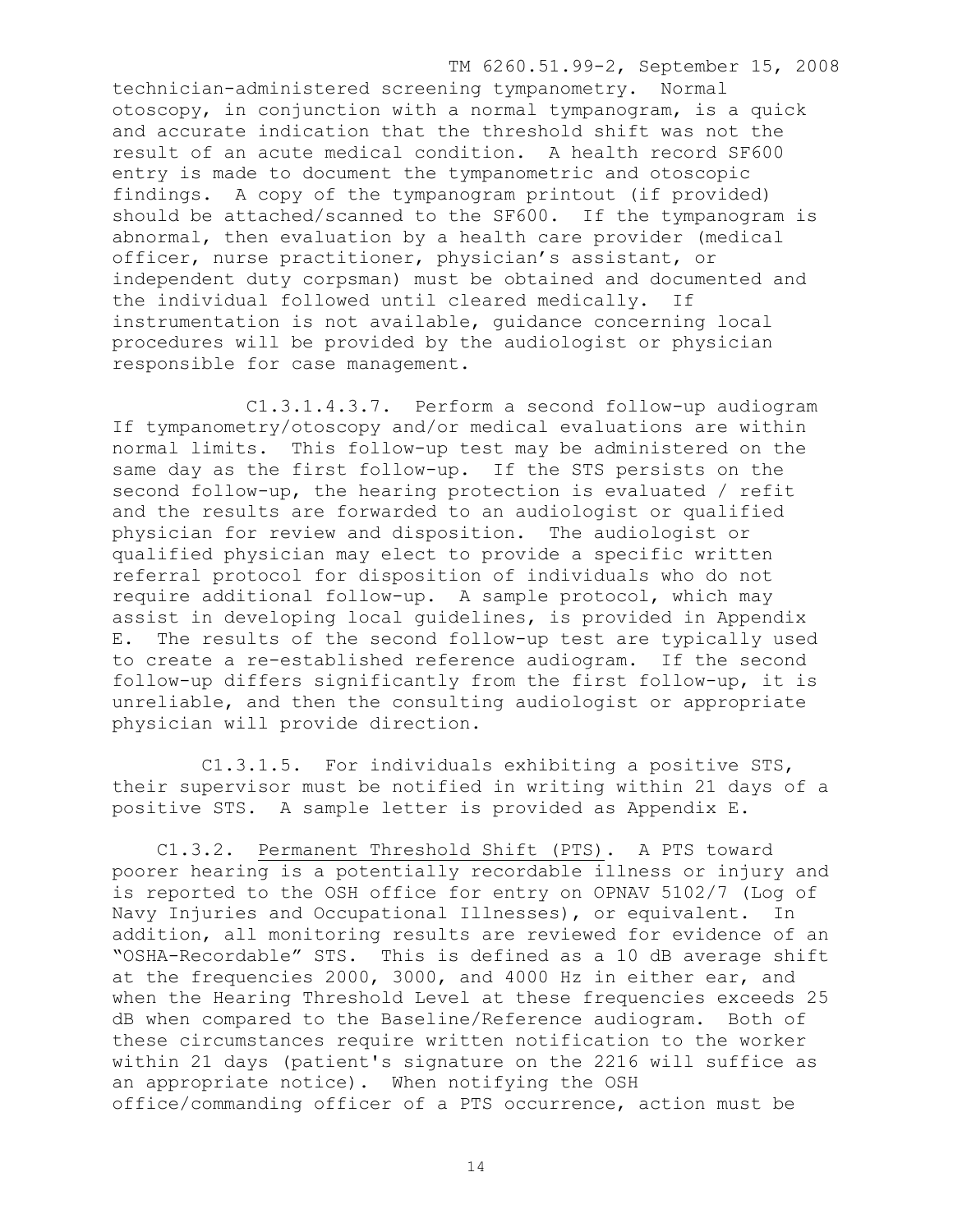TM 6260.51.99-2, September 15, 2008 taken to prevent further hearing loss. These actions may include evaluation of the work-site, determining adequacy of hearing protectors, and ensuring that hearing protectors are being used properly. A hearing loss that occurs from an instantaneous event e.g., acoustic trauma from an overpressure, shall be recorded as an "injury" on the appropriate injury log.

C1.3.3. Additional Referral Criteria

 C1.3.3.1. Individuals in the Hearing Conservation Program who meet the following criteria may be classified according to a Hearing Profile (H-1 through H-4) to assist in disposition recommendations.

 C1.3.3.1.1. H-1 Profile**.** This is unaided hearing loss in either ear with no single value greater than:

Hz: 500 1000 2000 3000 4000 6000 dB: 25 25 25 35 45 45

Without specific complaint or problem, no follow-up required.

 C1.3.3.1.2. H-2 Profile**.** The H-2 profile requires a referral to a medical officer who will, whenever possible, refer them to an audiologist or otolaryngologist when H-2 levels are met or exceeded. Definition: Unaided hearing loss in either ear with no single value greater than:

Hz: 500 1000 2000 3000 4000 6000 dB: 35 35 35 45 55 ---

 C1.3.3.1.3. H-3 Profile**.** The H-3 profile is disqualifying. It requires evaluation and waiver, and an Audiology Fitness for Duty evaluation to determine eligibility for continued employment in hazardous noise. (See Appendix G for guidance on fitness for duty) Definition: An H-3 profile is any loss that exceeds the values noted above in the definition of an H-2 profile.

 C1.3.3.1.4. H-4 Profile**.** Hearing loss sufficient to preclude safe and effective performance of duty, regardless of degree of pure tone hearing loss, or unknown hearing loss values. The H-4 profile indicates an incomplete follow-up or a requirement for a Medical Evaluation Board.

 C1.3.3.2. Individuals whose hearing thresholds at any test frequency differ by 40 dB or more between ears cannot be tested at the technician level, and must be referred to an audiologist.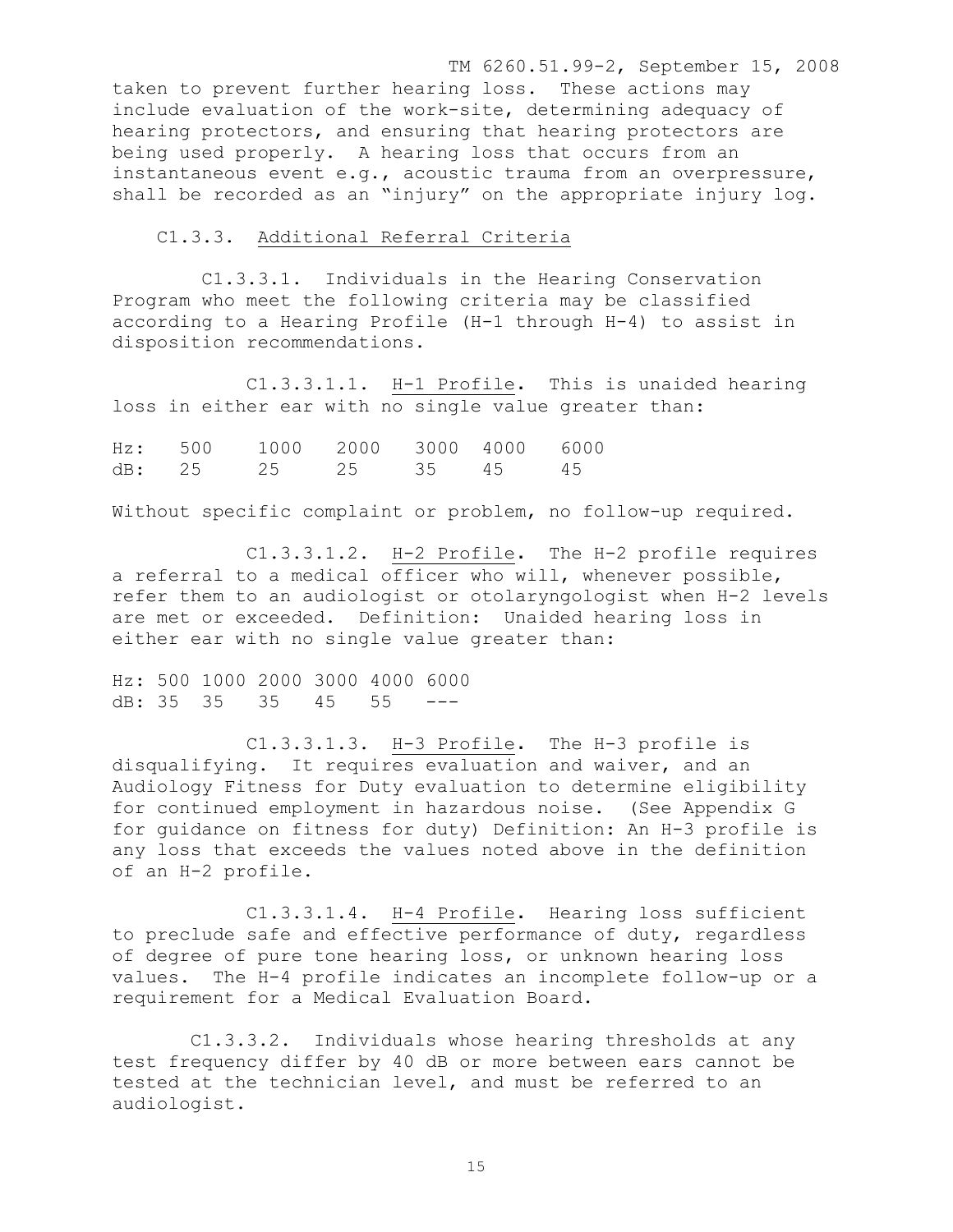C1.3.3.3. Otolaryngology referral is indicated for individuals not responding to treatment of ear canal occlusion, persistent ear pain, or drainage from the ear canal. Significant aural pathology, dizziness, severe and persistent or unilateral tinnitus, or sudden onset of hearing loss warrants immediate otolaryngology consultation.

 C1.3.3.4. Personnel who experience any occupational illness or injury, such as hearing loss, tinnitus or difficulty understanding verbal communication should report these problems to their immediate supervisor.

 C1.3.4. Exclusion From Future Noise Exposure. Individuals who exhibit a progressive series of PTSs must be considered to be at high risk for developing further hearing loss. Accordingly, such personnel must be given special consideration under the HCP.

 C1.3.4.1. Individuals monitored under the HCP who have their reference audiogram re-established due to deteriorated hearing on three separate occasions must obtain clearance from an audiologist, otolaryngologist, or occupational medicine physician before returning to duties involving hazardous noise.

 C1.3.4.2. Any individual who has hearing loss in both ears in which the sum of thresholds at the frequencies of 3000, 4000, and 6000 Hz exceeds a sum total of 270 dB will not be assigned to duties involving exposure to hazardous noise without a Fitness for Duty evaluation and clearance as described above.

 C1.3.4.3. If such clearance is inappropriate, the audiologist or physician evaluating the individual will make specific recommendations to the individual's command. These may include the advisability of restriction from noise hazardous work, appropriate placement of the worker, or the need for stricter enforcement of hearing protection policies.

 C1.3.5. Evaluation of Audiometry. The provision of audiometry and other hearing conservation support services will be accomplished under the supervision of an audiologist, otolaryngologist, occupational medicine physician, or other qualified physician.

 C1.3.5.1. Technician proficiency in test instructions, administration, and fitting of hearing protective devices will be evaluated and documented at least annually as part of the recertification process. Annual in-service training is recommended.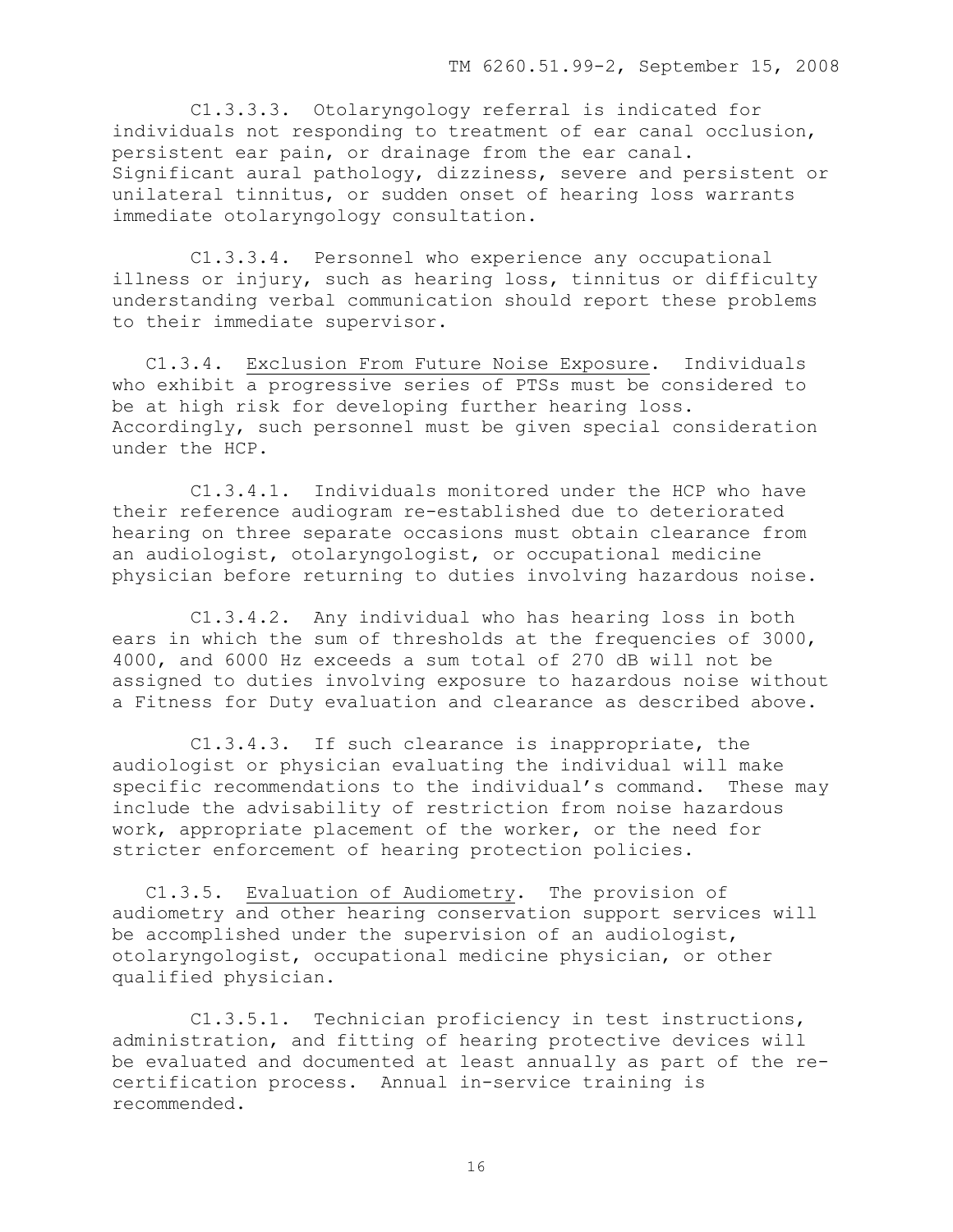C1.4. Hearing Protective Devices (HPDs). HPDs and earplug carrying cases are provided to and worn by personnel working in potentially hazardous noise in accordance with references (b) or (c). It is Navy Occupational Safety and Health (OSH) policy that personnel exposed to sound levels 85 dB(A) or above or 140 dB peak or above wear HPDs regardless of duration of exposure. Application of this policy should be based on sound professional judgment. Provision of personal hearing protection of any sort requires basic instruction as to use and care. Pre-formed disposable earplugs should be available at all times for personnel in the Hearing Conservation Program, and hand formed disposable earplugs must be available for visitors to noisehazardous areas. Purchase and provision of hearing protection is a requirement of the individual's activity. Hearing protection and earplug carrying cases are considered safety supply items, not medical items. The earplug carrying case may be worn by active duty personnel as a part of the military uniform while working in noise-hazardous areas. It may be worn on the left front shirt pocket, hanging from the innermost button, or from the first or second belt loop on the right side. Personnel who are not in compliance with the mandatory and appropriate use of hearing protection in noise-hazardous areas (double protection where required) are subject to administrative or disciplinary action.

 C1.4.1. Fitting Procedures. While the command or activity is required to purchase, provide and maintain hearing protection for its employees, non-disposable hearing protectors require sizing and fitting by medically trained personnel. Before any such device is placed in an ear, a well-lighted visual inspection is necessary to determine whether any condition is present that would make insertion inadvisable, e.g., observable pathology or excessive earwax. Each ear canal will be sized separately. An earplug carrying case, Navy Blue Earplug Inserter-Case (NSN 6515-01-533-6168), Olive Drab Earplug Inserter-Case (NSN 6515-01-100-1674), or Cylindrical Earplug Case (NSN 6515-01-212-9452) is also to be provided at no cost. This case may also be used for disposable earplugs. All personnel required to wear hearing protection will receive adequate and effective training in the proper use and care of hearing protective devices. Medically trained personnel must examine the fit and condition of preformed and custom earplugs at least annually, preferably in conjunction with the annual hearing test.

 C1.4.2. Hearing Protector Selection. Information and guidance on noise reduction ratings (NRRs), price, ordering information, custom molded hearing protection and other features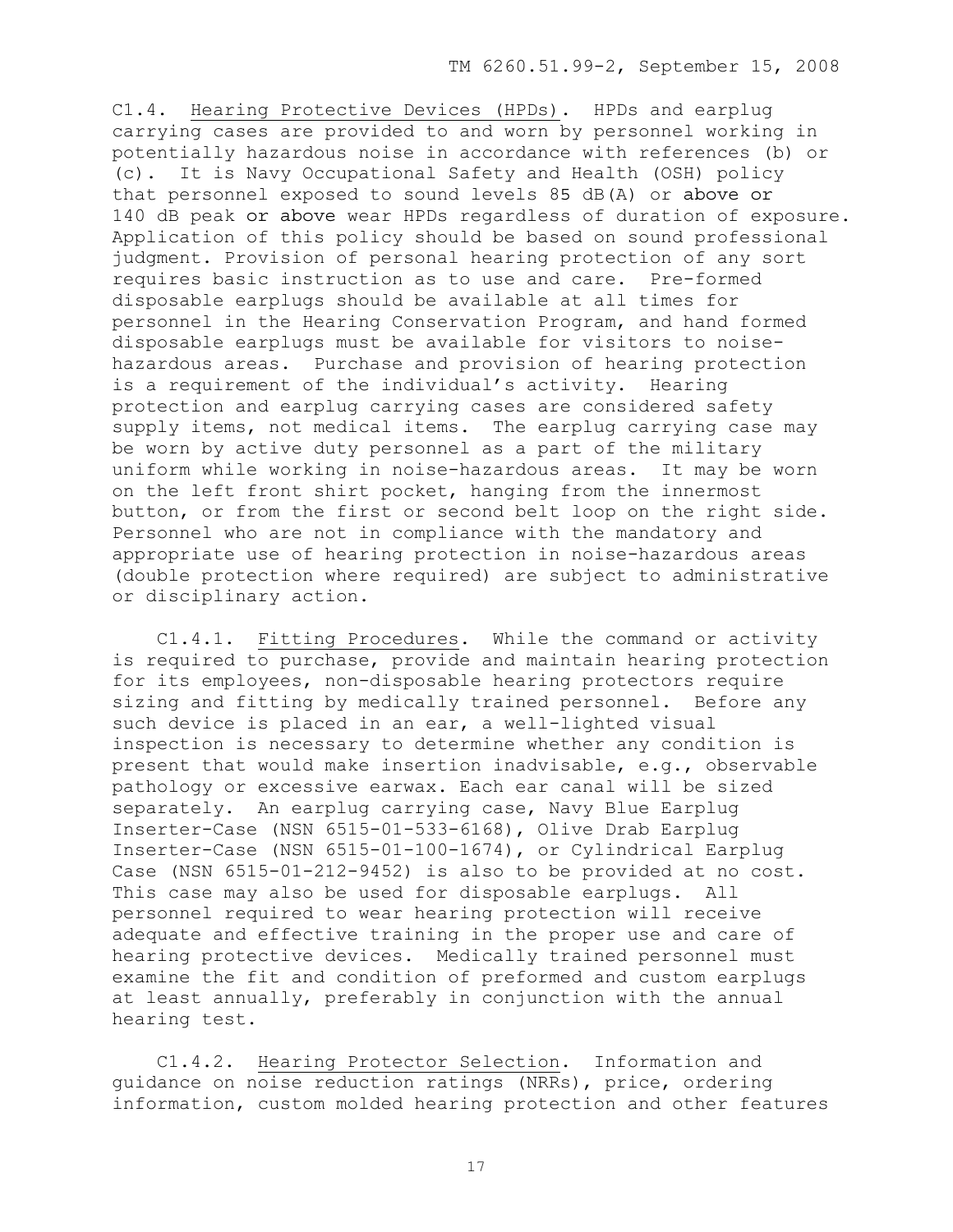TM 6260.51.99-2, September 15, 2008 concerning hearing protection devices may be found at http://www-nehc.med.navy.mil/occmed/aud\_HearingProtection.htm. The user should be permitted some freedom of choice in the selection of available hearing protective device unless the selected protector is medically contraindicated or inappropriate for a particular noise hazardous area or operation. Audiologic consultation is recommended in instances of significant preexisting hearing loss, high intensity noise (TWA's in excess of 104 dB(A) or 165 dBP impulse/impact), fitness for duty evaluation or communication-critical situations.

 C1.4.2.1. The Navy does not conduct testing of HPDs, however, a listing of products that have been evaluated by DoD or other approved labs is available from a variety of sources:

http://www.cdc.gov/niosh/topics/noise/hpcomp.html; http://chppm-www.apgea.army.mil/hcp/devices.aspx; https://kx.afms.mil/ctb/groups/dotmil/documents/afms/ctb\_044610. pdf

 C1.4.2.2. Please consult Appendix F and ensure the following steps are followed when selecting HPDs:

 C1.4.2.2.1. Ensure that Industrial Hygiene, Safety, and Occupational Audiology are cognizant of the need and document special circumstances for deviating from hearing protectors that may not have been evaluated by a Government lab.

 C1.4.2.2.2. Coordinate with the regional Occupational Audiologist the selection of alternative product(s) to assure appropriate NRR values;

 **\*** NRR values are not necessarily representative of real world attenuation.

 C1.4.2.2.3. Purchase a small quantity of the product for a limited trial of comfort, durability, protectiveness (monitor STS rates on the subjects using the protector) and user acceptance;

**\*\*** Verifying label attenuation claims may be necessary.

 C1.4.2.2.4. Forward any questions concerning of process to the NMCPHC Audiology Team.

 C1.4.2.3. Considerations of Product Data. Remember, when investigating any hearing protection product assure they have been evaluated by an approved laboratory. An approved lab is defined as one that meets general industry accreditation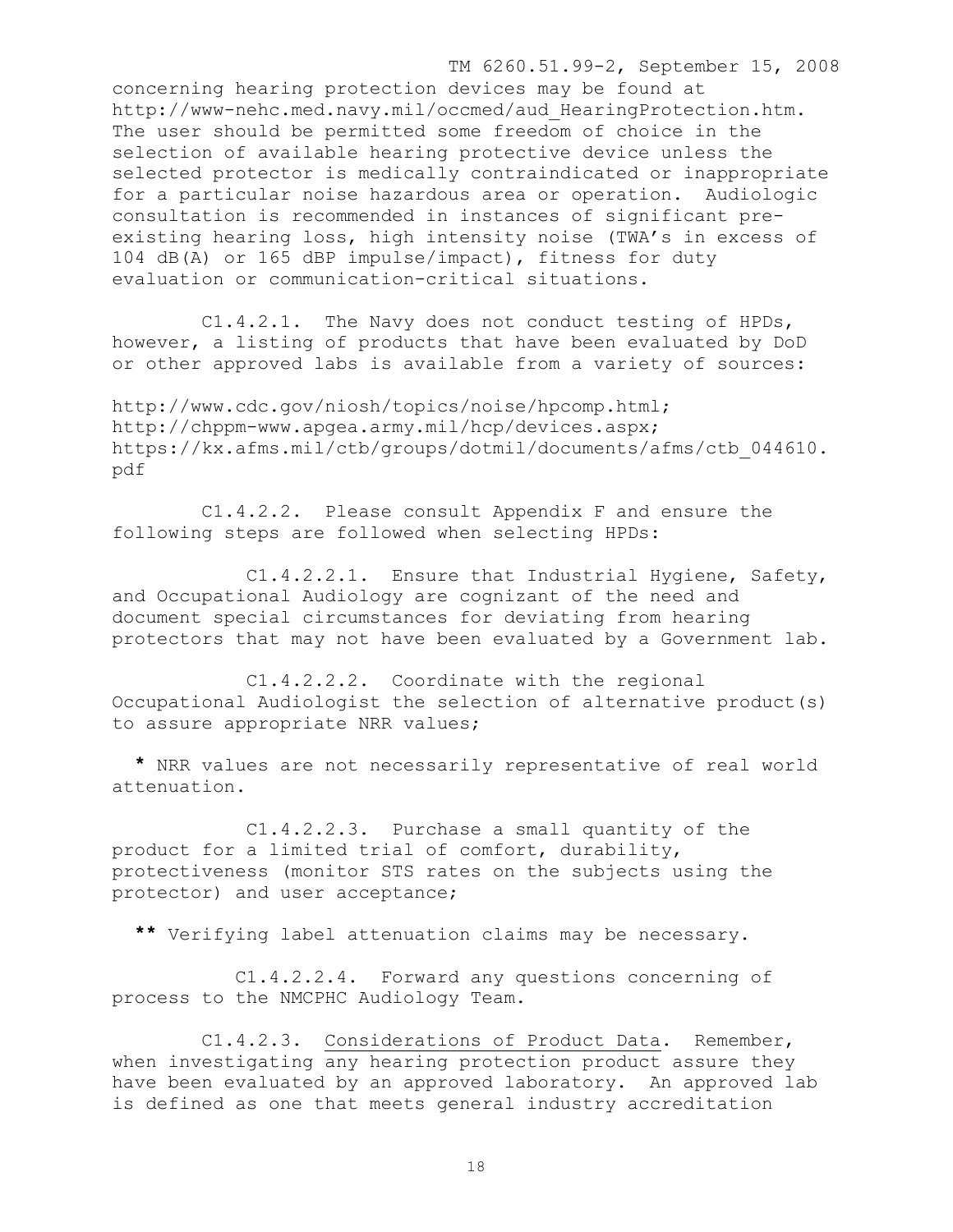TM 6260.51.99-2, September 15, 2008 standards and is not affiliated with a manufacturer or product. Octave band Real Ear Attenuation at Threshold (REAT) results should be available that provides the NRR value. A more conservative estimate of a protector's attenuation is the "SF" (subject fit) NRR.

 C1.4.2.4. Devices used for recreational listening, such as "noise muffs" with built in radios, or "ear buds" must not be used in place of or in conjunction with approved hearing protectors. To hear a desired signal while in noise, the signal must be of greater intensity than the background noise. In some situations this may result in the signal reaching hazardous levels. The radio signal would add to the over-exposure and may also pose a safety hazard by further isolating the listener from his/her environment. In addition, hearing aids must not be used in place of or in conjunction with an approved hearing protector unless approved for that purpose by an audiologist or otolaryngologist.

 C1.4.2.5. Custom Molded Hearing Protectors. Personnel may use custom earplugs when special circumstances or their job requires a custom hearing protector or communication enhancement device, or if they cannot be properly fitted with other approved commercial-off-the-shelf hearing protectors. Custom earplugs must have effective noise reduction capability to reduce the noise exposure to acceptable limits. Flight line, flight deck operation areas and personnel exposed to extreme hazardous noise, and personnel who use communication devices during noise hazardous operations have the option to use custom hearing protection to effectively reduce excessive noise exposure and maintain and/or enhance communication ability. Only audiologists, otolaryngologists, or trained technicians (which may include AMSE and AMSO personnel) may take impressions of the ear necessary to make the custom earplugs. The protocols for taking custom mold impressions and for the most current guidance please consult:

http://www-nmcphc.med.navy.mil/occmed/index\_audiology.htm. As always, funding for hearing protection is the responsibility of the unit, shop, command or activity supply department. Preformed or custom molded musician's earplugs will be provided to Service band members.

 C1.4.3. Administrative Control of Exposure. Administrative control of exposure time will be necessary in cases where hearing protective devices do not provide sufficient attenuation to reduce the employee's effective exposure level to less than an 8-hour TWA of 85 dB(A).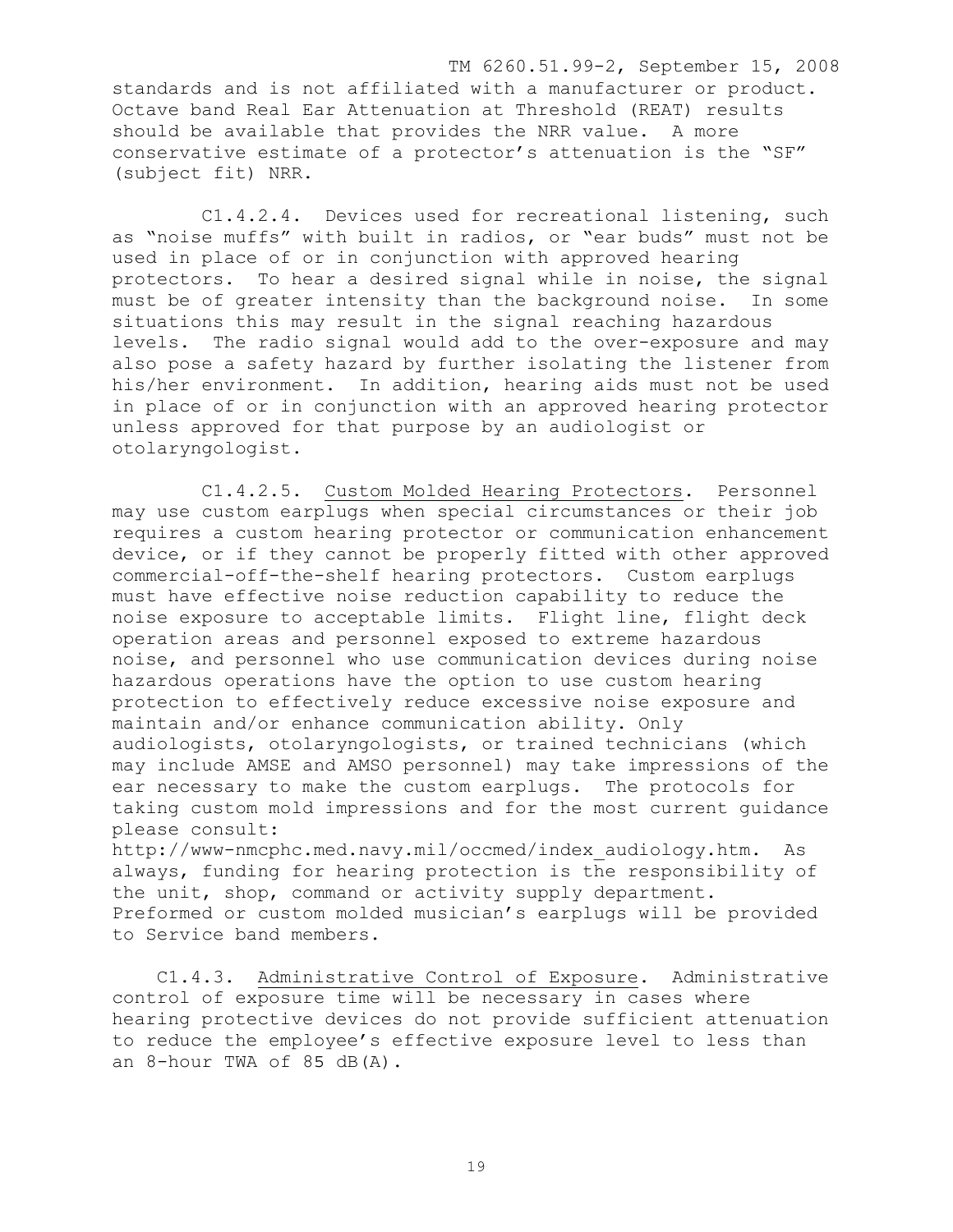TM 6260.51.99-2, September 15, 2008 C1.5. Education. Other than successful noise abatement operations, nothing is more important to the successful prevention of noise induced hearing loss than motivating personnel to wear hearing protectors appropriately and ensuring compliance with personal protective and surveillance requirements. Personnel must know why they need to protect themselves, when and how to do so, and the consequences of carelessness or deliberate non-compliance. Successful education at all levels of command is vital.

 C1.5.1. Initial hearing conservation training must be given prior to assignment to duties in hazardous noise. Civilians enrolled in the Hearing Conservation Program should obtain this training from the command during an orientation module. Uniformed personnel should obtain initial education during basic training. Training must be documented on the baseline/reference audiogram or elsewhere in the individual health record. Upon reporting to duties involving exposure to hazardous noise a health record review is necessary to ensure that training and documentation of training has occurred. Initial training should be sufficiently comprehensive to ensure familiarity with the following training elements:

 C1.5.1.1. The physical and psychological effects of noise environments and hearing loss;

 C1.5.1.2. Recognition of posted and unposted noisehazardous spaces and equipment;

C1.5.1.3. Audiometric testing and its purpose;

 C1.5.1.4. The proper selection, fitting, use and care of HPDs;

 C1.5.1.5. The responsibilities of both supervisors and employees in the prevention of hearing loss;

 C1.5.1.6. Awareness training as to the hazards of nonoccupational noise exposure during recreational activities;

 C1.5.1.7. Impact of hearing loss on job performance and fitness for duty.

 C1.5.2. Support for refresher training may be obtained from Medical Department personnel. This training may be more effective or efficient when provided in conjunction with the annual monitoring audiogram. Training when provided by Medical will be documented on the DD2216. In addition, when the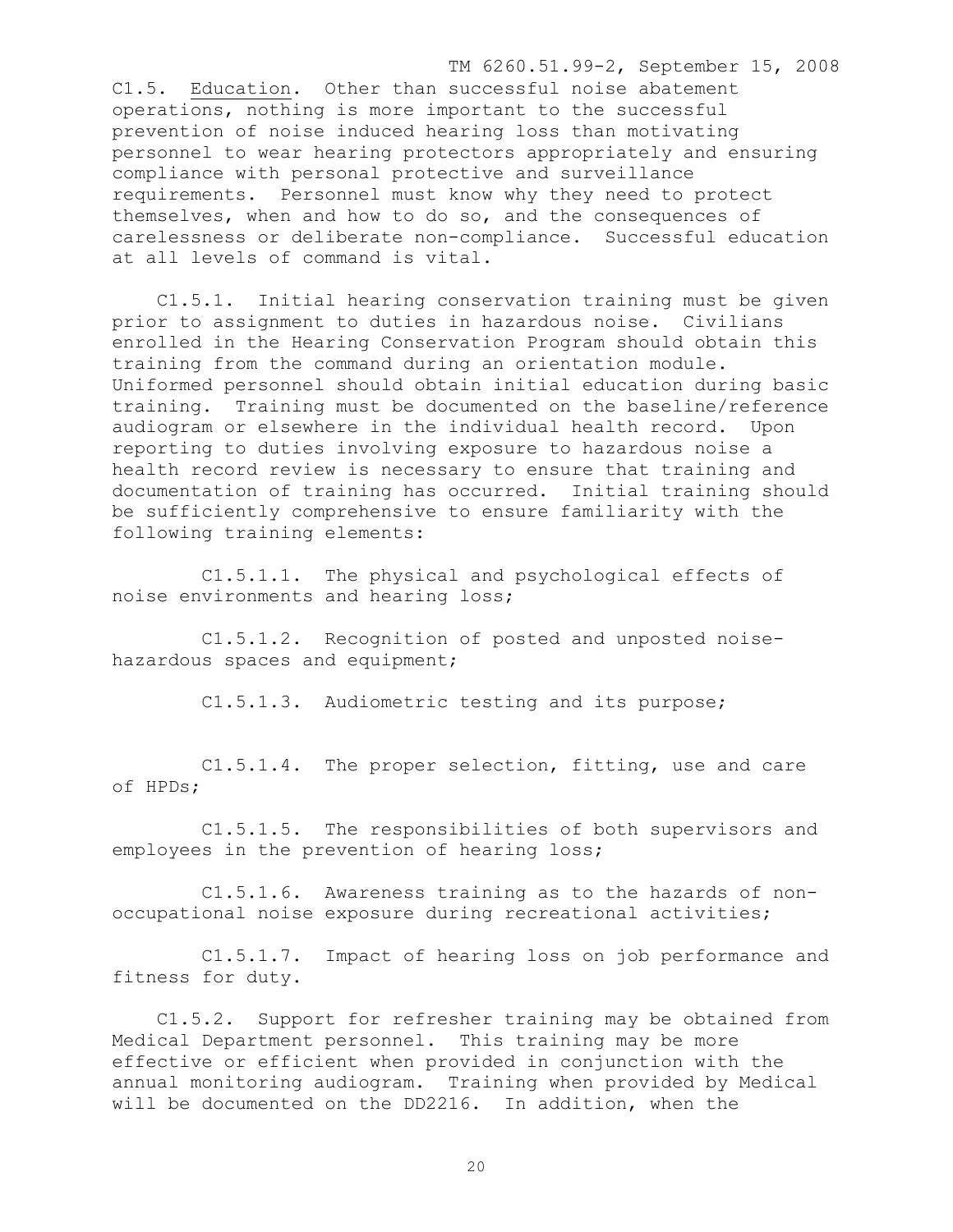TM 6260.51.99-2, September 15, 2008 training is provided by Medical, documentation of training must be forwarded to the command/activity. While content and duration of training are not specified, effectiveness of initial and refresher training should be documented via follow-up survey or other means.

 C1.5.3. Sources for hearing conservation training materials and information may be found at: http://wwwnmcphc.med.navy.mil/occmed/index\_audiology.htm. In addition, the Occupational Audiology Team may be reached at (757) 953- 0773/0772/0760 DSN 377-0773/0772/0760. Additional sources of information are the occupational health offices at Navy MTFs. HCP training should be customized for local needs but a generic lesson may be accessed via Navy Knowledge Online (https://wwwa.nko.navy.mil/portal/splash/index.jsp). After login go to: "Navy e-learning" then click on "Advanced Search" then type in "Hearing Conservation" in the course title box." Sources for hearing conservation training materials and information include the NMCPHC Occupational Audiology Team at Navy and Marine Corps Public Health Center's Hearing Conservation/Audiology Team at DSN 377-0772/0773, commercial (757) 953-0772/0773 or e-mail hearing@nehc.mar.med.navy.mil. Additional sources of information are the occupational health offices at Navy MTFs, and Navy Environmental and Preventive Medicine Units. HCP training should be patterned to local needs, therefore a lesson plan is not offered as part of this manual.

## C1.6. Record Keeping Requirements

C1.6.1. Hearing Conservation Data

 C1.6.1.1 All hearing conservation data will be recorded using the following forms:

> C1.6.1.1.1. DD 2215, Reference Audiogram C1.6.1.1.2. DD 2216, Hearing Conservation Data C1.6.1.1.3. DD 2217, Audiometer Biological Calibration Check C1.6.1.1.4. NEHC 5100/17, Industrial Hygiene Noise Survey Form C1.6.1.1.5. NEHC 5100/18, Industrial Hygiene Noise Dosimetry Form

 C1.6.1.2. Disposition of completed DD 2215 and DD 2216 data forms is as follows: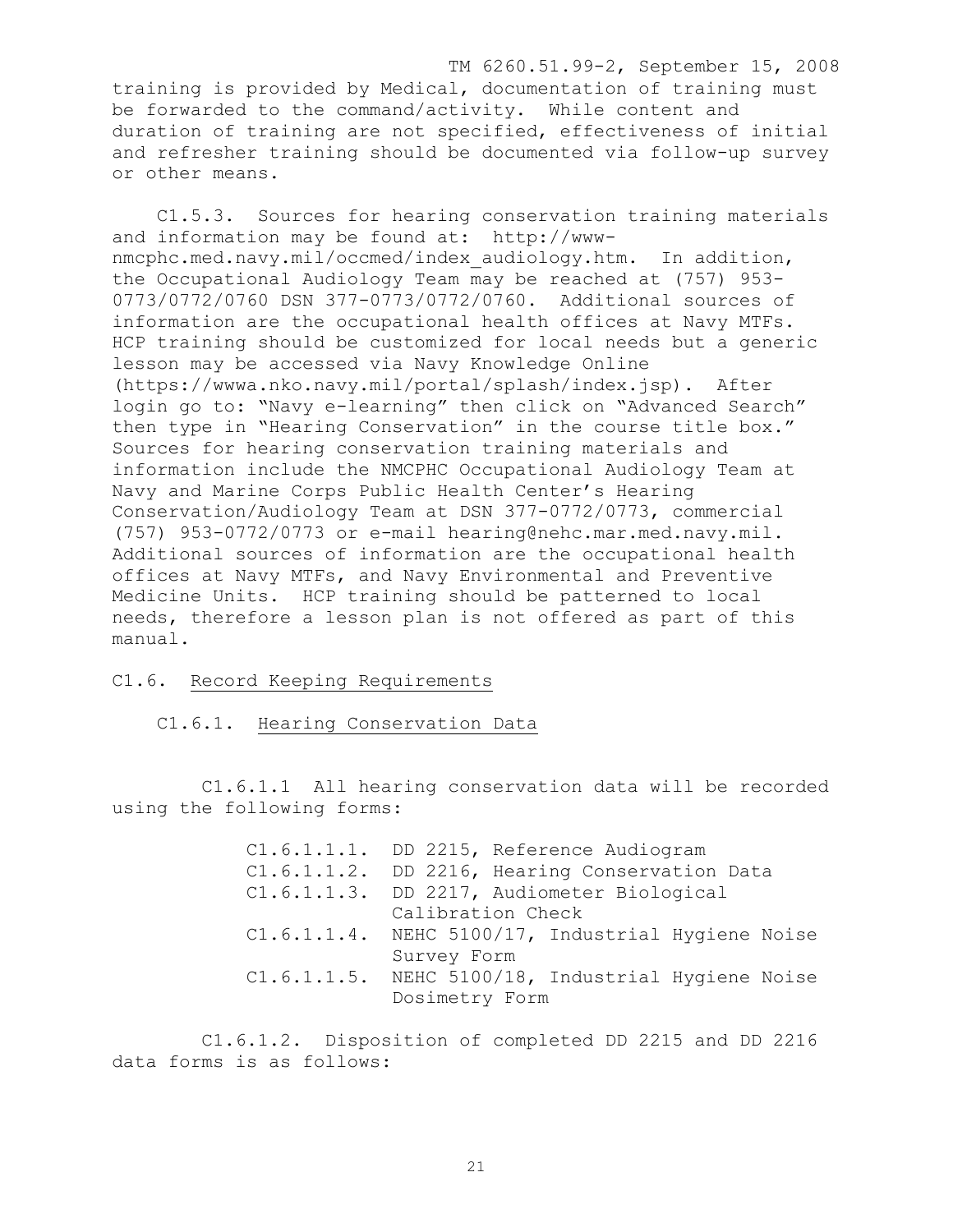TM 6260.51.99-2, September 15, 2008 C1.6.1.2.1. A hard copy/print-out is to be placed in the individual's health record.

 C1.6.1.2.2. Commands will export (upload) to the DOEHRS Data Repository at least weekly. Daily uploads are highly recommended. Information concerning exporting data may be obtained at the following web site:

https://dohrswww.apgea.army.mil/occHealthPortal/. Information concerning the DOEHRS Data Repository may be found at: https://dohrswww.apgea.army.mil/dohrsdr/index.cfm.

 C1.6.1.2.3. An electronic copy must be retained in a local/regional database for evaluating program compliance.

 C1.6.2. Employee Health Record. The health record of each individual identified by command for inclusion in the HCP will contain the following:

 C1.6.2.1. Original baseline/reference audiogram (DD 2215).

 C1.6.2.2. Re-established reference audiogram(s), if different from original baseline audiogram (DD 2215).

C1.6.2.3. All monitoring audiograms (DD 2216).

 C1.6.2.4. Individual Noise Exposure. Documentation of exposure may be based on actual exposure or SEG (Similar Exposure Group) data associated with the individual's job code (NEC, MOS, SDOC) and may not be readily available in the medical file. If individual documentation of noise exposure, e.g. dosimetry, has been done, documentation is to be filed in the medical record. Avoid selection of a specific noise exposure choice on the DD 2215/2216 without documentation of the actual exposure.

 C1.6.2.5. Documentation of initial training and documentation of refresher training when provided in conjunction with the annual audiogram.

 C1.6.2.6. All clinical evaluation and case management documentation provided in response to medical surveillance findings.

 C1.6.3. Medical Department Documentation. The following records are maintained: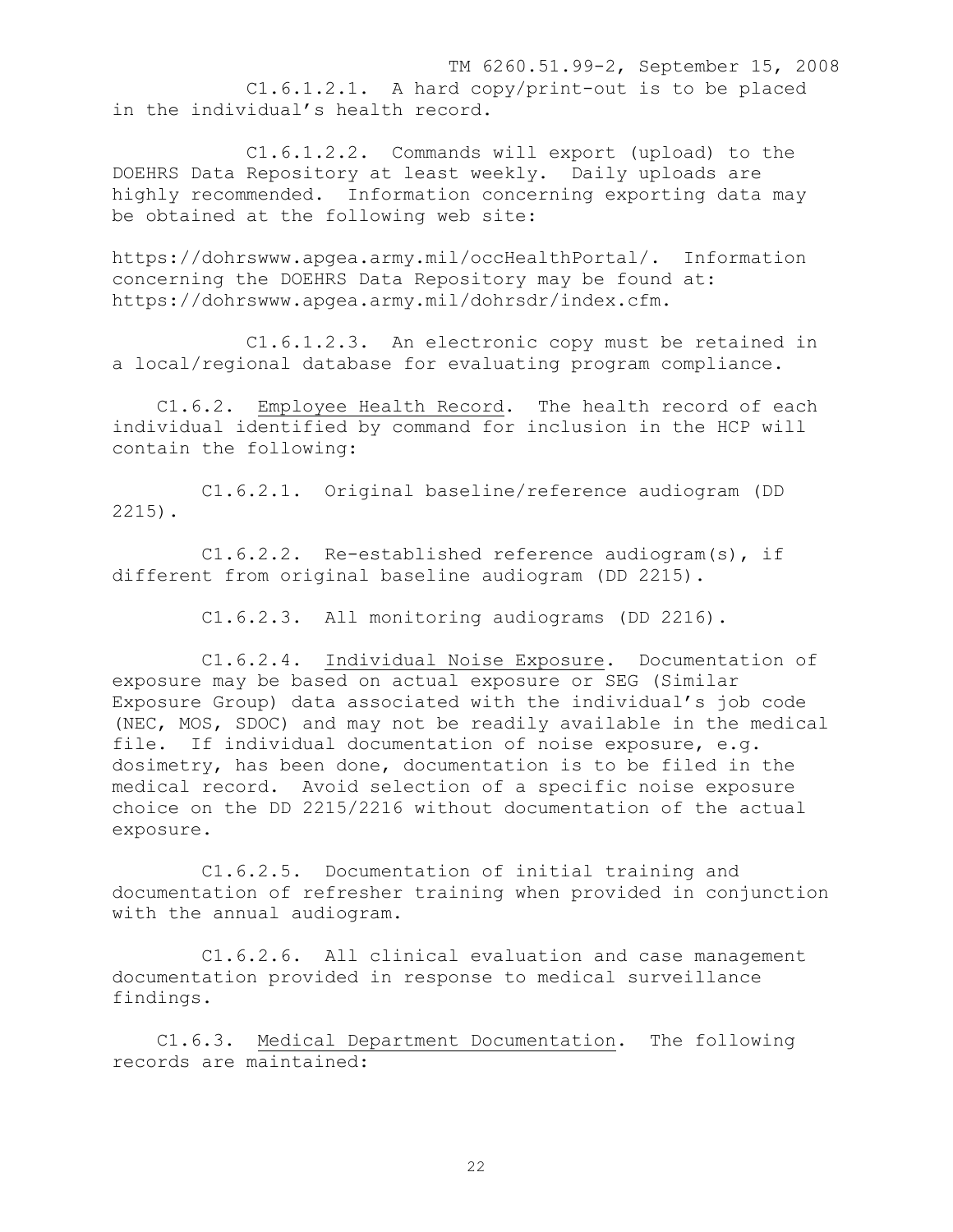TM 6260.51.99-2, September 15, 2008 C1.6.3.1. Current roster of exposed employees, as provided by the supported commands. This roster will be updated at least semi-annually.

 C1.6.3.2. Results of noise surveys. (survey data for individual commands may not be available.)

 C1.6.3.3. Results of daily Audiometer Biological Calibration Check (DD 2217).

 C1.6.3.4. Results of annual audiometric chamber certification.

 C1.6.3.5. Records of proficiency evaluation and inservice training of audiometric technicians.

C1.6.4. Retention of Records

 C1.6.4.1. Results of hearing tests performed for hearing conservation, as well as exposure documentation, will be a permanent part of an individual's health record.

 C1.6.4.2. Noise exposure data, recorded on a DD 2214, NEHC 5100/17, or 5100/18, will be kept for a minimum of 40 years.

 C1.6.4.3. All other documentation will be retained for five years.

C1.7. Program Performance Evaluation. Early detection of changes in hearing allows action to be taken to prevent further hearing loss. Although each hearing testing MTF facility is required to maintain a hearing conservation database for assessing the effectiveness of the HCP, it is the responsibility of the individual commands being served to provide denominator data to that test facility. Ongoing communication and collaboration between the commands of personnel enrolled in the HCP and the HCP Manager is crucial in order to evaluate HCP effectiveness and work toward the common goal of hearing loss prevention. The manager will monitor program effectiveness of all supported activities, and at least annually provide program performance evaluations to supported activities based on the following measures. This information is to be maintained for inspections, audits, or epidemiological trending.

 C1.7.1. Compliance. This statistic reports the number of individuals enrolled in the HCP who have a current audiogram (date within 12 months) divided by the number of individuals enrolled. Issues: No control over # of individuals that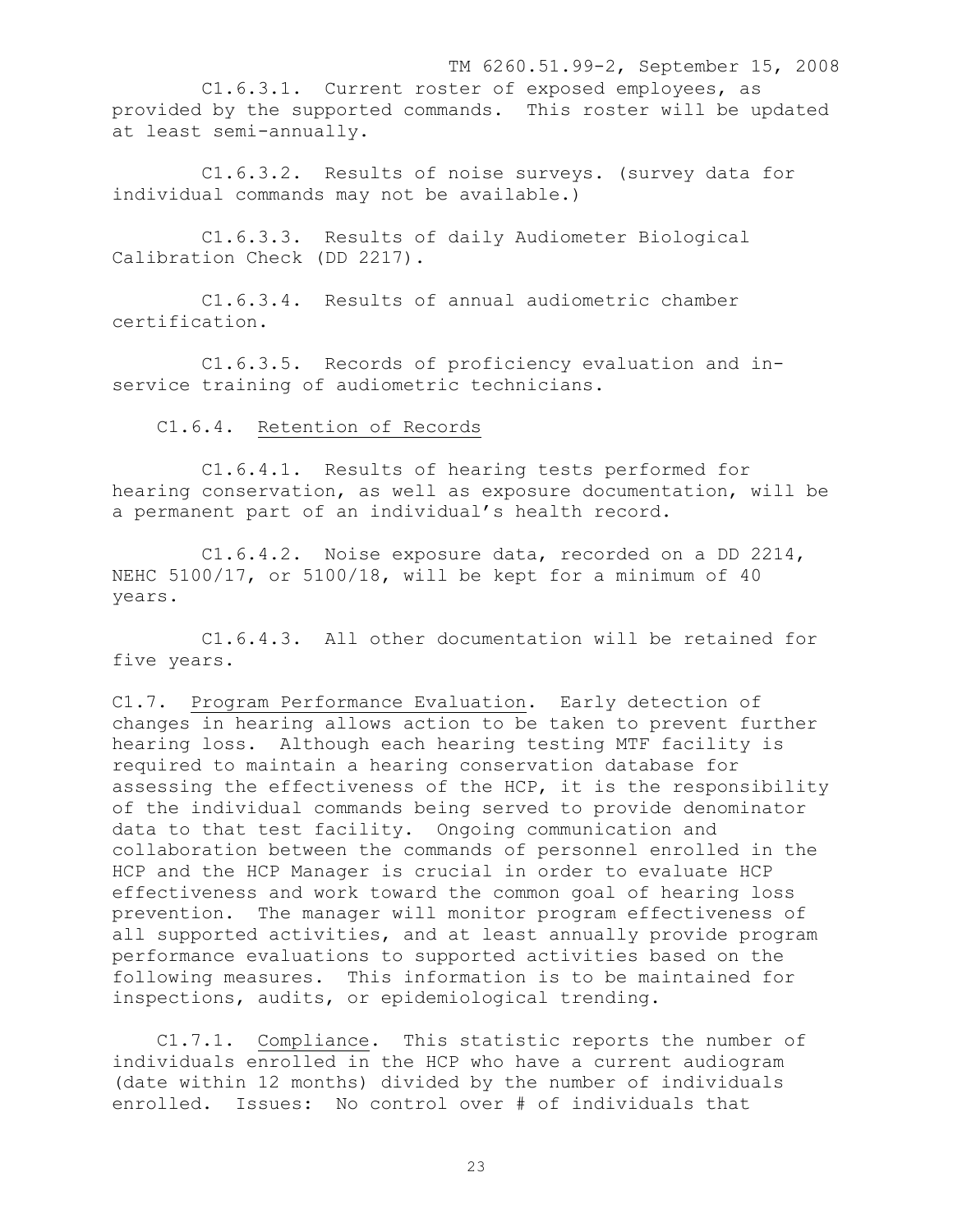TM 6260.51.99-2, September 15, 2008 actually report for testing. In transient or multiple commands program administration may not know the full compliment that should be tested. The statistic is: # in HCP with current audiogram X 100 = **%** compliance # in HCP.

 C1.7.2. Incidence of STS. This statistic reports the number of positive STSs (poorer hearing) at annual monitoring (not counting follow-up exams for the same individual) in the latest fiscal year, divided by the number of individuals monitored. The statistic is:  $#$  of STS detected X 100 =  $%$ incidence STS # monitored.

 C1.7.3. Incidence of PTS. This statistic reports the number of PTSs (poorer hearing) in the latest fiscal year divided by the number of individuals monitored during that period. The statistic is: # PTS detected X 100 = incidence PTS # monitored.

 C1.7.4. The DOEHRS Data Repository (DR) offers both standard and ad hoc queries against all centrally maintained data. Guidance in utilizing the DR is provided in Appendix J. Additional guidance may be obtained by contacting the Occupational Audiology Team at NMCPHC.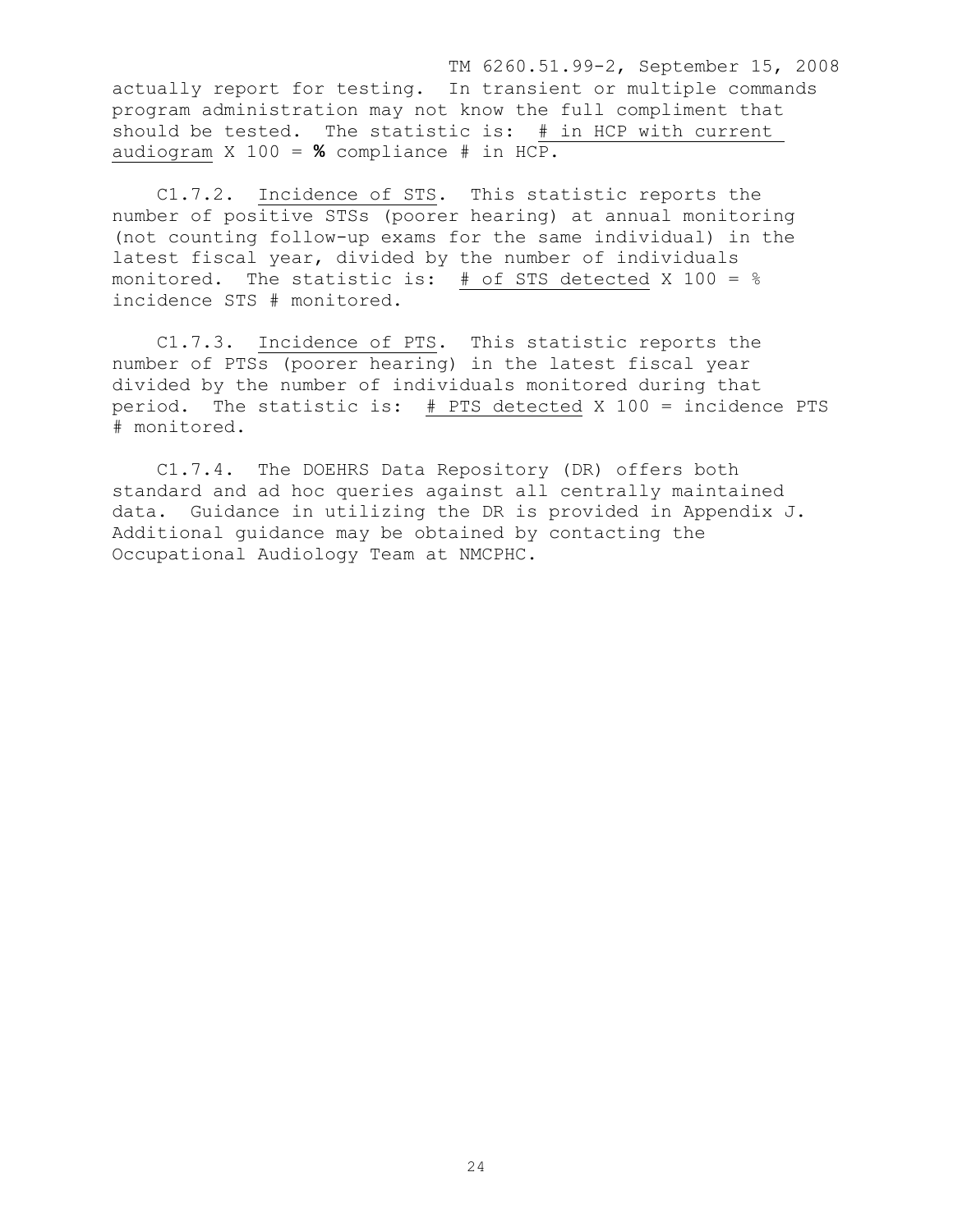## Appendix A

# **AUDIOMETRIC TEST BOOTH CERTIFICATION**

Command Owning Booth: Date Measurements Were Made:

Booth Location:

l

Audiometric Test Booth Data

Significant Operating Conditions:

| <b>OBA/SLM</b> Data | Microphone Data  | <b>Octave Band Filter Calibration Data</b><br>(If separate) |
|---------------------|------------------|-------------------------------------------------------------|
| Manufacturer:       | Manufacturer:    | Manufacturer:                                               |
| Model#:             | $Model#$ :       | Model                                                       |
| Serial#:            | Serial#:         | Serial#:                                                    |
| Elec/Acoust Cal:    | Elec/Acoust Cal: | Elec/Acoust Cal:                                            |

Field Pre-Cal OK? \_\_Yes \_\_No Field Post-Cal OK? \_\_Yes \_\_No

## **Field Measurements**

| <b>Octave Band</b><br><b>Center Frequency</b><br>(Hz) | Max SPL for All<br><b>Tests</b><br>(dB) | <b>Octave Band SPL</b><br>Inside Booth<br>dB) | <b>Octave Band SPL</b><br><b>Outside Booth</b><br>$\overline{\text{dB}}$ |
|-------------------------------------------------------|-----------------------------------------|-----------------------------------------------|--------------------------------------------------------------------------|
| 500*                                                  | 27                                      |                                               |                                                                          |
| 1000                                                  | 29                                      |                                               |                                                                          |
| 2000                                                  | 34                                      |                                               |                                                                          |
| 4000                                                  | 39                                      |                                               |                                                                          |
| 8000                                                  | 41                                      |                                               |                                                                          |

\* Level required for certification for medical surveillance testing. Refer to ANSI S3.1 for clinical booths.

This booth \_\_**Is** \_\_**Is Not** certified for audiometric testing (Check one) Comments:

Printed Name of Certifier Signature of Certifier

l

Certifier's Command: Date:\_\_\_\_\_\_\_\_\_\_\_\_\_

 $A-1$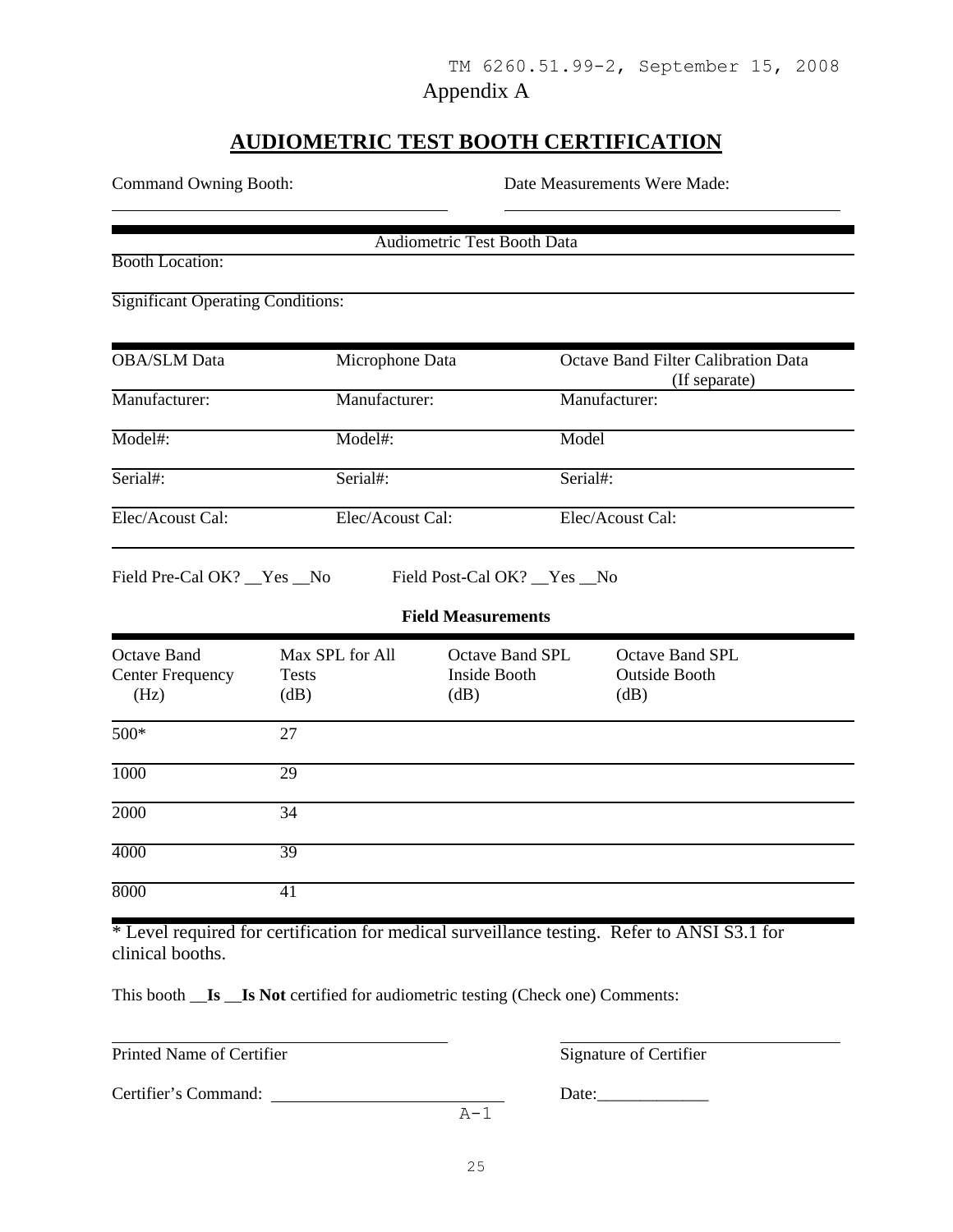#### **APPENDIX B**

## **FIELD GUIDE TO AUDIOMETRIC TEST BOOTH CERTIFICATION**

- Ref: (a) OPNAVINST 5100.23 series, Chapter 18 (NAVOSH ASHORE)
	- (b) OPNAVINST 5100.19 series, Chapter B4 series (NAVOSH AFLOAT)
		- (c) NEHC Technical Manual TM 6260.51.99 series, "Navy Medical Department Hearing Conservation Procedures"
		- (d) ANSI S3.1 Current Version, "Maximum Permissible Ambient Noise Levels for Audiometric Test Rooms"
- Encl: (1) Audiometric Test Booth Certification (Medical Surveillance)
	- (2) Clinical Audiometric Test Booth Certification (ears uncovered)
	- (3) Clinical Audiometric Test Booth Certification (ears covered)

## **Introduction**

This field guide provides a recommended protocol to certify audiometric test booths/rooms/chambers. It presumes that the user is an audiologist, industrial hygienist, or technician working under direct supervision of one of these professionals. No other circumstance is permissible. Readers who are not familiar with basic operation of a precision sound level meter (SLM) should receive preparatory training beyond the level of this field guide before attempting booth certification. Protocols are given for both medical surveillance purposes and for clinical audiometric testing. Note that clinical standards are far more stringent than NAVOSH medical surveillance standards. The protocol described here has been incorporated into the Industrial Hygiene Field Operating Manual (IH FOM), which can be downloaded from http://www-nmcphc.med.navy.mil /ih/infom.htm. **Finally, remember the principle that all audiometric booths are sound-treated, not sound-proofed**!

## **Instrumentation**

Booth certification requires a Type I precision SLM with attached octave band analyzer (OBA) and capability to record down to at least 10dB SPL in slow response mode. Your SLM, OBA, microphone, and calibrator must each have been professionally calibrated within one year. The IH FOM provides guidance.

 $B-1$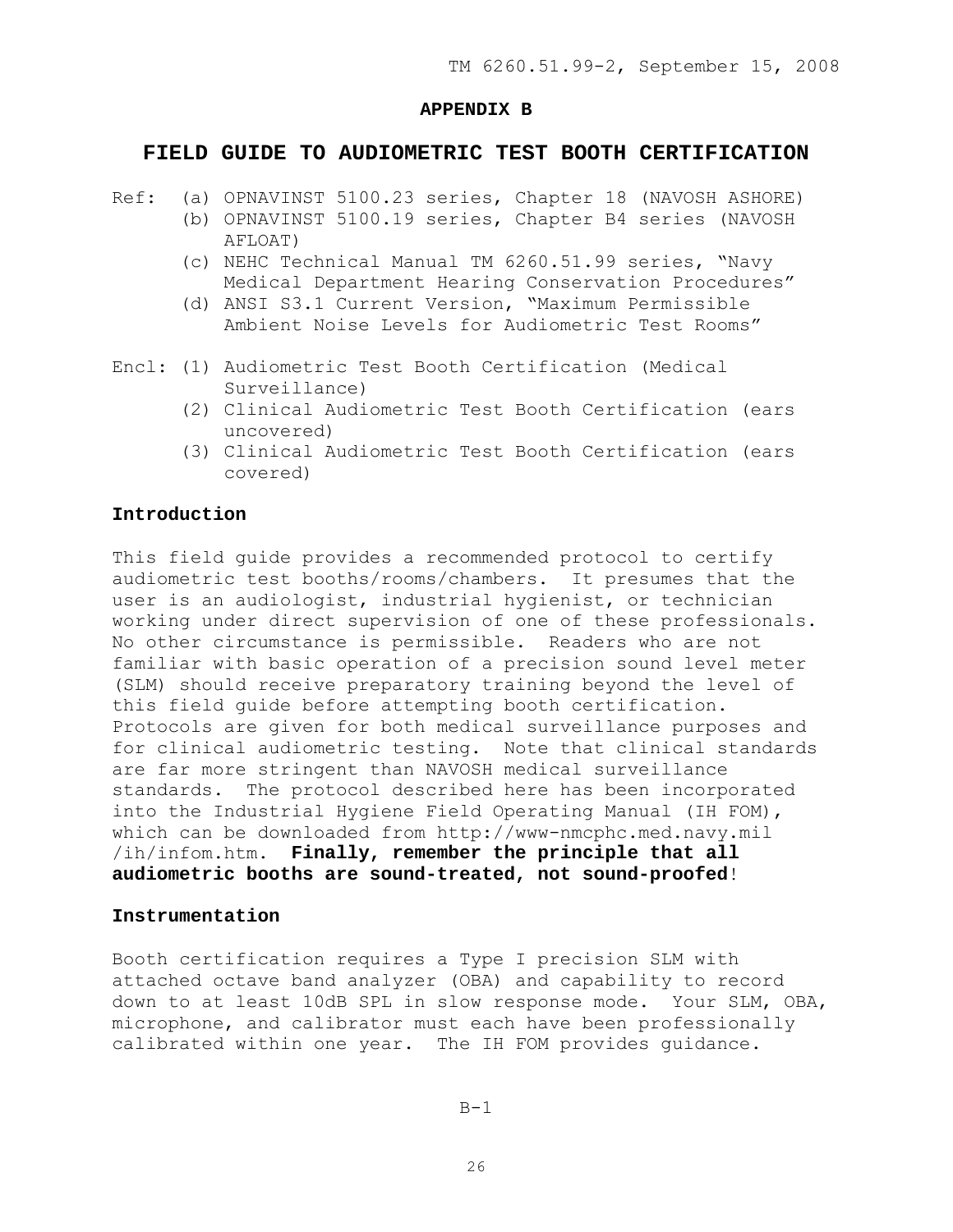## **Basic Procedures**

1. Conduct the certification during external noise/activity conditions that are representative of anticipated test conditions. That also applies to internal conditions (overhead fan, lights). Document those conditions on the certification form.

2. Perform pre and post-calibration of the SLM as described in the Instrument Operating Manual. Document make/model and calibration dates on the certification form.

3. Take recordings at the location of the patient's head, with the SLM held away from your body.

4. Select the desired octave band, dial in slow response, and take your reading. Record results for each required octave band. NOTE: Octave band reading must be done on the "All Pass" setting. Significant errors occur if the "A" weighting network is engaged.

5. For multiple station booths, check levels at seats closest and farthest from the door, and record the higher of the two sets of values.

6. Record external levels for information value only. Levels will typically be quite variable, so you may prefer to simply record typical dB(A) and dBC levels.

7. At some point during the process, have someone talk outside the booth to see if the booth is certifiable under that condition. **Experience has shown that the most troublesome external noise source is a chatty audiometric technician**. If external conversation precludes valid testing, be sure to annotate that fact on the certification form. This will often be the case with single-wall booths.

8. Record all values; complete and post the certification on the exterior of the booth or on an adjacent wall. Keep a copy for your files.

## **Medical Surveillance**

References (a) and (b) describe OSH responsibilities for Shore and Afloat commands, respectively. Each instruction refers to reference (c) for specific guidance in Medical Department aspects/responsibilities for the Hearing Conservation Program (HCP).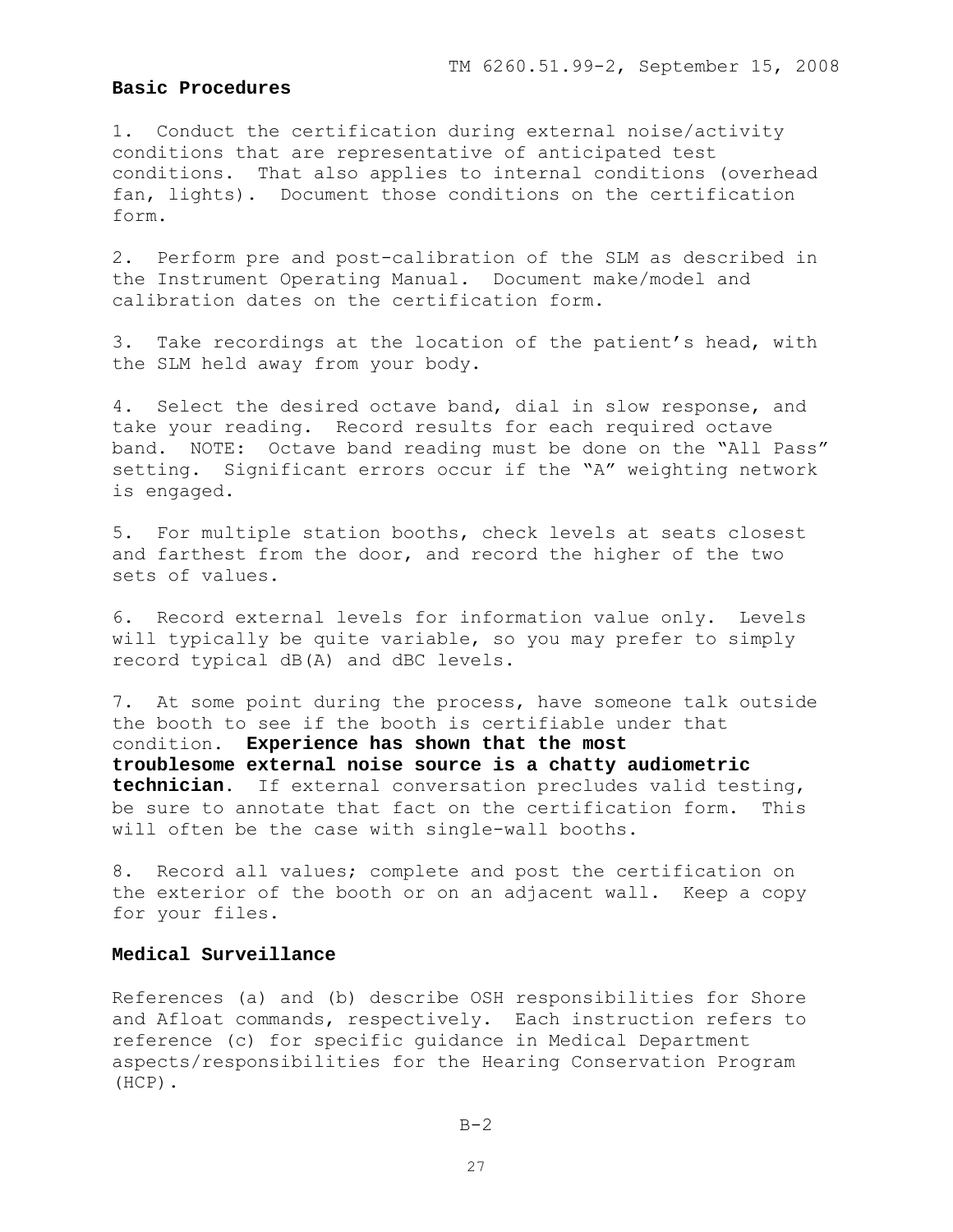TM 6260.51.99-2, September 15, 2008 Appendix A is a medical surveillance booth certification form, with allowable background noise levels annotated.

## **Periodicity**

All audio booths require, at minimum, annual certification (365 day interval). A booth is certified for use during the exterior and interior conditions which prevailed at the time of certification. For example, a shipboard booth that has been certified pier-side cannot be utilized underway until it has been evaluated under representative underway conditions. Similarly, a booth must be re-certified if a fan becomes noisy, a persistent new exterior noise source is added, if the booth is re-located, or if there is any change in environment that has the potential to affect test results (i.e. results in interior ambient noise levels in excess of the allowable).

## **Mobile Hearing Conservation Audiometric Trailers/Vehicles**

(MOHCATs/MOHCAVs) are a special situation. As mentioned above, a MOHCAT or MOHCAV booth requires annual certification the same as stationary booths. This is best accomplished in the location most often used (your major customer). If testing is to be conducted with on-board generators supplying power, then certification should be duplicated under that condition.

Re-certification is also required whenever external conditions change – such as moving to a new location. It may not be practical to conduct a formal booth re-certification after each move, particularly for short-term/frequent deployments. The current model MOHCAVs was designed to incorporate a second wall of attenuation in the form of the body of the vehicle, and this works fairly well. However, noise sources such as crosstraffic, generators, flyovers, and small crafts pier-side all have the potential to invalidate test results. Here are two alternatives to formal recertification, which will ensure test validity:

 1) Conduct and document booth certification at each prospective test location, under worst-case test conditions. You need not repeat the certification for subsequent deployments to the same location.

 2) When this is not feasible, a second option is to conduct a "biological" certification at a new test location prior to seeing patients.

Conduct and retain an audiogram on a normal hearing listener to  $B-3$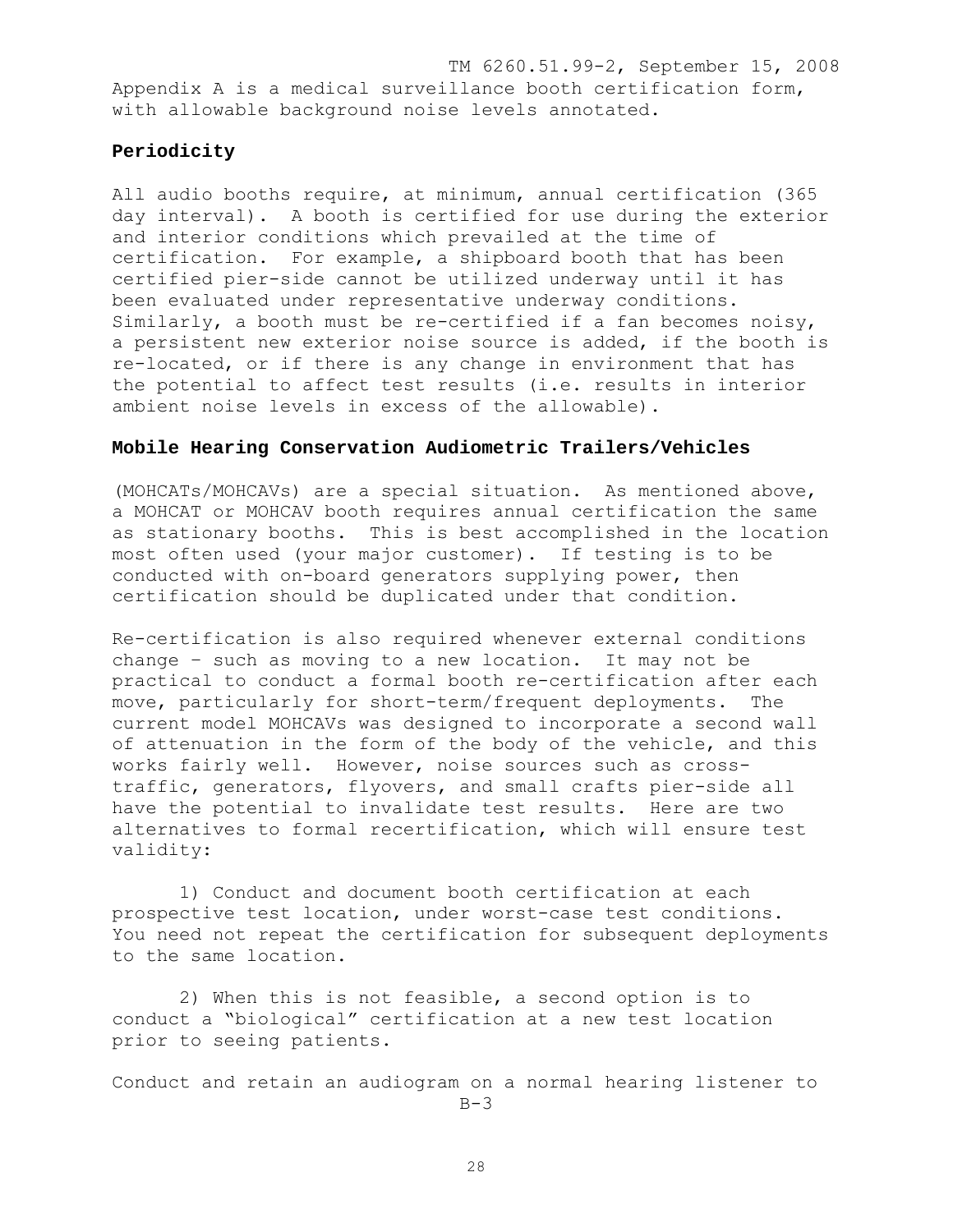TM 6260.51.99-2, September 15, 2008 demonstrate a certifiable test at 1000 Hz and above. This could be called the "Golden Ear" method. Assuming good hearing sensitivity by the listener, ambient noise should permit thresholds 0-5dB at 500 Hz, and 0dB.

A knowledgeable and conscientious audiometric technician will pause the test when some noisy, transitory external event is occurring. Single-wall booths may not adequately attenuate an F-18 flyover or someone walking by with a boom box turned to maximum volume.

## **Clinical Audiometric Testing**

Reference (d) describes the maximum permissible ambient noise levels (MPANLs) within a clinical audiometric test booth. MPANLs vary with test format, such as ears uncovered or covered, the frequency range to be tested, and whether the sound sampling strategy included octave band or one-third octave band measurements. This field guide presumes octave band SLM measurements and clinical pure tone testing in a frequency range of 250 to 8000 Hz.

## **Troubleshooting**

1. If a booth will not certify in low frequencies, re-check ambient levels with the fan turned off. If fan noise is determined to be the problem, then initiate repair immediately. Replacement of the fan is typically required, as most of them are sealed units with no first echelon maintenance. It is poor customer service to use a booth with an inoperable fan, whether you are in Keflavik or Key West.

2. Electrical lighting will occasionally be a source for low frequency noise in the form of 60-cycle hum, with harmonics migrating into the 500 Hz test range. This can be corrected. Do not make your customers sit in a dark room to take their hearing tests. It is unprofessional and encourages napping.

3. Door seal problems are common after several years of use. The seals harden, wear out, and must be replaced. Sometimes the door has been improperly hung, or develops a problem and must be shimmed carefully. A properly hung door will slowly swing shut by itself. Make certain the door is shut tight and securely latched. A properly sealed door will offer light resistance to a dollar bill that is pulled through the seal anywhere along the periphery.

 $B-4$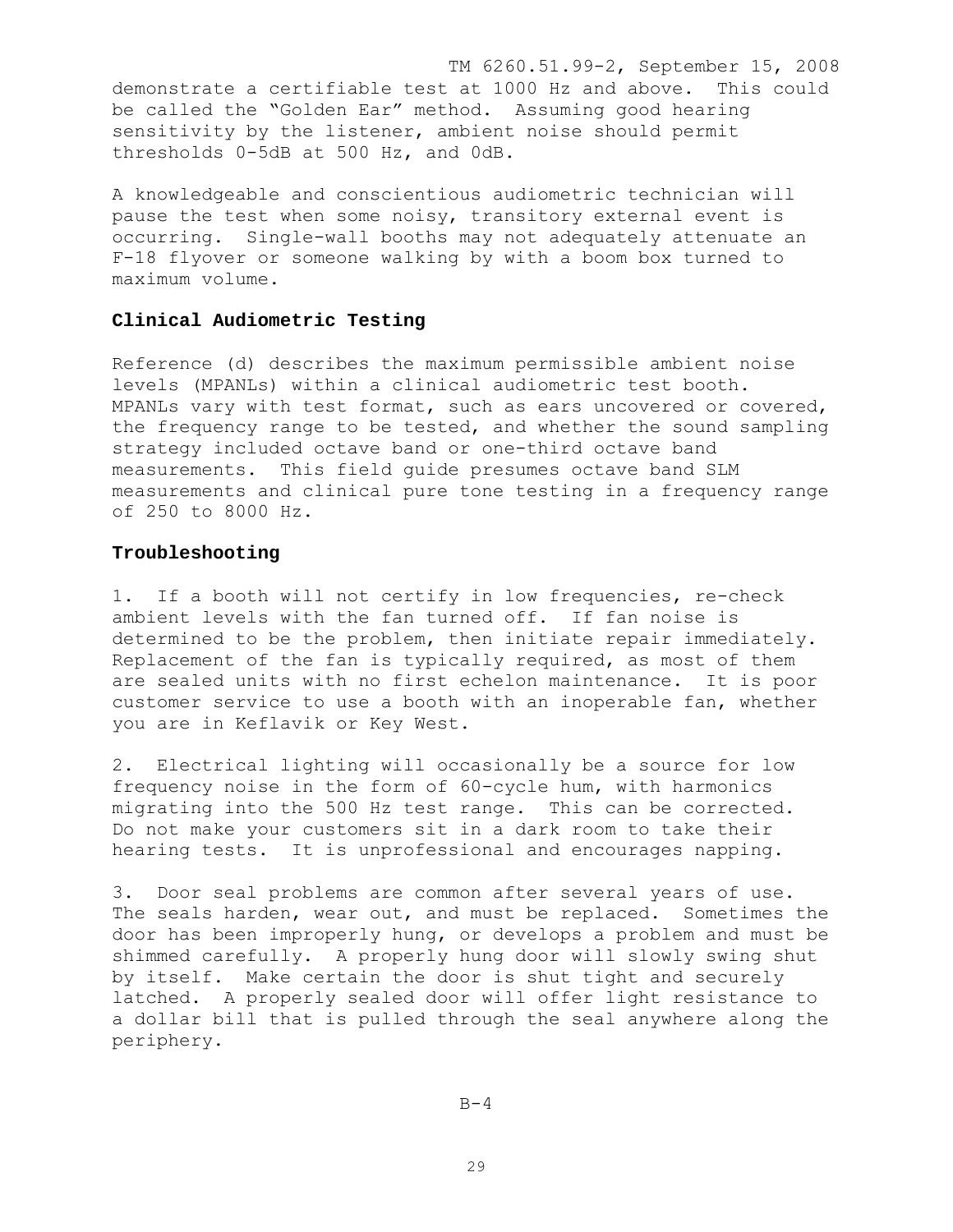TM 6260.51.99-2, September 15, 2008 4. The jack panel is a recurring source for ambient noise interference. Steps must be taken to isolate sounds from passing through any opening such as where headphone and hand switches enter. The jack panel is also a good place to start when troubleshooting intermittent biological calibration difficulty. Biomedical repair personnel should be contacted to do continuity checks and clean/replace jacks and plugs as needed.

5. If the above actions do not adequately reduce ambient noise, options include removing/relocating external noise sources, relocating your booth, adding vibration dampers aboard ship (no simple task; talk to NAVSEA), or look for a replacement. Life cycle for an audio booth is largely dependent on the number of times it has been moved. More than two or three take down/reassemble evolutions render most booths not worth the trouble. A reasonable life cycle for a stationary booth is 15 to 20 years, assuming routine maintenance of door seals and fans.

6. Plan on a double-wall booth in high traffic areas, aviation environments, or aboard ship. Remember that even a single-wall 1-person booth weighs 1800-2000 pounds, and a double-wall weighs (and costs) about twice as much. Consult an engineer to confirm that the floor can support the total weight of your booth and patient(s) in the selected location. For shipboard use, the booth must be securely fastened to prevent sliding in rough seas. This is often done by welding the booth to the deck. Great care must be taken when doing this to ensure the spring mounted interior booth is not affected, thereby defeating the effectiveness of a double wall booth.

7. Finally, internal noise sources can be as problematic as external noise. Chairs or stools should be of sturdy metal construction that will not squeak, such as prison industries types. Curtains between multiple test stations will muffle sound and inhibit distractions. Carpeting or rubber mats further dampen noise.

## **For Further Information or Assistance**

Contact your area/regional audiologist or industrial hygienist for further assistance, or contact the Navy and Marine Corps Public Health Center's Hearing Conservation/Audiology Team at DSN 377-0772/0773/760, commercial (757) 953-0772/0773/0760, or e-mail hearing@nehc.mar.med.navy.mil.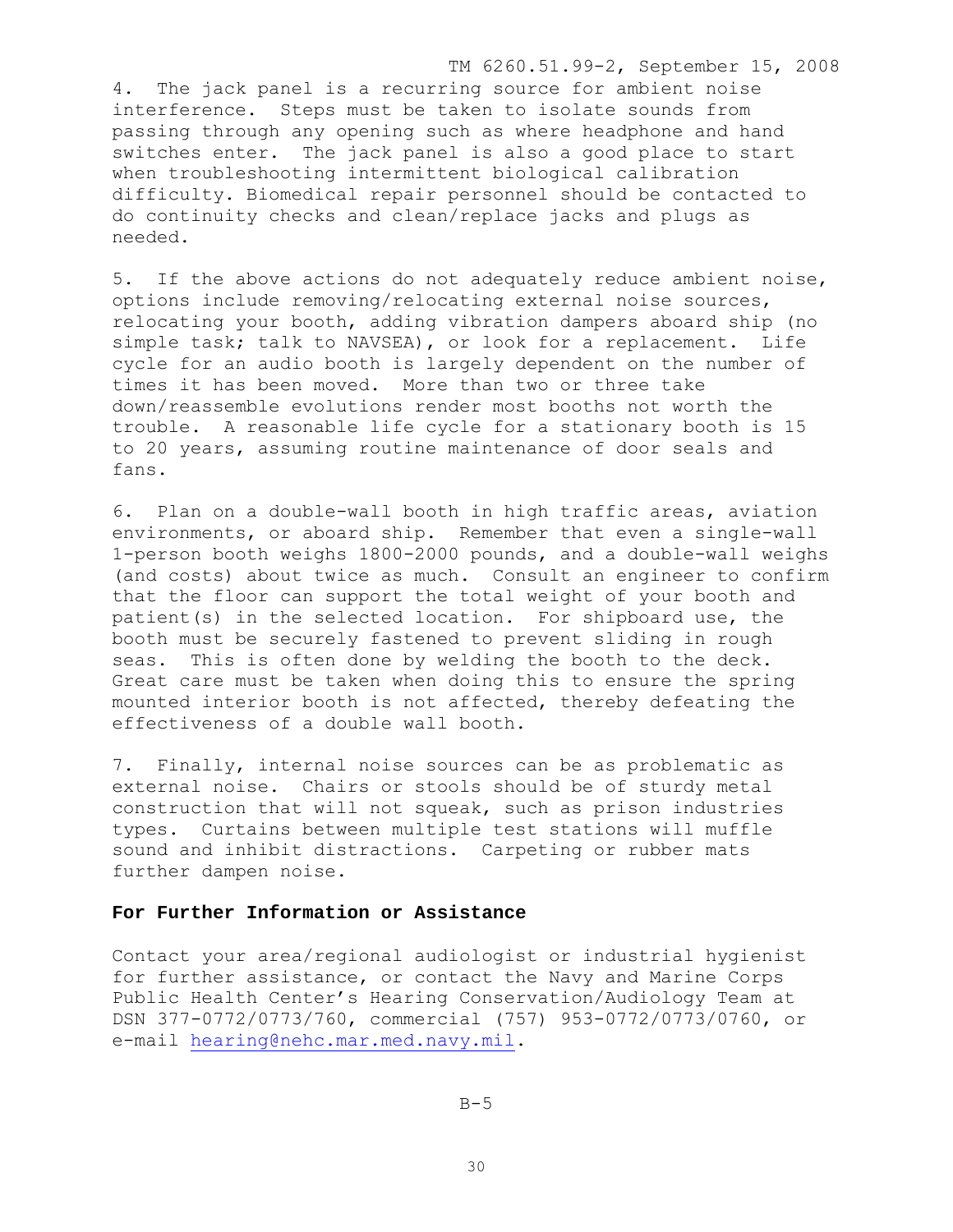MAINTENANCE AND DOCUMENTATION OF HEARING CONSERVATION TECHNICIAN PROFICIENCY

#### I. INTRODUCTION.

This short paper outlines a protocol to ensure annual maintenance and documentation of hearing conservation technician (HCT) proficiency. It should be useful for both direct and technical supervisors of HCTs. Per DoDI 6055.12, "A technician who performs audiometric tests shall be responsible to an audiologist, otolaryngologist, or other physician." Immediate supervisors who are neither audiologists nor appropriately trained physicians are advised to consult with these specialists to ensure compliance and effectiveness.

Navy HCTs complete an intensive 4 or 5 day training and certification program which prepares them to work independently and effectively. They are then re-certified within 5 years after refresher training. The Joint Commission on Accreditation of Healthcare Organizations (JCAHO) has no specific guidelines for ensuring technician proficiency. JCAHO defers to the discipline-specific supervising body, for instance the Council for Accreditation in Occupational Hearing Conservation (CAOHC) and applicable military organizations such as the NMCPHC, to prescribe the appropriate interval and method to maintain /document proficiency. Although many hearing conservation program (HCP) managers already have some sort of HCT proficiency maintenance protocol, the practice is not universal. Here are some reasons why it should be: A properly trained, motivated, and equipped HCT is the cornerstone of every HCP.

There is a significant on-the-job learning component to HCT training. It is not uncommon for HCTs to receive their first HCP work assignment several months after being certified. Many HCTs, particularly in the Navy, work with minimal technical supervision.

Anyone who is the direct or technical supervisor of an HCT, or who signs their training certificate, puts his or her reputation on the line every time the HCT conducts a hearing test and determines appropriate disposition. There is a significant onthe-job learning component to HCT training. It is not uncommon for HCTs to receive their first HCP work assignment several months after being certified. Many HCTs, particularly in the Navy, work with minimal technical supervision.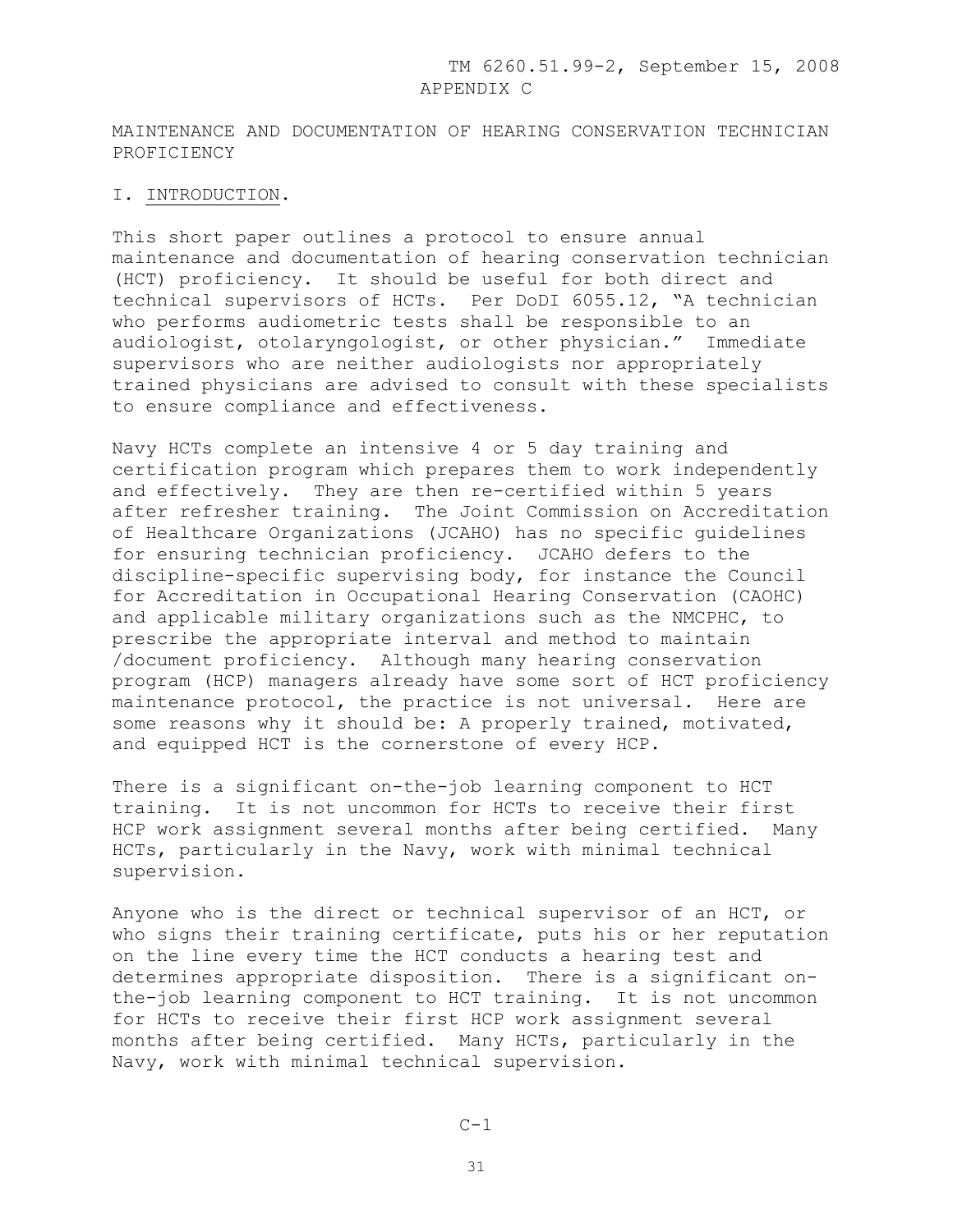TM 6260.51.99-2, September 15, 2008

### II. DOCUMENTATION OF PROFICIENCY.

Whenever possible, proficiency evaluation should be accomplished at the technician's work site. The entire procedure need take no more than an hour, and should be accomplished at least annually. The procedures and checklist provided here are neither exhaustive nor necessarily the optimum format for proficiency review, but they are a starting point.

A checklist that may be utilized and retained as documentation of proficiency review is included in this appendix. Four basic areas of performance review are identified: administration of hearing tests, record keeping, fitting of personal hearing protection, education/motivation.

#### ADMINISTRATION OF HEARING TESTS

Direct observation of a complete patient contact is advised in order to observe status of instrumentation, instructions and patient contact skills, test technique, patient counseling, and disposition. The reviewer may also serve as the patient. At least one manual test should be observed, or administered to the reviewer, in addition to microprocessor testing. Administration and interpretation of tympanometry should be assessed, if applicable. Note that the checklist assumes an expert reviewer, and does not "break down" the components of a procedure.

## RECORD KEEPING/FORMS

This review begins with a quick scan of the unit Standard Operating Procedure, Local Operating Manual, and/or Desk Guide. Briefly review DD2217s, listening check sheets, command rosters, and documentation of workload. Regarding DD2215/2216 forms, pulling health records vice review of forms in isolation allows observation of SF513 consults, SF600 entries, and form placement in the record. No minimum sample size is specified, but the reviewer should note the number or approximate percentage of records or forms sampled. Again, the enclosed checklist may be used.

## FITTING HEARING PROTECTIVE DEVICES (HPDs)

Confirm an adequate stock of HPDs and a functioning otoscope. Observe an actual fitting, or have the HCT fit you with one or more types of HPDs. Complete the checklist.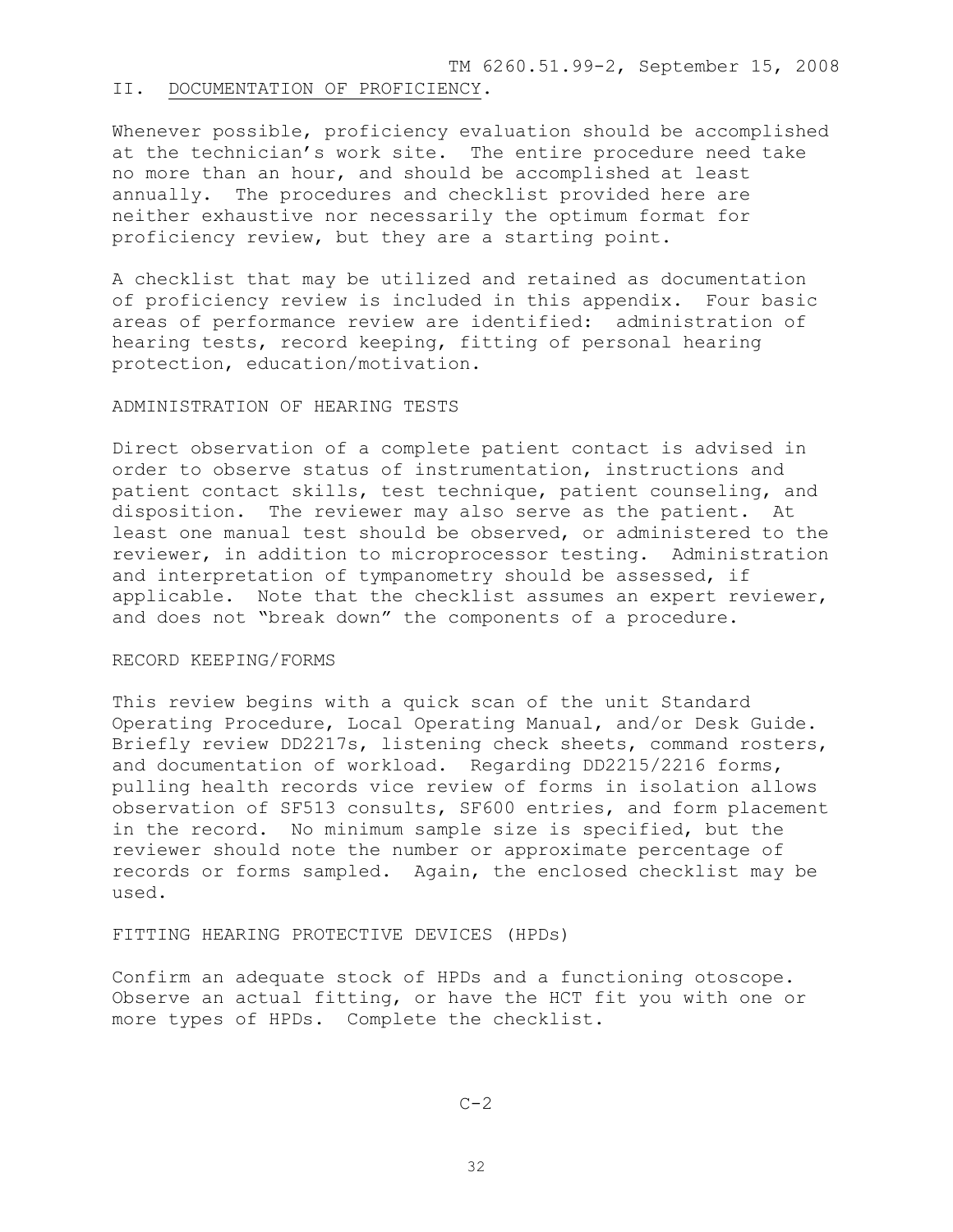## EDUCATION/MOTIVATION

Technicians who have a significant training role should be observed while conducting training. Where that is impractical, the checklist suggests a format to assess preparation (if not competency) in that role.

### III. MAINTAINING PROFICIENCY THROUGH IN-SERVICE TRAINING.

Create a schedule of in-service dates and topics to keep technicians interested and supervisors involved. For remote sites, training may be administered over the internet, through videotape, or in written format with a few test questions to confirm participation and understanding. Case studies are easy, fun, and informative for trainer and trainee. A pre-test can stimulate interest and identify training deficiencies.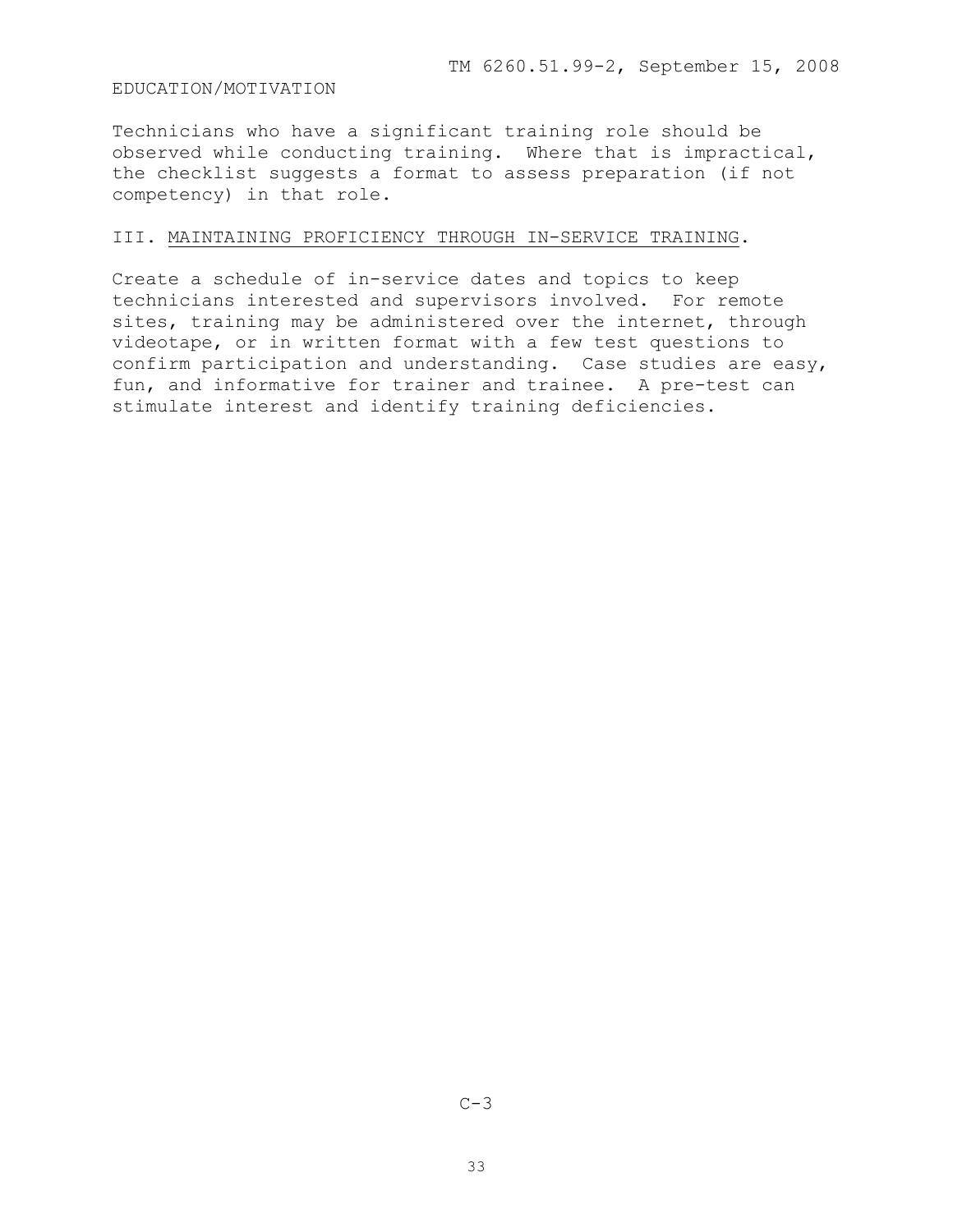Technician/cert #: Location: Date: Date: HEARING CONSERVATION TECHNICIAN PROFICIENCY CHECKLIST  $(check-mark = observed/ok 1 = see comment #1 blank = not observed)$ 1. Test administration: \_\_\_ Instrumentation calibrated/functional \_\_\_ Instructions \_\_\_ Patient prep/seating \_\_\_ Microprocessor technique \_\_\_ Manual technique \_\_\_ Patient counseling \_\_\_ Disposition Tympanometry Comments: Record keeping/forms: (Average monthly workload \_\_\_\_\_\_\_\_) \_\_\_ SOP \_\_\_ Current instruction(s) available \_\_\_ DD2217s \_\_\_ Listening checks \_\_\_ Workload documentation command rosters \_\_\_ DD2216s (\_\_\_\_ reviewed, \_\_\_\_ errors noted) # health records Pulled \_\_\_ DD2215s (\_\_\_\_ reviewed, \_\_\_\_ errors noted) Comments: Fitting HPDs: \_\_\_ Adequate stock \_\_\_ Otoscopy

- \_\_\_ Fitting technique
- \_\_\_\_ counseling Comments:

4. Education/Motivation of clients:

\_\_\_ Training observed for delivery, content, overall effectiveness whist observed, but training effectiveness documented through surveys Comments:

5. Summary, including refresher training requirements:

Reviewer: \_\_\_\_\_\_\_\_\_\_\_\_\_\_\_\_\_\_\_\_\_\_\_\_\_\_\_

 $C-4$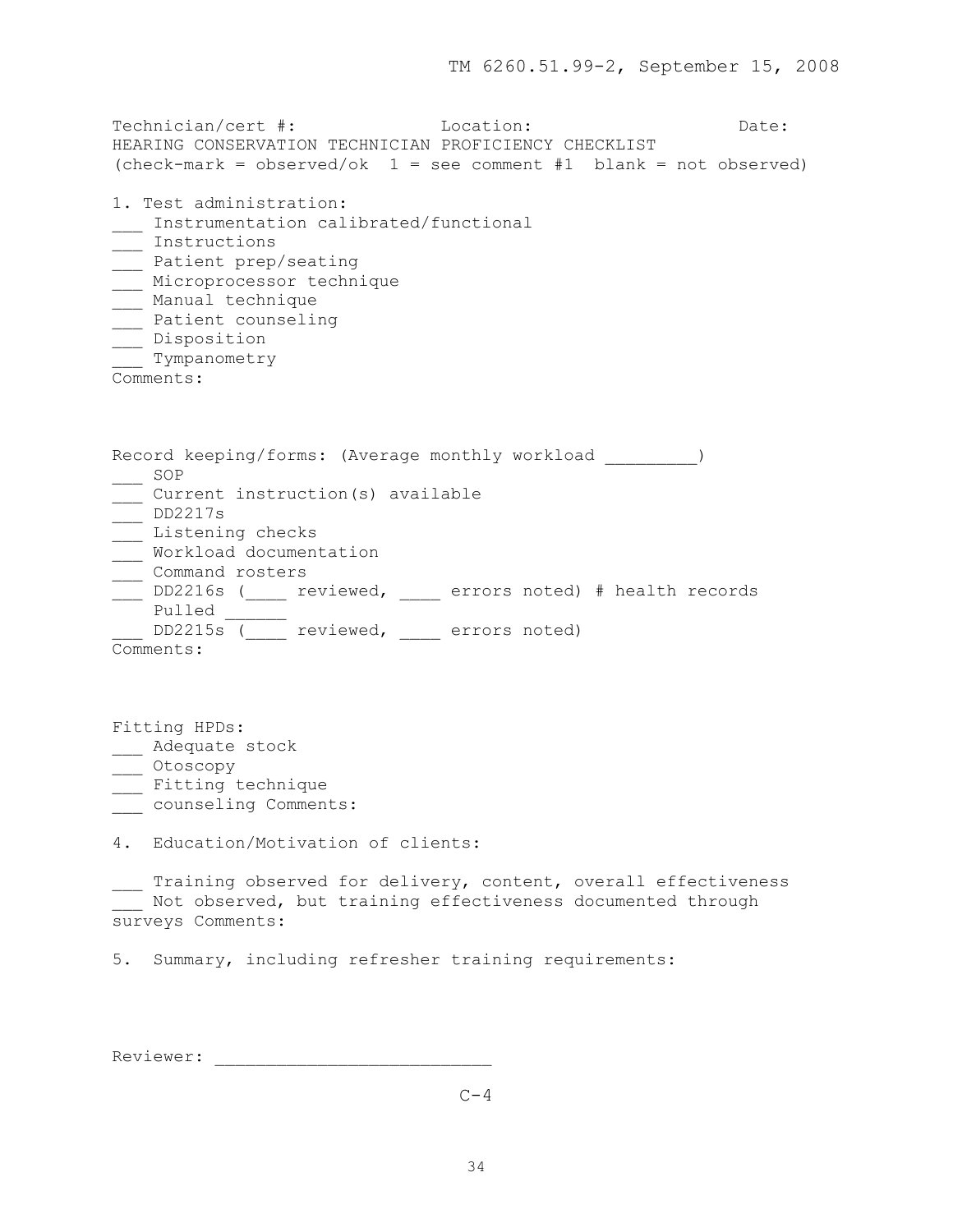#### APPENDIX D

#### Memorandum

- From: Operational Audiology Officer, NH XXXXXXX
- To: Hearing Conservation Technicians and Other Medical Surveillance Personnel Supported by the Naval Hospital XXXXXXXXXXXXX
- Subj: AUDIOLOGY REFERRAL GUIDELINES FOR NORMAL HEARING PATIENTS DEMONSTRATING SIGNIFICANT THRESHOLD SHIFT
- Ref: (a) OPNAVINST 5100.19 series, NAVOSH AFLOAT, CH B4 (b) OPNAVINST 5100.23 series, NAVOSH ASHORE, CH 18

1. This memorandum provides referral guidelines to be followed by Hearing Conservation Technicians and other Occupational Health personnel requesting operational and occupational audiology support from Naval Hospital xxxxxxxx. References (a) and (b) describe the Hearing Conservation Program (HCP) for Forces Afloat and Ashore, respectively. A key component of the HCP is monitoring audiometry, which is provided for early detection of occupationally noise induced hearing threshold shift. Upon demonstrating a Significant Threshold Shift (STS) that is persistent through follow-up testing, monitored personnel require evaluation by an audiologist or appropriately trained physician, such as an Occupational Medicine Physician, Flight Surgeon, or Otolaryngologist.

2. References (a) and (b) allow the audiologist or physician who would typically receive referrals for evaluation of STS to provide a specific written protocol for disposition of personnel with essentially normal hearing and/or those for whom a benign etiology (such as noise exposure or aging effects) can reliably be inferred. Effective immediately, patients with persistent STS through both follow-up tests need not be referred to audiology if the following criteria are met:

 a. No otologic or audiologic complaints such as dizziness, problem tinnitus, or communication deficit.

b. Normal otoscopy (perform tympanometry if equivocal).

 c. No hearing thresholds worse than 20dB at 500, 1000, 2000, or 3000 Hz; or greater than 35dB at 4000 or 6000 Hz.

 d. No asymmetry of 20dB or greater between ears at any frequency.

 $D-1$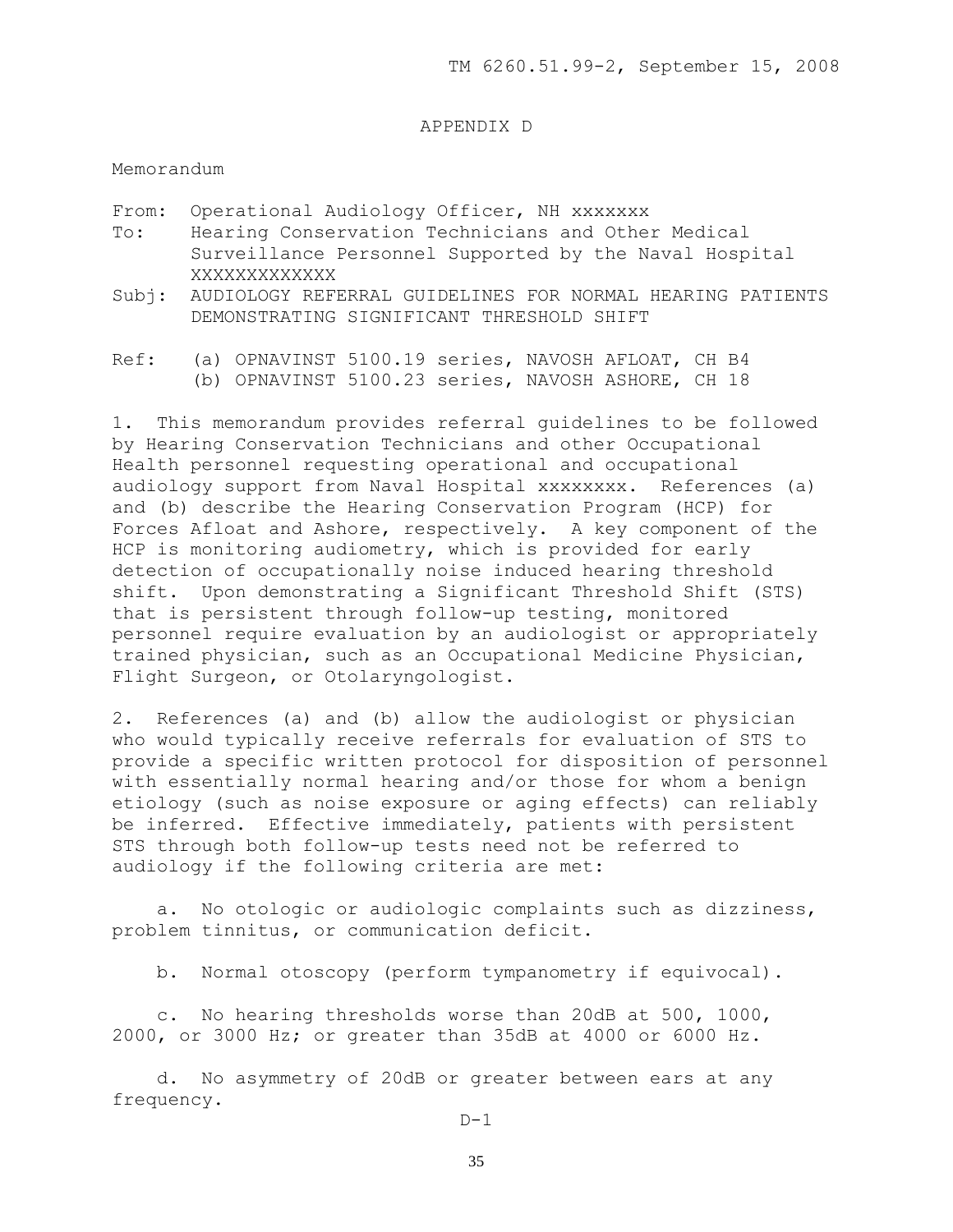Subj: AUDIOLOGY REFERRAL GUIDELINES FOR NORMAL HEARING PATIENTS DEMONSTRATING SIGNIFICANT THRESHOLD SHIFT

e. No previous baseline revisions in past 3 years.

3. STS patients who meet the above criteria should be counseled as to the possible cause(s) for their deteriorated hearing, refitted with personal hearing protection, have their baseline audiogram revised, and then be returned to duty. They should then be monitored per reference (a) or (b). STS notification and reporting procedures remain in effect.

4. The primary benefit of this procedural change is preservation of mission and production time, and improved availability of diagnostic audiology appointment slots for HCPenrolled patients requiring differential diagnosis and case management. Adopting this referral policy will in no way minimize the priority for careful hearing conservation or deny the significance of threshold shifts in signaling inadequate protective practices. Rather, it underscores the important role that Hearing Conservation Technicians have in counseling their patients, and fitting them with proper personal protective equipment.

5. I may be reached to discuss the above procedures or any aspect of the Hearing Conservation Program at tel: (xxx) xxx-xxxx or e-mail: xxxxx@xxxxxxxxxxxxxxxxx.

 $D-2$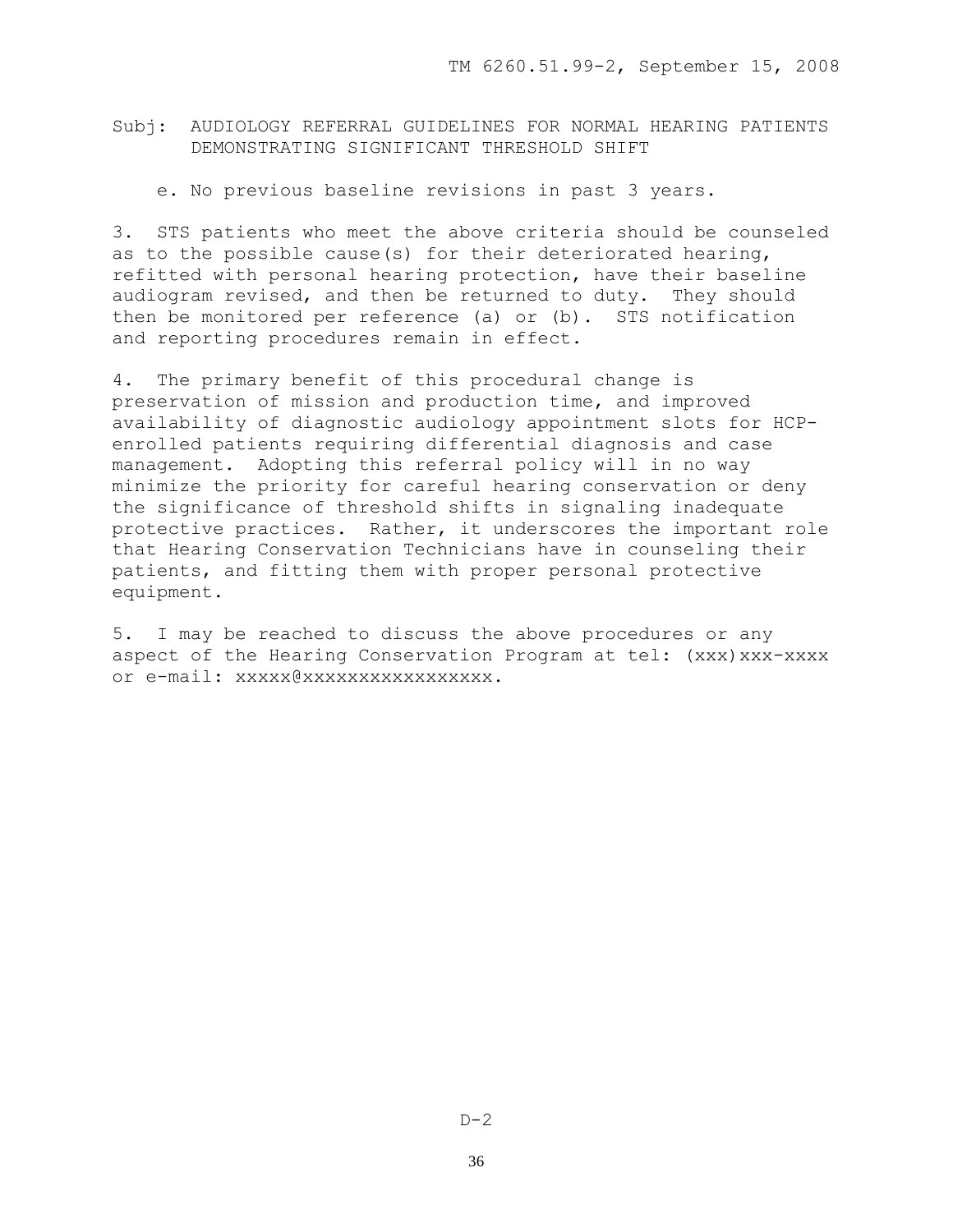#### APPENDIX E

SAMPLE LETTER FOR NOTIFICATION OF STS (You will need to re-type in SF 600 format)

Date:

Subj: NOTIFICATION OF SIGNIFICANT THRESHOLD SHIFT

1. This written notification of significant threshold shift is provided in accordance with OPNAVINST 5100.23 series, the Navy's primary Occupational Safety and Health instruction for forces ashore, and OPNAVINST 5100.19 (Series) for forces afloat.

2. Results of hearing tests and medical examination provided to you as part of the Hearing Conservation Program indicate you have sustained deterioration in hearing sensitivity, also known as significant threshold shift (STS). This means your hearing has worsened since your reference audiogram was established. Possible causes for this have been discussed with you and are indicated below:

| a. Noise exposure       | c. Ear disease or trauma |
|-------------------------|--------------------------|
| b. Normal aging process | d. Other (see remarks)   |

Remarks:

The following steps have been taken in response to your change in hearing:

- \_\_\_\_\_a. Repeat audiogram in \_\_\_\_\_ months.
- b. Re-establish reference audiogram based on current results.
- c. Evaluation/counseling by an audiologist.
- d. Referral to ear specialist (otolaryngologist).
- e. Other:

Continued deterioration of your hearing could significantly interfere with your ability to communicate. Routine use of personal hearing protectors during exposure to hazardous levels of occupational as well as non-occupational noise is therefore very important to safeguard your remaining hearing. If you have questions regarding the identification of sound levels you may be exposed to, please contact me.

 $E-1$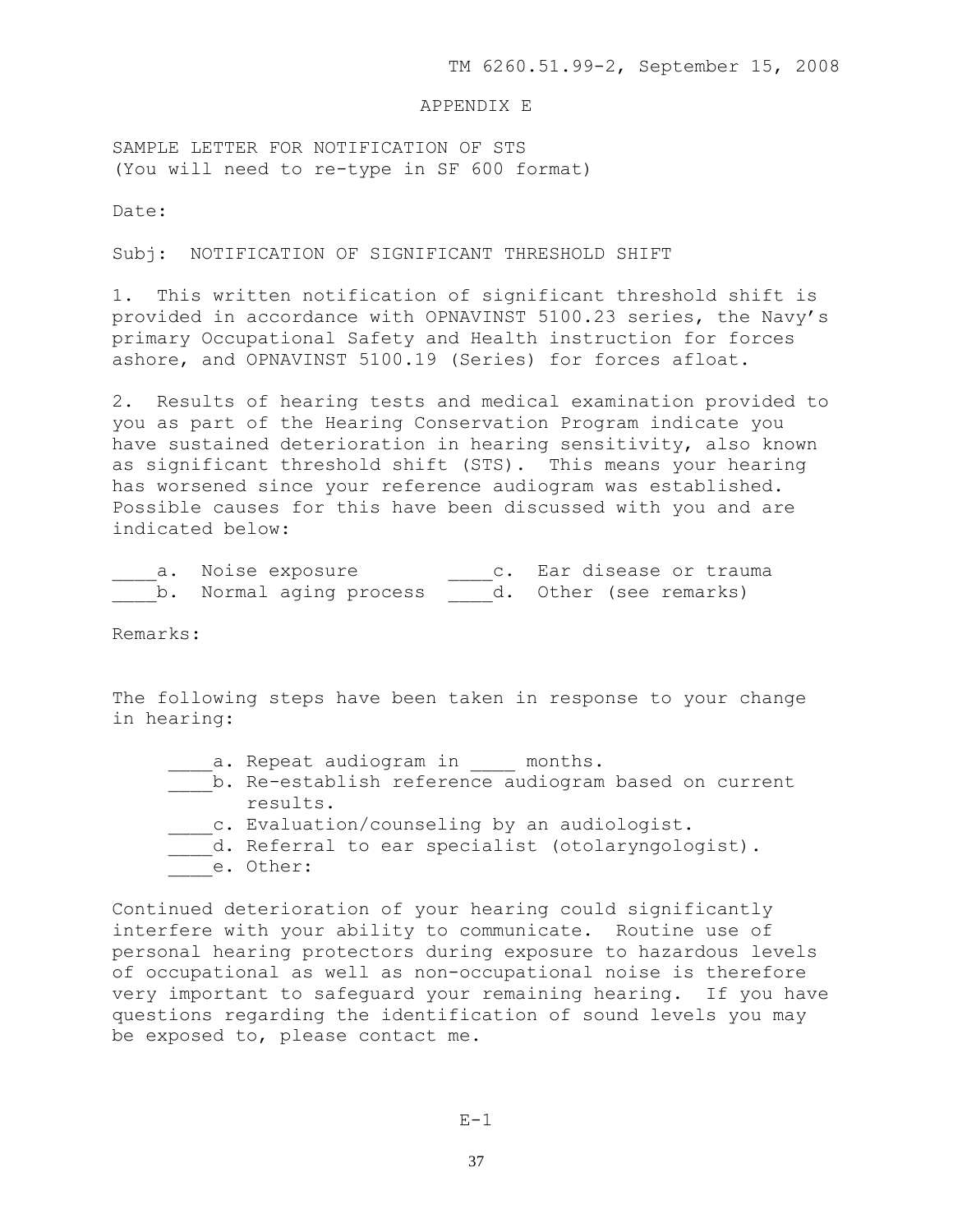Subj: NOTIFICATION OF SIGNIFICANT THRESHOLD SHIFT

Your Name Title

I have been counseled concerning possible causes for my change in hearing and my responsibilities under the Hearing Conservation Program:

Name: Last 4 SSN:

Signature Block

FOR OFFICIAL USE ONLY PRIVACY SENSITIVE Any Misuse or Unauthorized Disclosure May result in Both Civil and Criminal Penalties.  $E-2$ APPENDIX F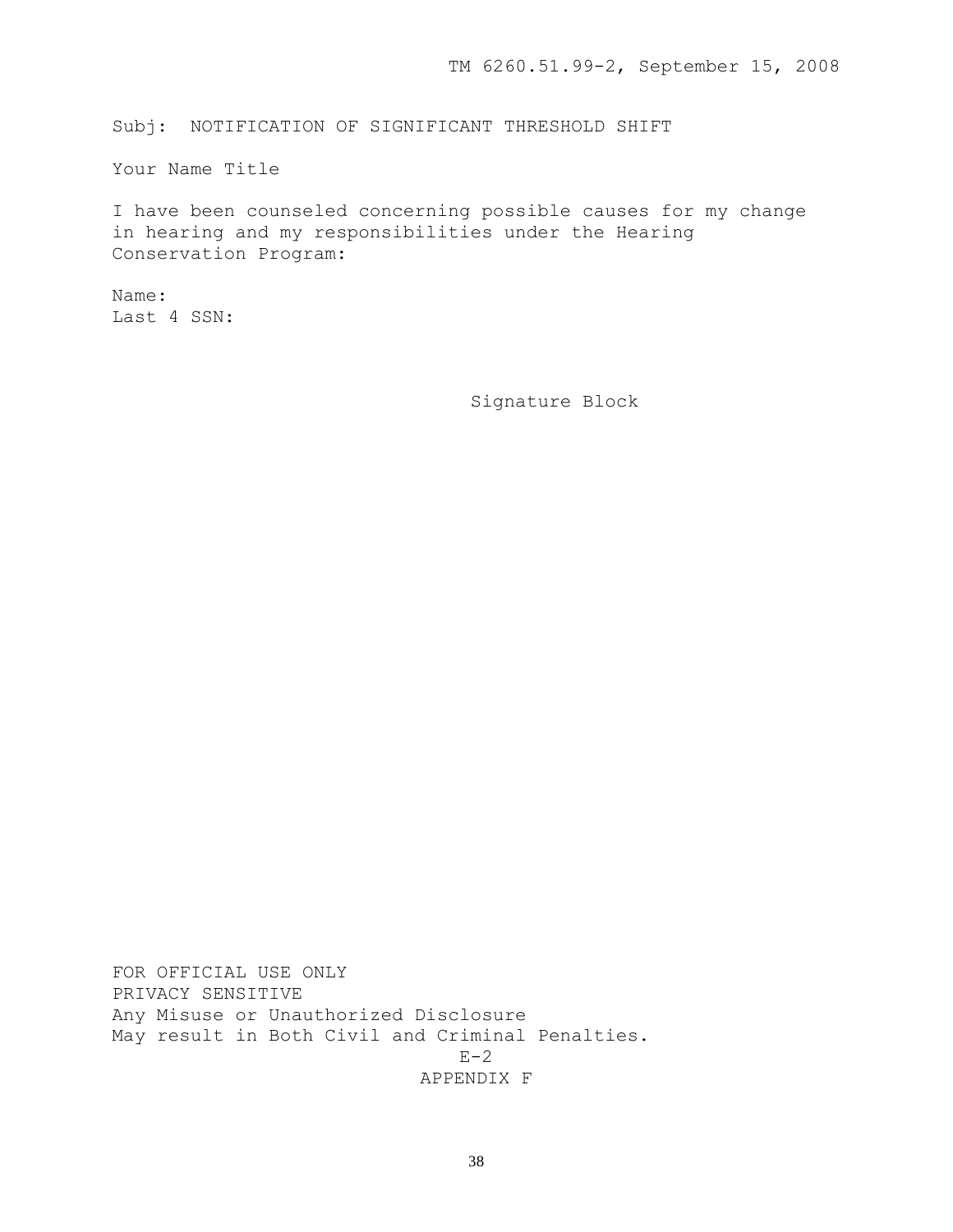POSITIVE AND NEGATIVE FEATURES OF SOME HEARING PROTECTIVE DEVICES

| TYPE         | POSITIVE                           | NEGATIVE                      | $Min - Max$                   |
|--------------|------------------------------------|-------------------------------|-------------------------------|
|              |                                    |                               | Noise                         |
|              |                                    |                               | Reduction                     |
| Plugs (pre-  | Inexpensive;                       | Individual fitting            | Depending                     |
| molded)      | Variety of sizes;                  | by medical                    | on                            |
|              | Easily carried;                    | personnel required;           | product,                      |
|              | Easily cleaned.                    | Frequent                      | compliance                    |
|              |                                    | reinsertion may               | & fit                         |
|              |                                    | cause irritation;             |                               |
|              |                                    | May loosen with jaw           | $\approx$ (0 to 20            |
|              |                                    | movement.                     | dB NRR)                       |
| Disposable   | Inexpensive;                       | Requires                      | Depending                     |
|              | One-size-fits-                     | conscientious                 | on                            |
|              | most;                              | insertion;                    | product,                      |
|              | Easily carried;                    | May loosen with jaw           | compliance                    |
|              | Shows dirt so                      | movement;                     | & fit                         |
|              | replaced more                      | Limited choice of             |                               |
|              | frequently                         | size;                         | $\approx$ (0 to 33            |
|              |                                    | Not easily cleaned.           | dB NRR)                       |
| Custom Plugs | Comfortable;                       | Expensive                     | Depending                     |
|              | May be worn for                    | Requires medically            | on                            |
|              | long periods;                      | supervised ear                | product,                      |
|              | Sense of ownership                 | impression;                   | compliance                    |
|              | / compliance w/                    | If lost or damaged            | fit and                       |
|              | use;                               | must remake;                  | electronic                    |
|              | Can accommodate                    | With weight loss              | features.                     |
|              | Comms. & other                     | may not fit                   |                               |
|              | specialized use;                   | correctly;                    | $\approx$ (0 to               |
|              | Can be cleaned.                    | May loosen with jaw           | 40 dB NRR)                    |
|              |                                    | movement                      |                               |
| Headband Ear |                                    |                               |                               |
|              | Quickly fitted<br>without touching | Relatively poor               | Depending                     |
| Canal Caps   |                                    | sound attenuation;            | $^{\circ}$                    |
|              | ears or caps;                      | May be<br>uncomfortable after | product,<br>compliance        |
|              | Easily carried;                    | short time                    | & fit.                        |
|              | Inexpensive;<br>Easily cleaned     |                               |                               |
|              |                                    |                               |                               |
|              |                                    |                               | $\approx$ (0 to<br>15 dB NRR) |
| Circumaural  | Can be worn over                   |                               |                               |
| Noise Muffs  |                                    | Relatively<br>Expensive;      | Depending<br>on               |
|              | plugs;<br>Universal fit (one       | If swivel band must           | product,                      |
|              | size fits most);                   | have support strap;           | compliance                    |
|              | Can accommodate                    | May be difficult to           | fit and                       |
|              | Comms. & other;                    | wear with other               | electronic                    |
|              |                                    |                               |                               |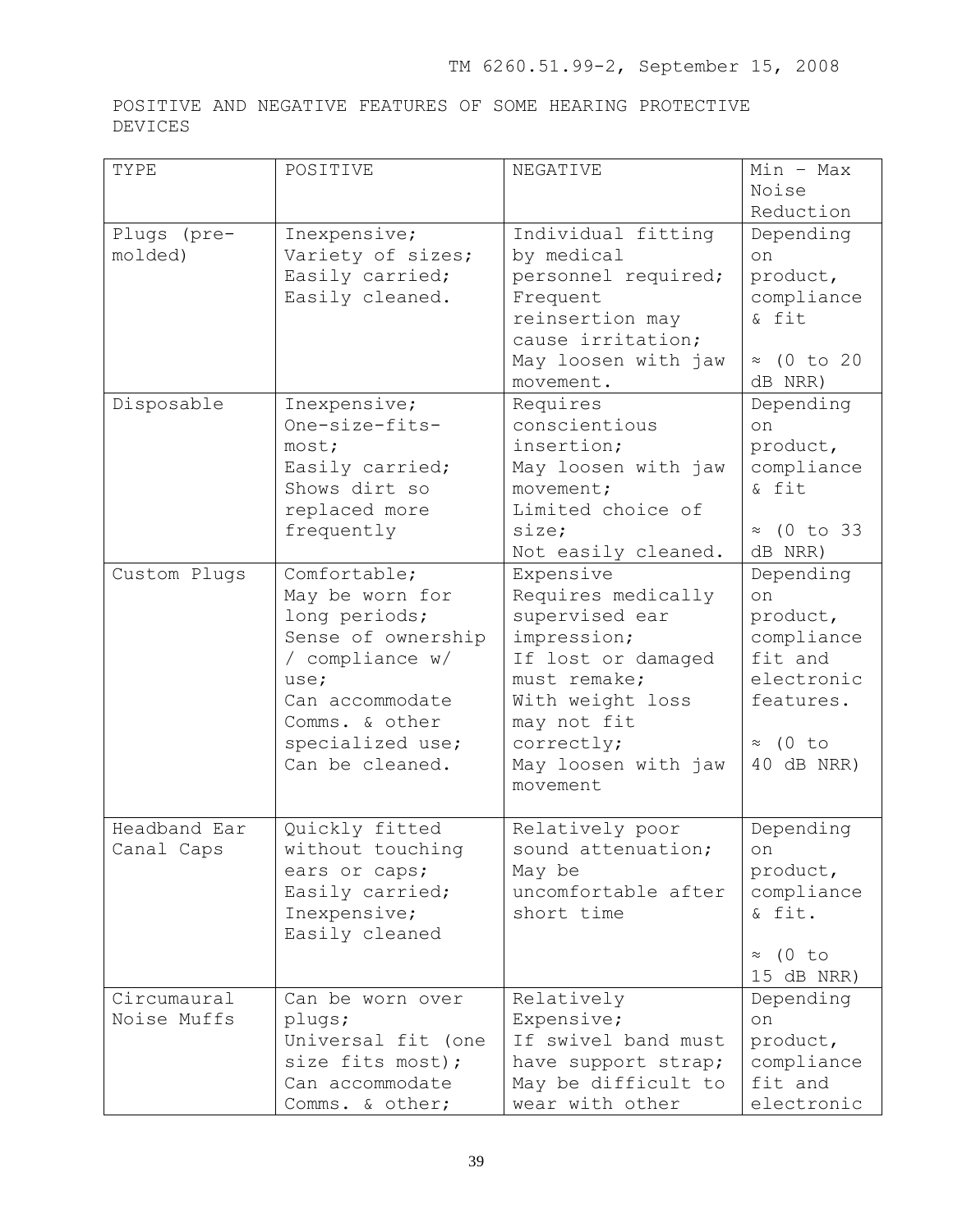TM 6260.51.99-2, September 15, 2008

| Can be cleaned                      | PPE;                                                               | features.       |
|-------------------------------------|--------------------------------------------------------------------|-----------------|
|                                     | Heavy;<br>Difficult to carry;                                      | $\approx$ (0 to |
|                                     | Hair and eyeglasses                                                | 40 dB NRR)      |
|                                     | interfere                                                          |                 |
|                                     |                                                                    |                 |
|                                     | Any single type of hearing protective device will not meet the     |                 |
|                                     | needs of all personnel in a hearing conservation program. The      |                 |
|                                     | appropriate types of hearing protective devices should be selected |                 |
|                                     | while considering the factors listed above and the amount of       |                 |
|                                     | attenuation required reducing noise to levels below an 8 hour Time |                 |
| Weighted Average (TWA) of 85 dB(A). |                                                                    |                 |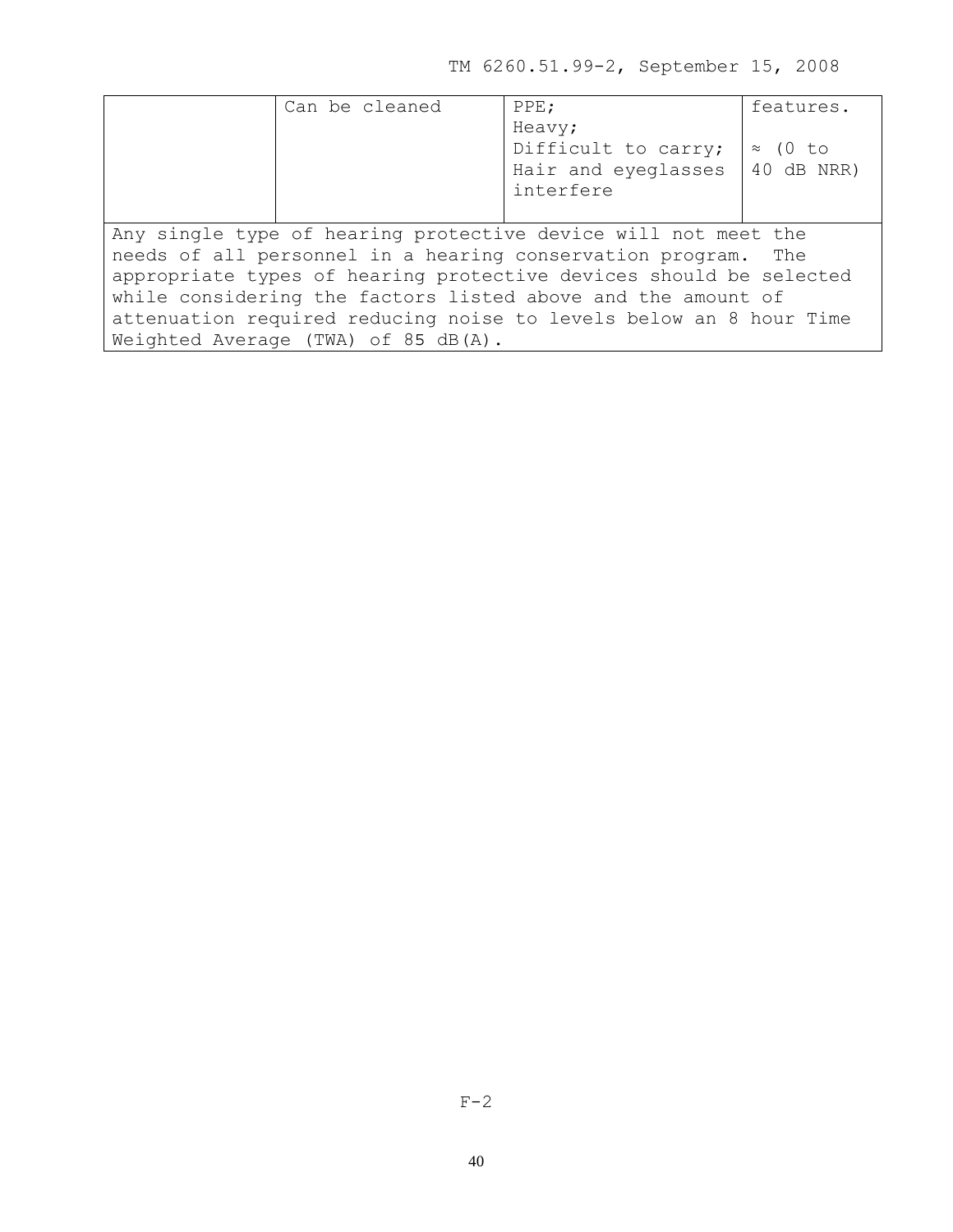#### APPENDIX G

#### AUDIOMETRIC FITNESS FOR DUTY

#### I. STANDARD AUDIOLOGICAL EVALUATION.

Individuals exceeding an H-2 profile must undergo a standard diagnostic audiological evaluation consisting of:

Pure tone air conduction under phones pure tone bone conduction Speech Reception Threshold's (SRT's) under phones using prerecorded standardized word list(s);

Ipsilateral and contralateral reflexes and reflex decay Word recognition abilities under phones using pre-recorded standardized speech list(s);

Phonetically Balance (PB) rollover or other VIII nerve screening is required to assist in determining the hearing loss is due to noise exposure or a medical condition. Otoacoustic Emissions (OAEs) and Auditory Brainstem Response (ABR) evaluations may also be employed at the discretion of the clinical audiologist and the availability of these services.

## AUDIOMETRIC FITNESS FOR DUTY

Individuals in the HCP exceeding H-2 criteria also require an "Audiometric Fitness for Duty" evaluation to occur during a subsequent appointment from the standard audiological evaluation, to avoid patient fatigue. The Speech Recognition in Noise Test (SPRINT) will be administered under phones, without hearing aids, and scored according to the published norms.

## II. DISPOSITION.

Hearing loss with a suspected medical etiology is routed through the appropriate referral process.

Recommendations for disposition will be determined using the following parameters: percentile score from the SPRINT, case history indicators, and the individual's length in service. Classifications (See Graph):

- Category Recommendation
	- A: Retention in current assignment  $G-1$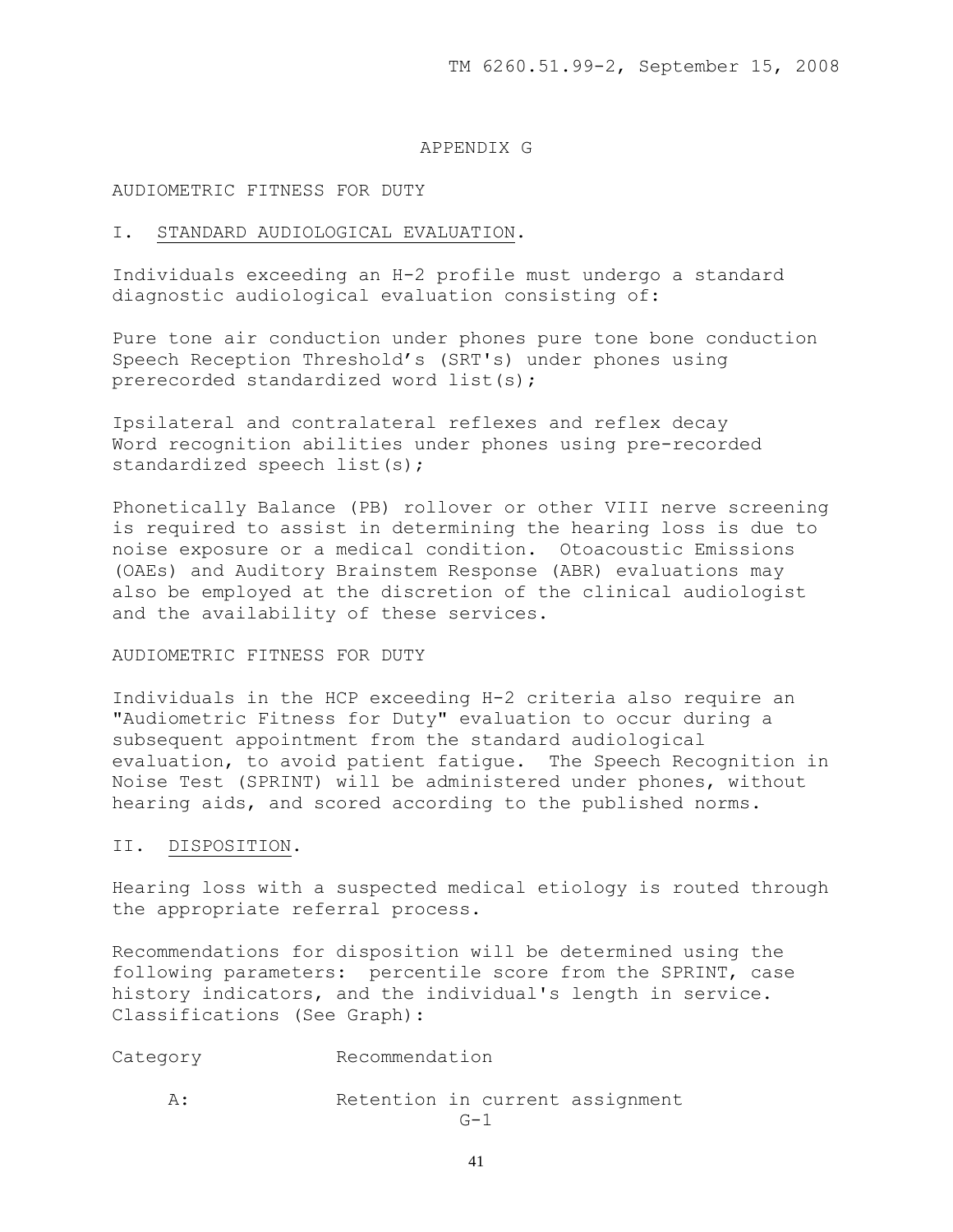| B:             | Retention in current assignment<br>with restrictions*       |
|----------------|-------------------------------------------------------------|
| $\mathbb{C}$ : | Restrictions or removal from<br>working in hazardous noise* |
| D:             | Restrictions or removal from<br>working in hazardous noise* |
| E:             | Removal from working in hazardous<br>noise                  |

*\*See notes.* 



*\*Notes:* 

*Restrictions are considered only for those patients with a profile exceeding H-2.*

*Category B restrictions: The level of restrictions will be at the discretion of the audiologist. Factors for consideration are the stability of the loss, potential for further noise exposure, the individual's SDOC, and the recommendations of the individual's chain of command.*

*Category C: At the discretion of the audiologist; however, minimum 50% reduction in exposure up to complete removal from hazardous noise environments.*

 $G-2$